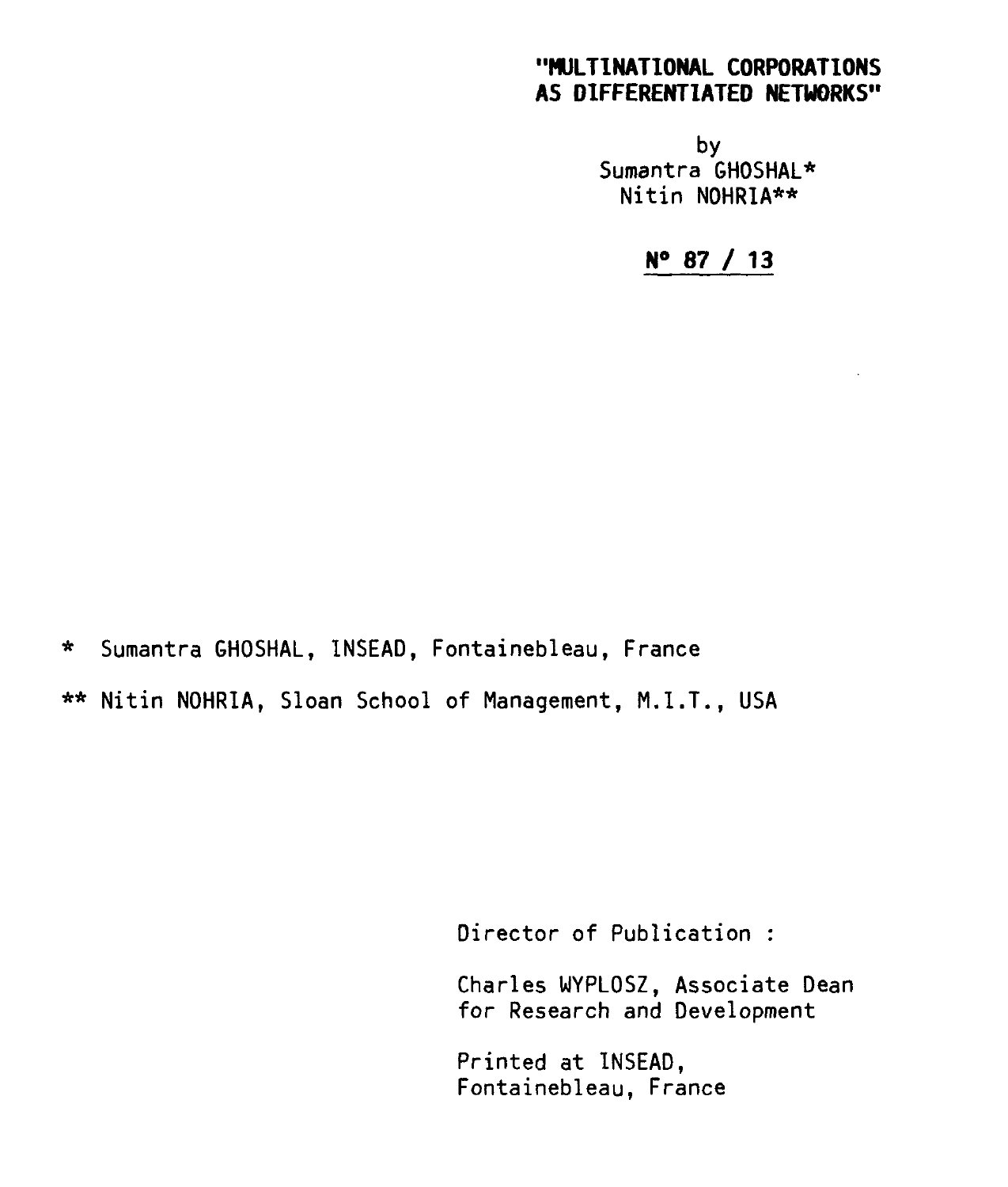## **MULTINATIONAL CORPORATIONS AS DIFFERENTIATED NETWORKS \***

**Sumantra Ghoshal** 

## **European Institute of Business Administration, INSEAD Boulevard de Constance 77305 Fontainbleau Cedex, Frnnee**

**and** 

**Nitin Nohria** 

**Sloan School of Management Massachusetts Institute of Technology 50 Memorial Drive, Cambridge, MA 02139** 

**April, 1987** 

**\* We are grateful for the guidance of Christopher A. Bartlett who motivated this project and for the insightful suggestions of John Chalykoff, Karel Cool, Joel Cutcher-Gershenfeld, Ingemar Dierickx, Bruce Kogut, John Van Maanen, N. Venkatraman, Gordon Walker, and three anonymous reviewers of ASQ. Financial support for this project came from The Division of Research, Harvard Business School.**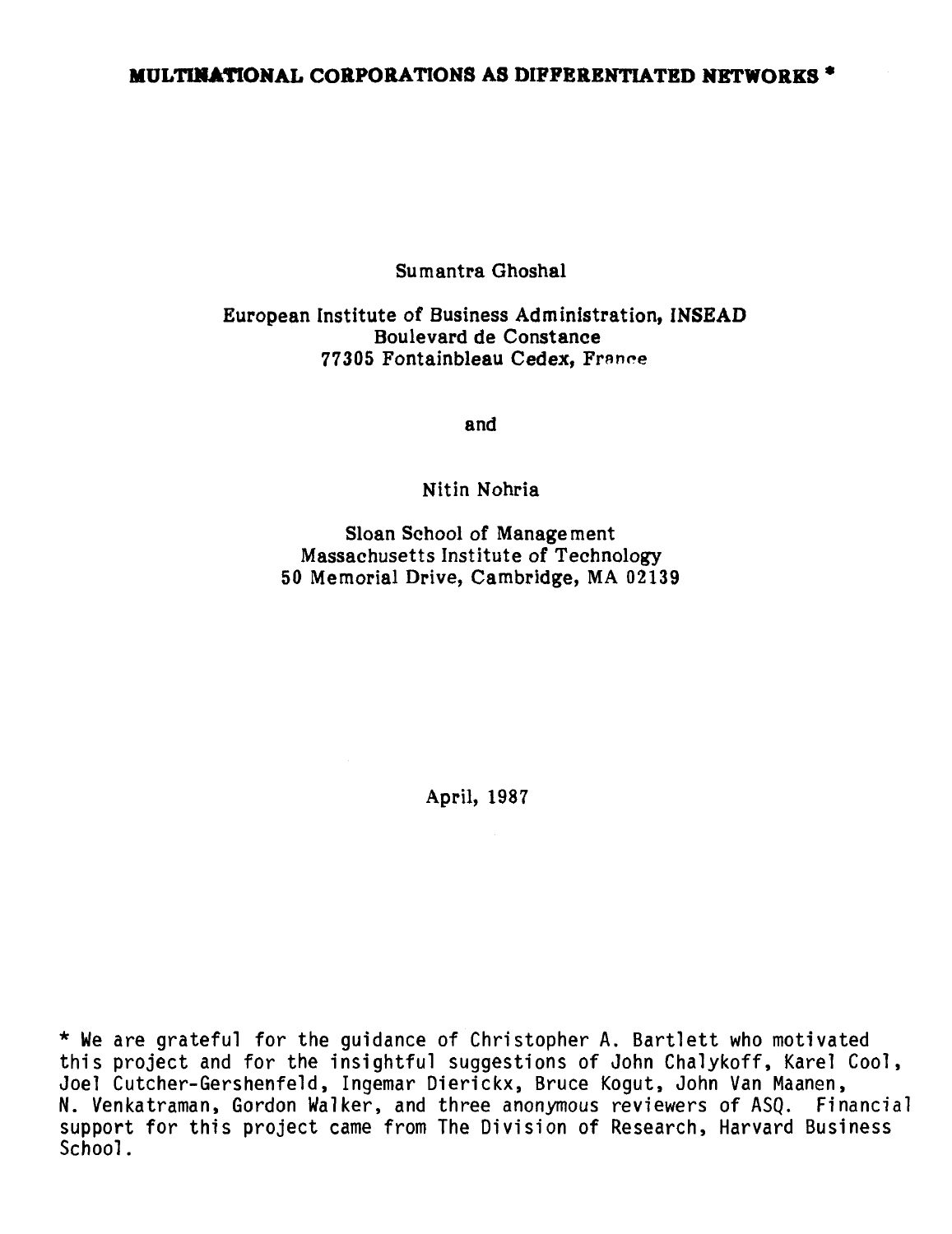#### **MULTINATIONAL CORPORATIONS AS DIFFERENTIATED NETWORKS**

#### **ABSTRACT**

**This paper argues that the internai structure in complex, multi-unit organizations sueh as a multinational corporation (MNC) is not homogeneous throughout the organization, but is systematically differentiated so as to "fit" the different environmental and resource eontingeneies faced by the different organizational sub-units. Based on a survey of 66 of** *the largest European* **and North American MNCs, yielding data on 618 cases of headquarters-subsidiary relations, it is shown that the different contextual conditions faced by the different sub-units (national subsidiaries) of the MNC can be meaningfully classified into four generic situations. Furthermore, for each of these situations the exchange relation between the MNC headquarters and subsidiary is characterized by a "fit" governance structure consisting of a differentiated Gestalt of structural elements such as centralization of authority, formalization of rules and systems, and socialization of members. Following the existing literature, these "fit" structures are labeled in this paper as hierarchical,** *federative, clan,* **and** *integrative.*  **The total MNC organization is then described as a differentiated network in which each headquarters-subsidiary link corresponds to one or the other of these administrative forms.**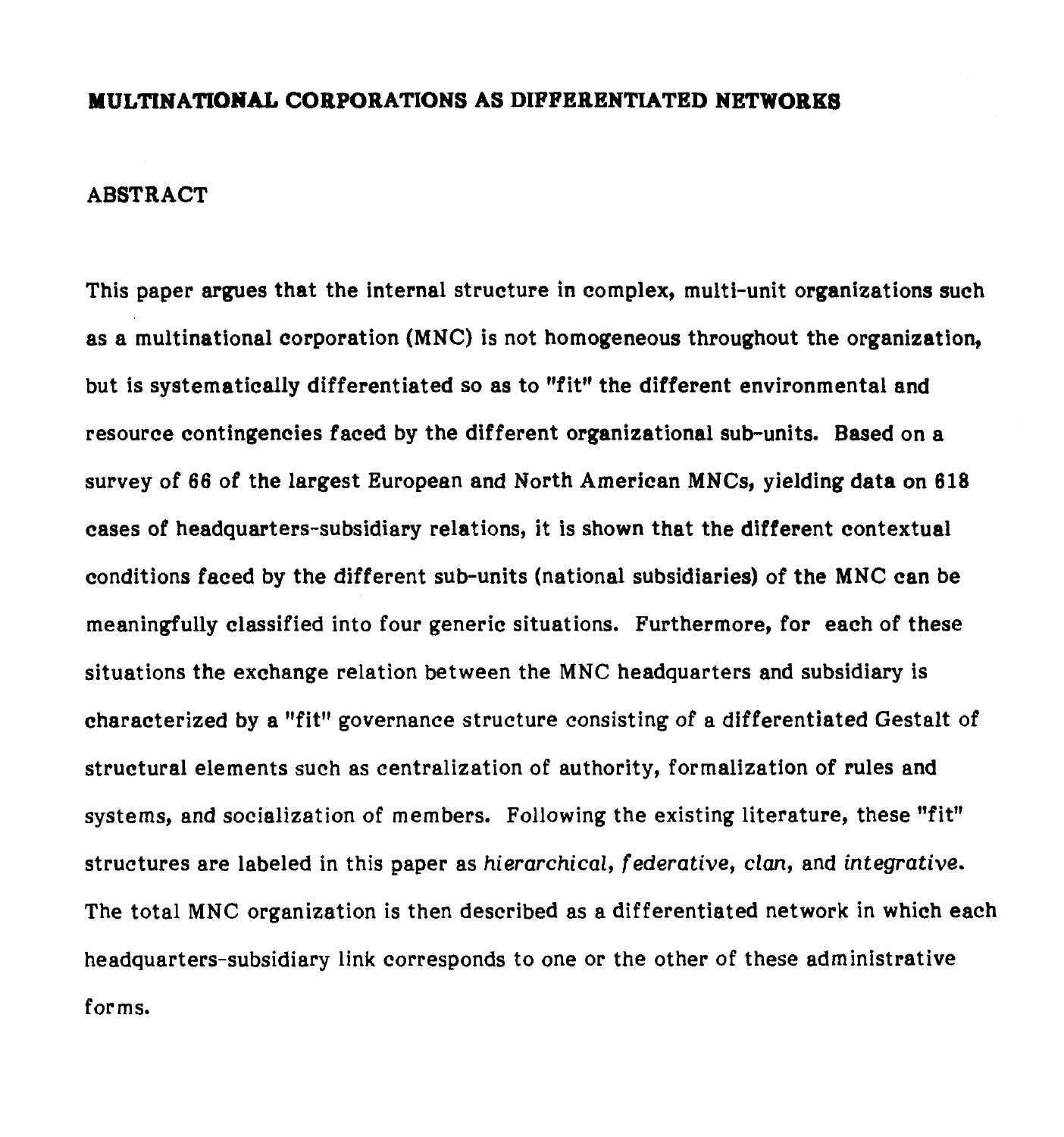#### **INTRODUCTION**

**In a classic series of histories on the emergence of the modem business enterprise, Alfred Chandler (1962, 1977, 1985) traces the structural evolution of business organizations from the small**  family owned and managed enterprise to the most dominant and visible form of modern organization

**the large, geographically dispersed, professionally managed muitidivisional enterprise. The multinational corporation (MNC) is the quintessential case of the dispersed firm, with individual components located in a number of autonomous political units (Fayerweather, 1978). These organizational sub-units, or subsidiaries, are often embedded in highly heterogeneous environmental conditions (Robock et. al., 1977) and may have developed under very different historical circumstances (Stopford and Turner, 1985). Based on the tenets of differentiation in large multiunit complex organizations advanced by Lawrence and Lorsch (1967), it is readily evident, from the perspective of organization theory, that each subsidiary may be treated as a distinct organizational sub-unit. The MNC may then be seen as a network of differentiated linkages between geographically dispersed and goal disparate organizational sub-units that nonetheless are bound by a formalized base of interaction (Herbert, 1984).** 

**This issue of internai differentiation has significant implications for the literature concemed with headquarters-subsidiary relations in multinationals. While this topic has received considerable attention from researchers (e.g. Fouraker and Stopford, 1968; Stopford and Wells, 1972; Franko, 1976; Bartlett, 1979; Hulbert and Brandt, 1980; Daniels et al, 1984), with limited exception (e.g. Hedlund, 1981), the empirical studies have been biased towards the assumption that the nature of the headquarters-subsidiary relation is sirnilar for ail the subsidiaries of a multinational. This assumption is manifest in many diffèrent ways. Findings from data acquired from the subsidiaries of many different MNCs located in a single national environment have been used to draw general conclusions regarding the extent of centralization in different MNCs (Hulbert and Brandt, 1980). Contingency arguments, such as the need for a fit between the structure and information processing requirement**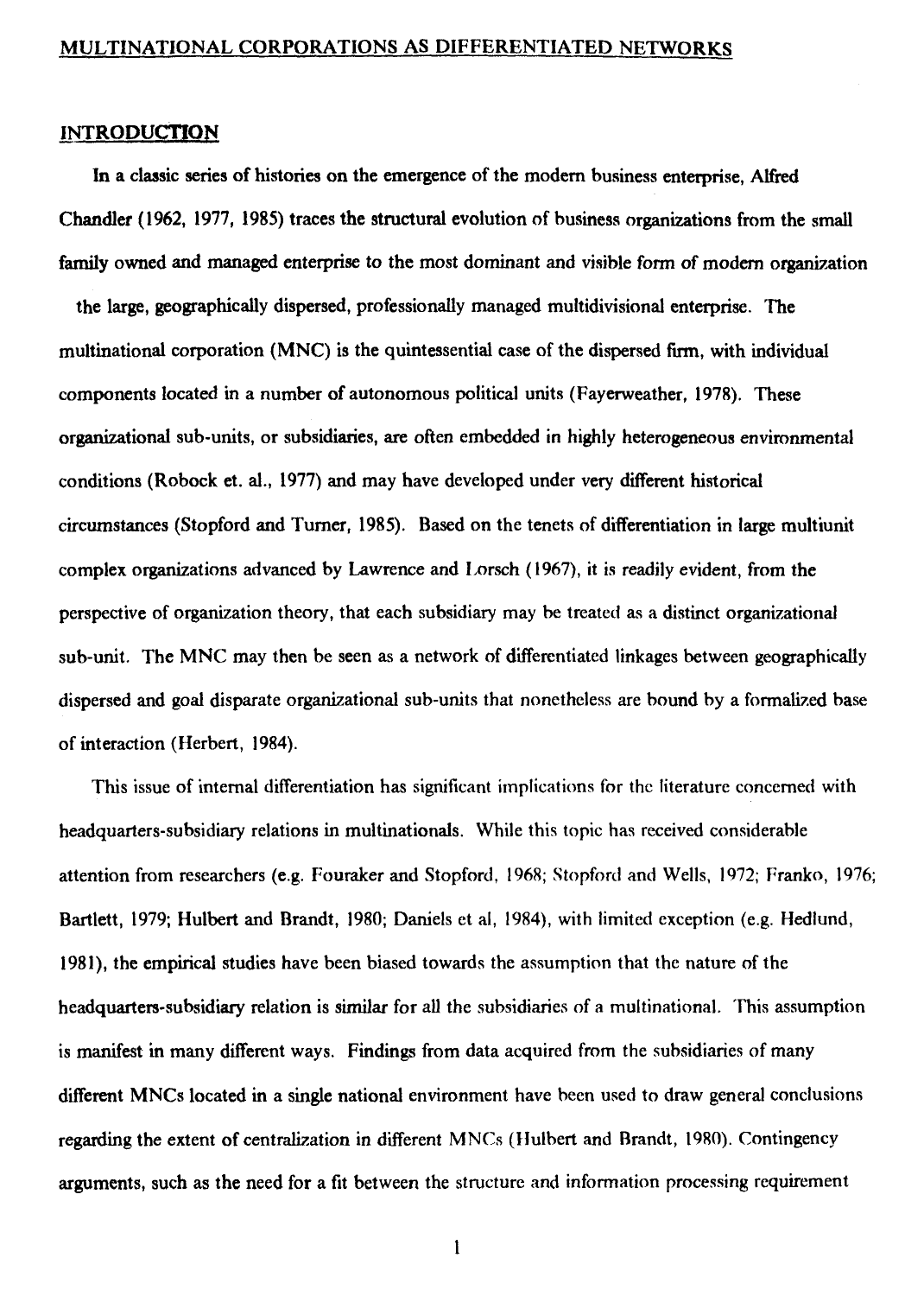**(Egelhoff, 1981), or between the organizational form and characteristics of the task environnent (Kogono, 1981), have been based on measures of contingency and structural variables for the MNC as**  a whole. Even for studies that have focused on the contingent effects of different subsidiary **characteristics on the structure of the MNC, while the contingency variables such as subsidiary size, age, etc. have been measured separately for different subsidiaries, a single MNC level measure has been used for structural variables such as centralization (Gates and Egelhoff, 1986).** 

The conclusions of this stream of research have been a series of contradictions with different **studies showing positive, negative, or no association between the structural variables and a range of MNC or subsidiary level contingent attributes. Gates and Egelhoff (1986) have summarized these contradictions in the past research on centralization in MNCs, but their own effort, grounded in the assumption of intraorganizational homogeneity, has merely added another set of scattered data points without resolving the ambiguity in any way.** 

**It is our contention that the problem with these studies may well lie not in their measurements, which has been the focus of the previous** debate, but in the implicit assumption that variables such as centralization can be operationalized and measured at the level of the total organization for highly diversified organizations such as the MNC. For such structural attributes, internai differences within these firms may well exceed differences in average levels across firms. To cite an example, in a related but different study it was observed that a comparison of Philips, the Furpoean consumer electronics company, and Matsushita, its Japanese archrival, will show the latter company to be more centralized if the study were conducted in Germany, and cxactly the reverse if it were carried out in Colombia (Ghoshal and Bartlett, 1987).<sup>1</sup> Therefore, to banish all differences among intraorganizational linkages is to fall into what Fischer (1970:172) calls the "reductive fallacy[;] the fallacy of reducing complexity to simplicity, or diversity to uniformity."

While it is almost a truism that there are differences both across and within organizations, much of the effort of organizational theorists over the past two decades has heen focussed on **developing a contingency model for explaining differences** of the former kind. Yet, given the increasing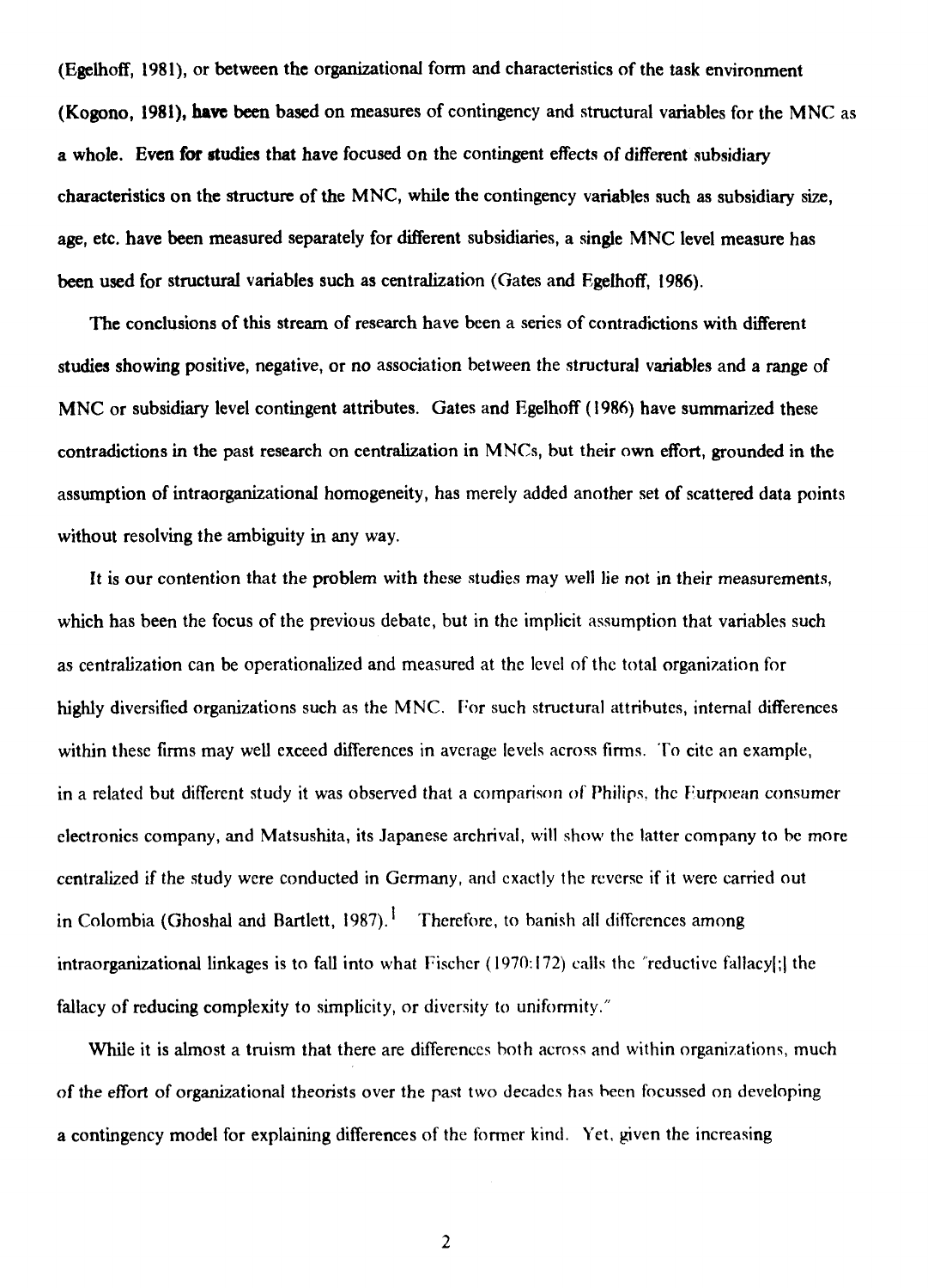**proliferation of multi-unit organizations in which diffèrent units face very different organizational contexts, a contingency model will remain incomplete until the internai differences within organizations are also encompassed within a broader theoretical framework.** 

**The differentiated network model of the MNC proposed in this paper attempts to address this neglected domain of contingency theory by examining explicitly the differences in the context and structure of headquarters-subsidiary relations within the same organizational boundary. The model proposes a lit' (Schoonhoven, 1981; Drazin and Van de Ven, 1985) between the particular contextual conditions that characterize a subsidiary and the structure of the headquarters-subsidiary relation. It is argued that the subsidiary context can be differentiated into four categories based on the joint conditions of its (1) !oral resource levels and (2) environmental complexity relative to the other subsidiaries in the MNC. The fit structure of the headquarters-subsidiary relation in each contextual category is a correspondingly differentiated Gestalt of the following elements: (I) centralization, the lack of subsidiary autonomy in decision making; (2) formalization, the use of systematic tales and procedures in decision making; and (3)** socialization, consensus and shared values as a hasis for decision making.

This model is based on a research project (Bartlett and Ghoshal, forthcoming), that has included in its first stage case studies of the organizational patterns in nine large multinational corporations (Bartlett and Ghoshal, 1986), and in its second stage a detailed network analysis of hcadquarterssuhsidiary relations in three of these organizations (Ghoshal, **1986).** In this paper, representing the third stage of this project, the differentiated network model is cmpirically tested using data on 618 cases of headquarters-subsidiary relationships collected by a survey of 66 of the largest European and North American MNCs.

The paper is organized in four sections. Section I develops in detail the theoretical motivation for the differentiated network mode!. Central to the theoretical argument is the conceptualization of the headquarters-subsidiary relation as a mixed-motive dyad in which members have hoth interdependent and independent interests. It is then shown that each of the four contextual conditions presents a very different situation in ternis of the nature of interdependency and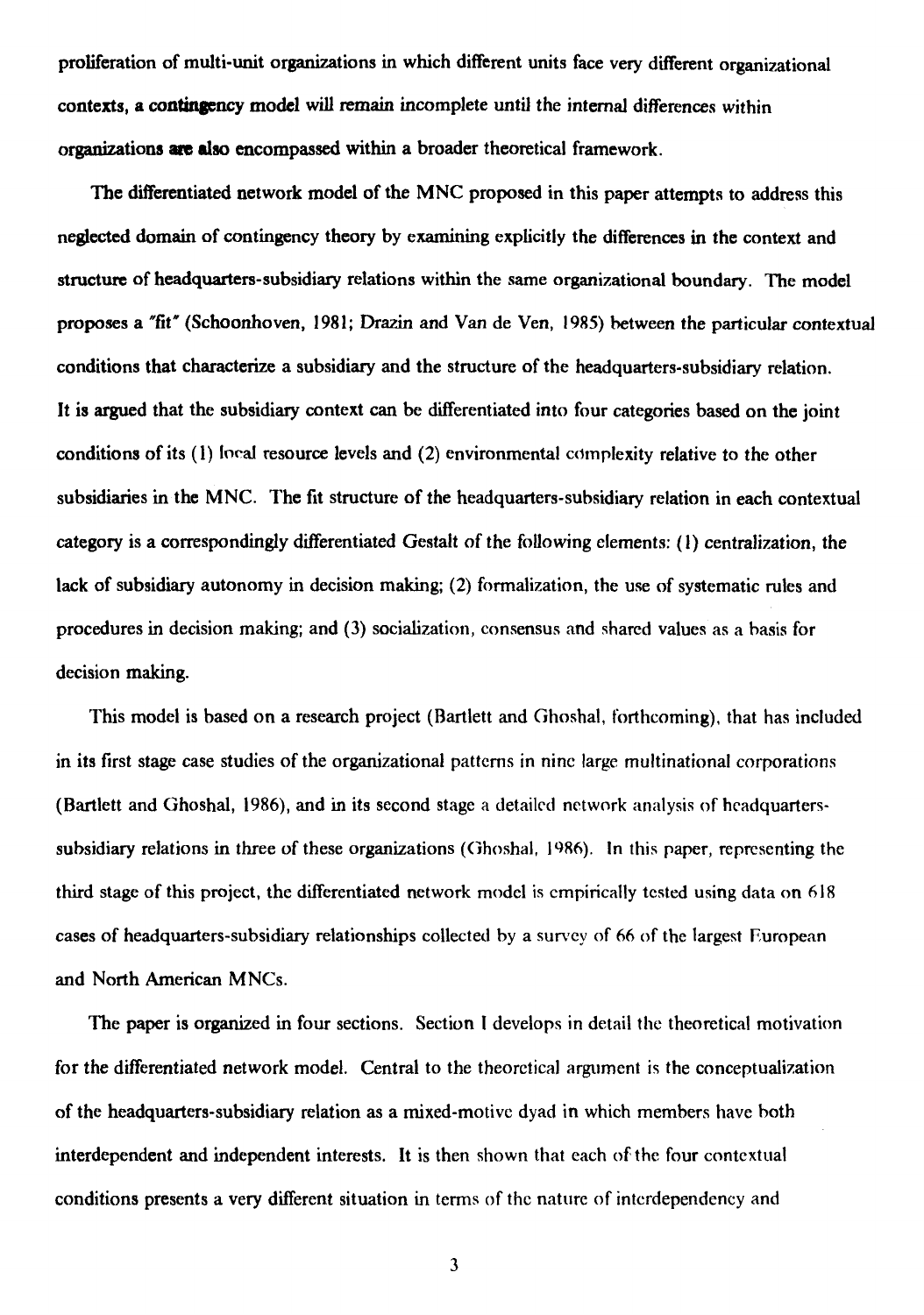**independency in the headquarters-subsidiary exchange relation. Centralization, formalization, and socialisation are examined as prirnary structural attributes of headquarters-subsidiary relations.**  Based on the dual consideration of (i) the relative efficacy of each of these elements in addressing **the mixed-motive situation described earlier, and (ii) the administrative costs associated with each element, several hypotheses are proposed that describe a fit between the contingent conditions that characterize a subsidiary and the structure of the headquarters-subsidiary relation. Furthermore, it is argued that this dual consideration involves both a "congruence" and "systems" approach to fit (Drazin and Van de Ven, 1985), which need to be examined empirically. Section H describes the design, the survey, the questionnaire instrument, and the operationalization and measurement of the constructs,** employed in the study. Section III presents both the methods used to test the hypotheses developed in Section I and the results of these tests. Section IV discusses these results and their implications for the literature on headquarters-subsidiary relations and for organization theory.

#### I. THE DIFFERENTIATED NETWORK MODEL FOR THE MNC

The need for intraorganizational differentiation in multiunit organizations follows quite directly from the contingency perspective in organization theory. It has been well established by authors such as Thompson (1967), and Lawrence and Lorsch (1967) that the structure of organizations, in which term they include formal structural arrangements as well as formal and informal management processes, are and should be differentiated based on the characteristics of the external environment they face. This argument is a direct corollary of the open systems view of organizations and has demonstrated empirical and theoretical support (see, Pfeffer, 1982, for an exhaustive review).

A different motivation for differentiation has been proposed hy authors such as Pfeffer and Salancik (1978) and Pfeffer (1981) who have shown that organizational processes are dependent on internai power relationships, which, in tum, are critically contingent upon the internai distribution of organizational resources. In this view, then, resource dependency is the key determinant of the structure of internai exchange relationships within complex organizations.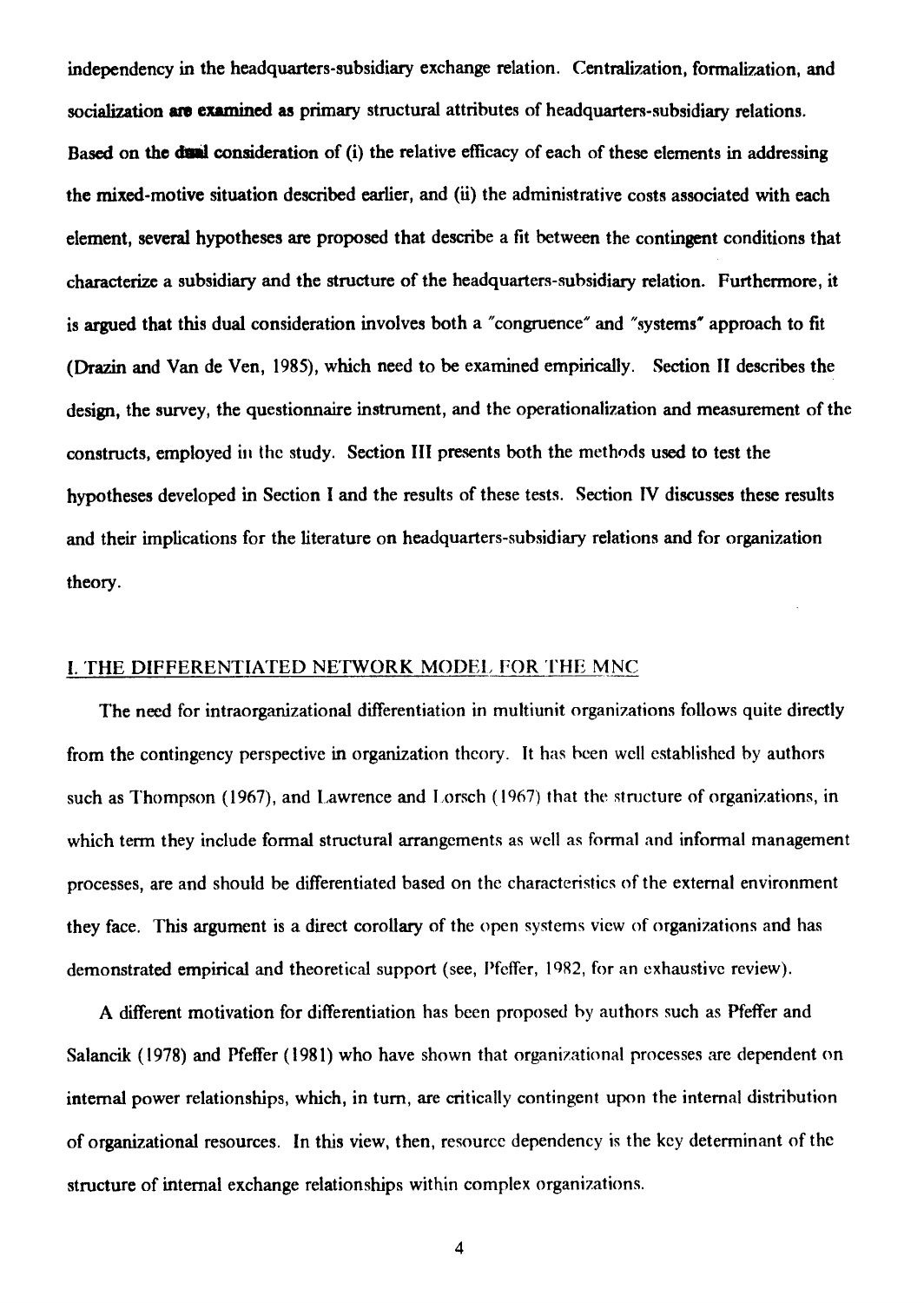**A synthesis of these two views has been proposed by Lawrence and Dyer (1983), but they have**  treated the entire organization as their unit of aualysis and have used different industrial contexts **to derive different environmental complexity and resource scarcity situations. It is our view, that this synthesis may readily be extended to multiunit organizations, such as MNCs, in which different components, such as the varions national subsidiaries, face vastly different environmental and resource contingencies.** 

#### **Headquarters-Subsidiary Relations as a Mixed-Motive Dyad**

**Adopting an exchange theoretic perspective (Levine and White, 1961, Emerson, 1962, 1975; Aiken and Hage, 1968) headquartcrs-subsidiary relations may be treated as a dyadic exchange relation involving a series of resource transactions embedded in a structured context. Headquarterssubsidiary relations may then be conceived as a mixed-motive situation (Schmidt and Kochan, 1977). This view would recognize that headquarters-subsidiary relations involve both** (i) **interdependent 2 interest situations, e.g. multi-point competition with a global competitor (Flamel and Prahalad, 1985),**  in which each member is internally motivated to transact because each perceives that it will be better able to attain its goals by interacting than hy remaining autonomous (Thompson, 1967), and (ii) independent interest situations, e.g. a transfer-pricing decision, in which the motivation to interact may be asymmetrical; including the extreme case when one member is motivated to interact but the other is not. Interaction in this case may, however, he mandated hy the headquarters as a result of the authority relationship that exists relative to the subsidiary.<sup>3</sup>

The above conceptualization of the nature of headquarters-suhsidiary relations enables us to examine more clearly the contingencies posed by the different conditions of environmental complexity and local resource levels on the nature of interdependency and independency.

#### Exchange **Contingencies** Posed by Different Contexts

Following Lawrence and Lorsch (1967), Thompson (1967), and Jacobs (1974), increased environmental complexity, such as intense competition or technological **volatility, results** in increased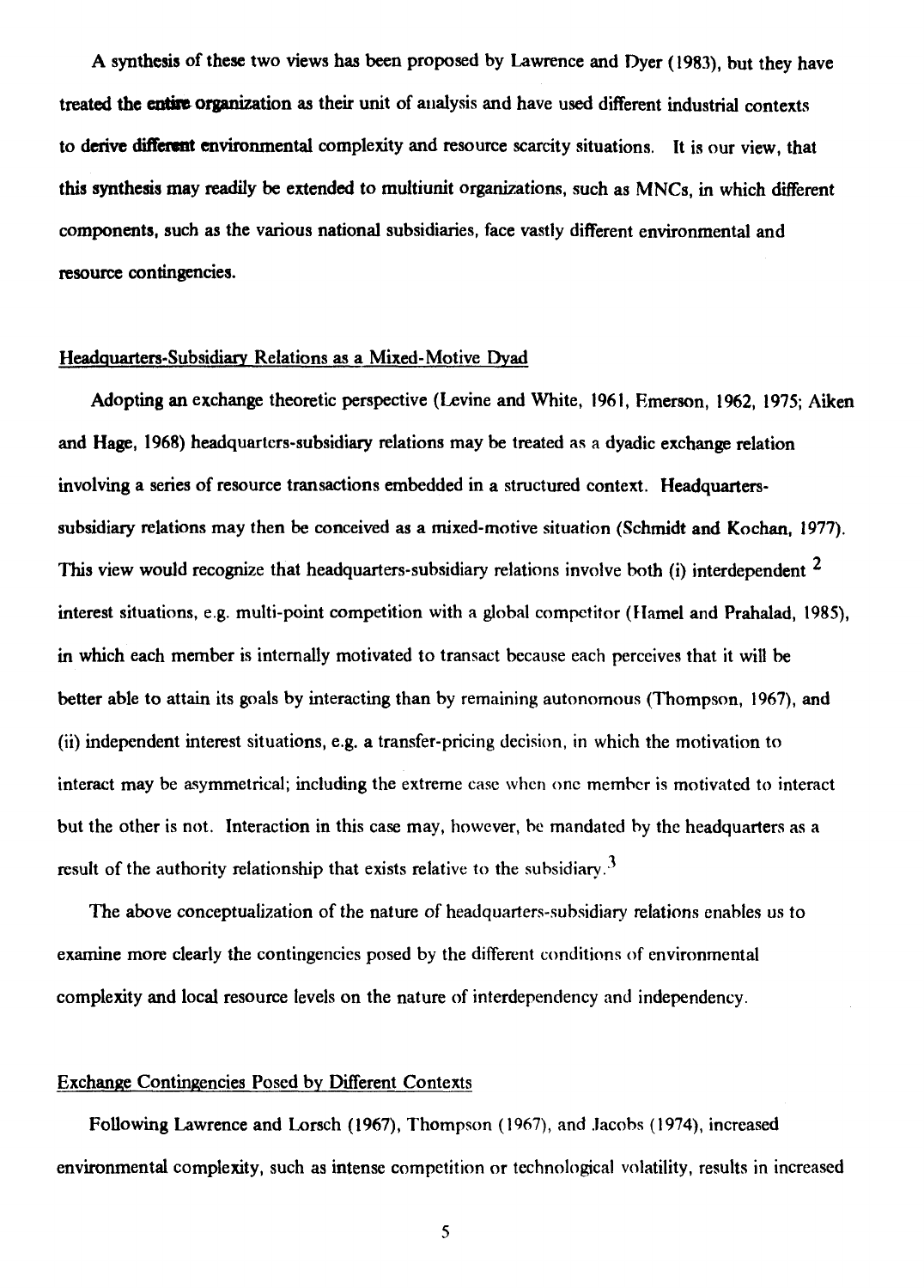**interdependency as both headquarters and subsidiary are posed with a situation of mutual vulnerability. hnperfect knowledge and fluctuations in the environment induces both the headquarters and the subsidiary to engage in reciprocal exchange relationships to make the realization of even independently disparate goals more predictable over time. The interaction in these circumstances is usually characterized by a high degree of cooperation and problem solving as opposed to high levels of conflict and bargaining (March and Simon, 1958; Schmidt and Kochan, 1977).** 

**On the other hand, as the resource levels of the subsidiary increase, the independent interests of the subsidiary and headquarters may diverge. The subsidiary may desire greater autonomy including the commitment of resources to the pursuit of local interests that arc not necessarily in concord with headquarters interests. From the headquarters perspective, however, the subsidiary represents a pool of rich resources in an overall resource distribution that cannot be altered at will and indeed tends to persist over time; a point that has been theoretically made by Zcitz (1980) and empirically**  substantiated for MNCs by Kogut (1980). This creates a situation of headquarters dependency <sup>4</sup> on **the subsidiary (Prahalad and Doz, 1981) and a possible power** 5conflict **(Blau, 1964). Bargaining and conflict are the potential forms of interaction in this situation, since each party may attempt to attain its own goals at the expense of the other** (March and Simon, 1958; Schmidt and Kochan, 1977).

Based on the above arguments and as summarized in Figure I, a four-fold classification scheme for the contextual conditions faced by the subsidiary in headquarters-subsidiary relations is proposed; viz. (i) C1: low environmental complexity and low local resource levels (ii) C2: low environmental **complexity and high local resource levels, (iii)** C3: high environmental complexity and low local resource levels and (iv) C4: high environmental complexity and high local resourcc levels. Each of these four contingent conditions presents a very different situation with regard to the nature of dependency and interdependency in the exchange relation between the headquarters and the subsidiary. Since structure is dialectically related to the nature of dependency and interdependency in an exchange relation (Aiken and Hage, 1967; Hall, 1972; Cook, 1977), in that it both constrains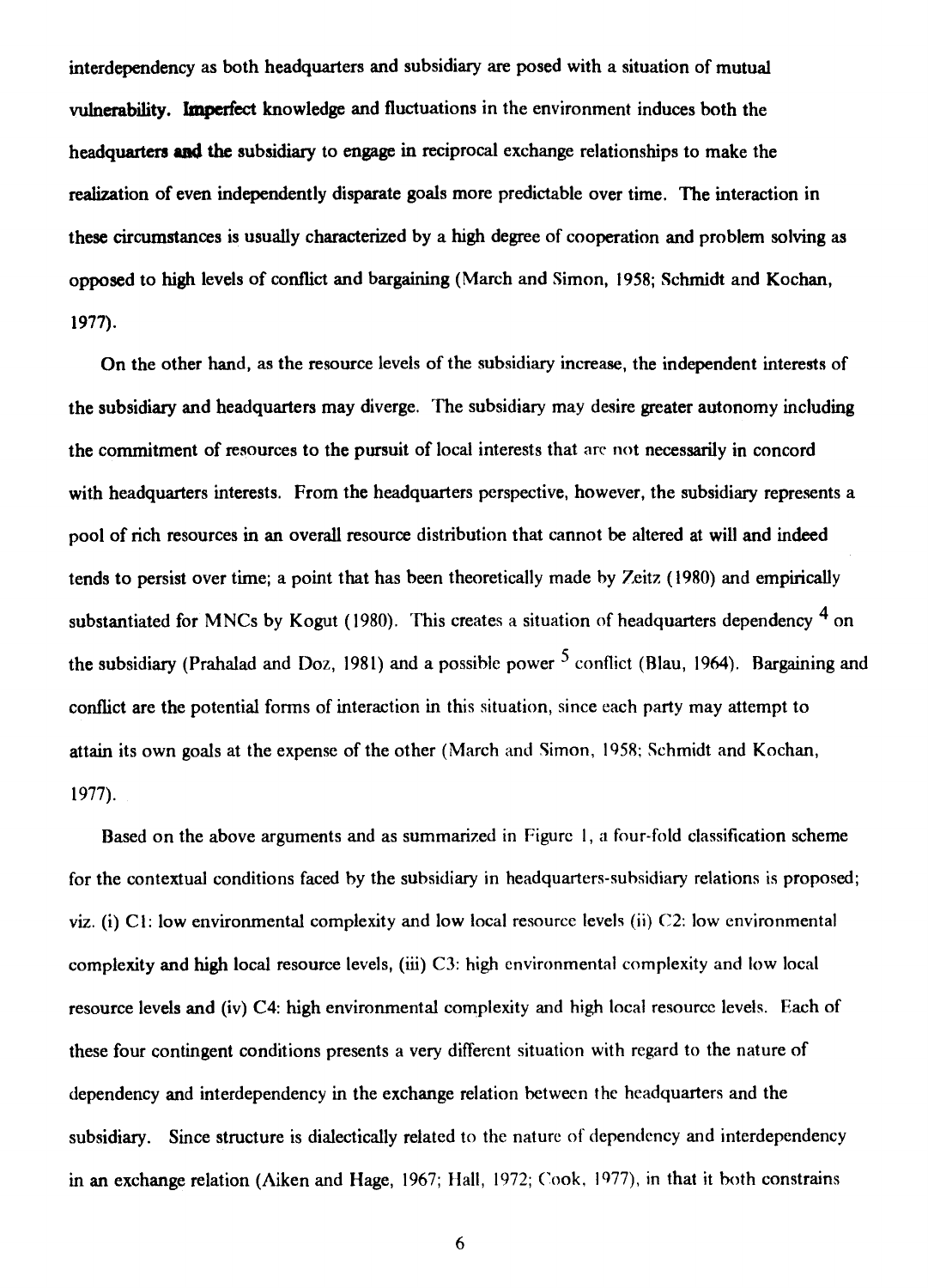the relation and in turn is constrained by it, it follows that each of the above situations will be **correlated with different structural features.** 

#### **The Different Structural Elements of Headquarters-Subsidiary Relations**

**Since the landmark studies of the** Aston Group (Pugh et. al., 1968, 1969) centralization and formalization have become central constructs in the analysis of the structure of internai relations in complex organizations. Following Schein (1971) who argued for the importance of socialization as another primary structural element, we believe that centralization, formalization, and socialization, analyzed singly and together, constitute a fairly comprehensive characterization of the structure of headquarters-subsidiary relations. A further rationale for considering these three structural constructs has been suggested by De Bodinat (1975), who showed that each had a very different effect on the distribution of power and influence in the dyadic exchange relationship between the headquarters and subsidiary of a MNC.

Centralization has been the focus of several studies of headquarters-subsidiary relations (Garnier, 1982; Gates and Egelhoff, 1986) and refers to a governance mechanism in which the decision making process is hierarchically organized with the headquarters often making most of the crucial strategic and policy decisions. Since centralization shifts the locus of power asymmetrically in favor of the headquarters, it can lead to severe dissonance if the subsidiary is a powerful actor in the exchange relation. It is thus positively correlated primarily with situations in which the subsidiary is dependent on the headquarters. This proposition is consistent with the negative association between subsidiary size and centralization observed by Alsegg (1971) and Iledlund (1980). Centralization is also inversely related to situations of high interdependency since it causes decisions to reflect the competencies and perspectives of the headquarters only and constrains reciprocity in exchange relations. It is therefore hypothesized **that:** 

**HI: Centralization** is (a)negatively correlated with environmental complexity; and (b)negatively correlated with local resource levels.

Formalization may be interpreted as the routinization of decision making and resource allocation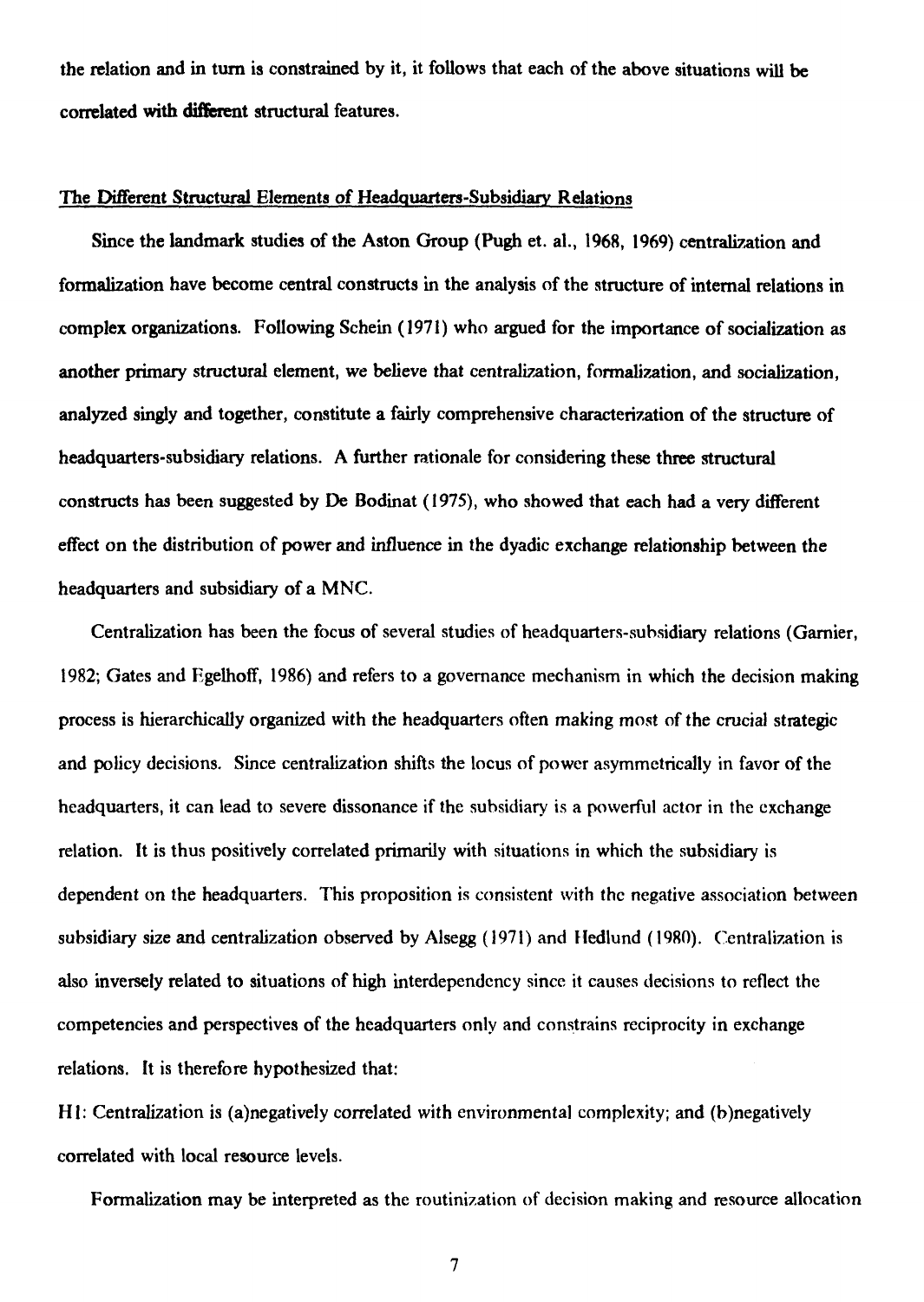**(Nelson and Winter, 1982) and has been studied in this sense as an element of headquarterssubsidiary relations by Hedlund (1980, 1981). Formalization decreases the power of both the headquarters ana the subsidiary as it constrains the exchange relation to an impersonal set of rules that often assume a power independent of the the motivations of the actors in the exchange relation (Weber, 1968). Thus formalization is, most importantly, positively correlated with situations of potential conflict between the headquarters and subsidiary. Formalization also increases with higher interdependence as it provides the structured context (Burgelman, 1984) for reciprocity in exchange.6 It is therefore hypothesized that across the different subsidiaries in a MNC:** 

**H2: Formalization is (a) positively correlated with environmental complexity and (b) positively correlated with local resource levels.** 

**Socialization is a process that leads to domain consensus and shared values (Van Maanen and Schein, 1979). By pooling the goals of the subsidiary and headquarters into an inclusive and shared goal, it facilitates cooperation and participative decision making (Ouchi, 1980). Thus, socialization may primarily be expected to be positively correlated with interdependency. Socialization can also mitigate potential conflict by promoting integrative bargaining (Walton and McKersie, 1965). It is therefore hypothesized that across the different subsidiaries in a MNC:** 

**113: Socialization is (a) positively correlated with environmental complexity and (h) positively correlated with local resource levels.** 

**The theoretical argument, till now, for the existence of a context-structure fit in heaquarterssubsidiary relations in MNCs has been based on an adaptive equilibrium over time between the nature of dependency and interdependency in an exchange relation and the structural features of the exchange (Blau, 1964; Blau and Schoenherr, 1971; llomans, 1974; Bacharach and Aiken, 1976). In this natural-selection-like view, "fit" is a basic assumption underlying the congruence between organizational context and structure. That is, such an isomorphism can only be presumed to exist for the best performing organizations with the less fit being selected out (Hannan and Freeman, 1977,; Aldrich, 1979; DiMaggio and Powell, 1983). I lowever, as argued by Drazin and Van de Ven (1985), a more complete contingency theory nceds to examine more explicitly the link between the**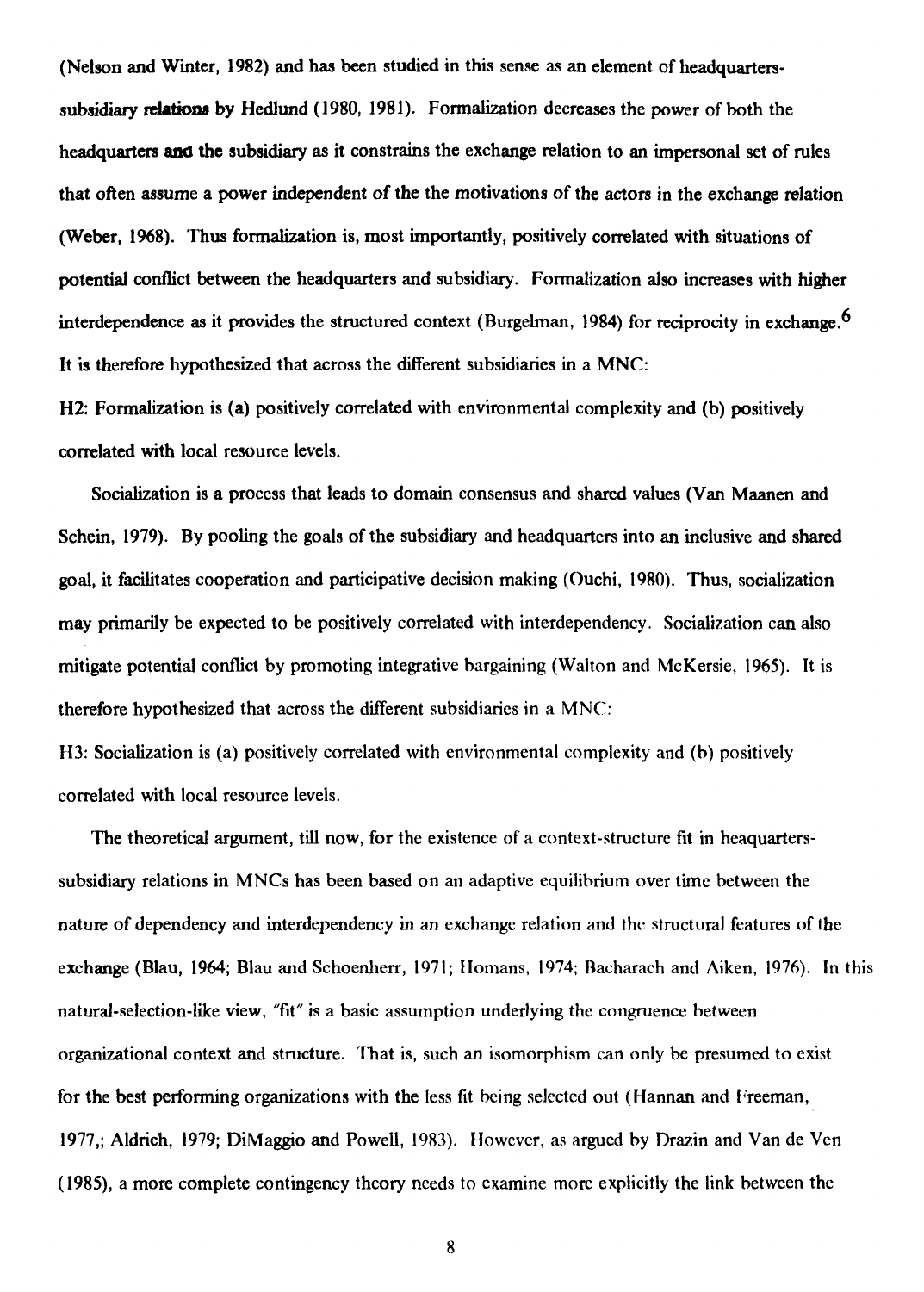**context-structure relationship and performance. Advocating the examination of multiple approaches in contingency theory they argue for the importance of a systems approach to fit. This view asserts**  that the "understanding of context-structure performance relationships can only advance by **addressing simultaneously the many contingencies, structural alternatives, and performance criteria that must be considered holistically to understand organizational design."(p.519)** 

**The theoretical relevance of this assertion for MNCs is readily apparent if one recognizes that while organizational adaptability is enhanced by matching the heterogeneity in the environnent by requisite variety in the structure of the organization (Ashby, 1956; Burgelman, 1984), for organizational effectiveness such differentiation must also be accompanied by integrative processes (Lawrence and Lorsch, 1967). Furthermore such integration is problematic because it is constrained by the total coordinative resources available to the organization. Therefore, while differentiation is clearly a necessary condition for organizational effectiveness, it is not sufficient in that it is also necessary to economize on the limited total coordination resources of the MNC. Such an economizing perspective leads to considerations of the comparative administrative costs and advantages of the different elements, albeit without any precise measurement, that may be used to structure exchange relations in MNCs. It suggests that the most efficient structure for each context is not simply the sum of the unidimensional context-structure patterns proposed earlier. It is more likely a structural Gestalt that reflects the trade-offs among the different structural elements and yet has an internai consistency suited for the particular context (Khandwalla, 1973). We turn next to a fuller exposition of this systems approach to examining the context-structure performance 7 relationship in headquarters-subsidiary relations.** 

#### **The Structure-Context "Fit" in Ileadquarters-Subsidiary Relations**

**The logic for the hypothesized fit relations in this section is driven by the simultaneous consideration of the relative costs and efficacies of the different structural elements or what Thompson (1967) so felicitously called "administrative rationality." Socialization of members to share an inclusive goal is the most costly administrative mechanism, involving a significant investment of**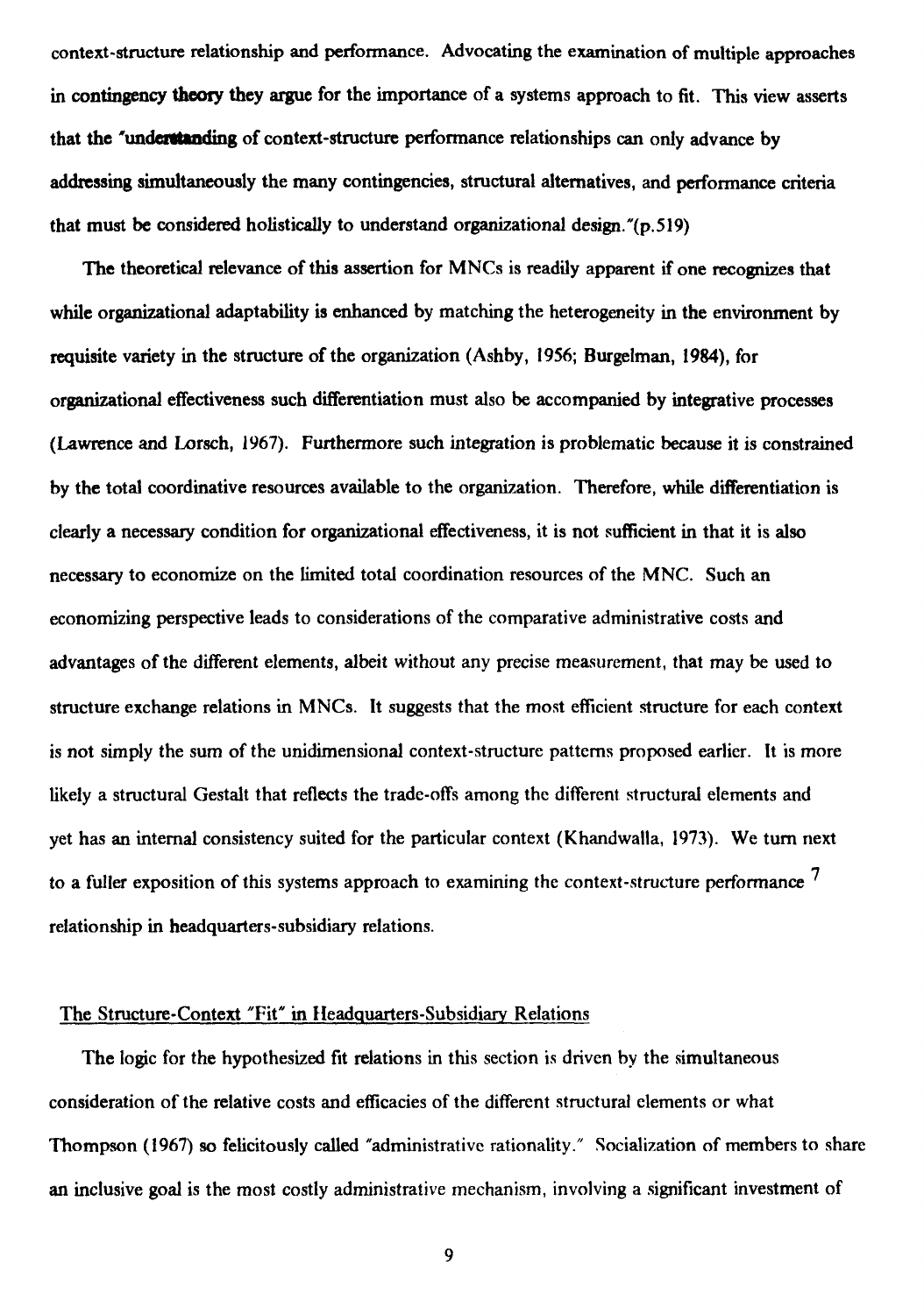**administrative resources for both initial socialization and continued cultural fidelity (Ouchi, 1980). Its key comparative advantage is its ability to pool the resources and competencies of both actors involved in the exchange relation, thereby allowing the organization to benefit from the complementarities in those competencies. Formalization is a less costly administrative mechanism, an assertion that is at the core of Weber's (1968) daim that bureaucracy (i.e., the organization that governs primarily through well-developed mies and systems) is the most efficient of ail organizational forms. Compared to socialization, formalization requires less administrative resources to institutionalize, and once established needs little administrative energy to maintain. Though formalization provides a structured context for exchange, a comparative disadvantage is the potential inertia it creates and the eonstraints it may impose on rapid adaptation to changing environmental conditions (Hannan and Freeman, 1977). Centralization is the least expensive administrative mechanism in that it permits administration by fiat (Williamson, 1975). Requiring almost no resources to institutionalize, it does, however, require administrative resources for continuous monitoring** and decision making. While comparatively advantageous in terms of control over decision making, decision outcomes reflect the competencies available at the headquarters and underutilize the supplementary or complementary competencies of the subsidiary.

llaving developed these premises regarding the comparative costs and henefits of the different governance mechanisms, we can now hypothesize the way in which a MNC may deploy its limited administrative resources most efficiently for the management of national subsidiaries facing different contexts (for a summary of the various hypotheses, see Figure 2).

#### lInsert Figure 2 about herel

Clearly, the greatest returns to coordinating resources accrue if they arc deployed where the MNC has abundant local resources and faces complex external environments (C4). Centralization is most unsuited to this context as it is likely to invoke considerable dissonance since the subsidiary is resourceful and would be unwilling to accept the dependency that centralization implies. White formalization is desirable to constrain autonomous interests and to provide a framework for coordinated decision making, it must be limited because it creates an inertia with regards to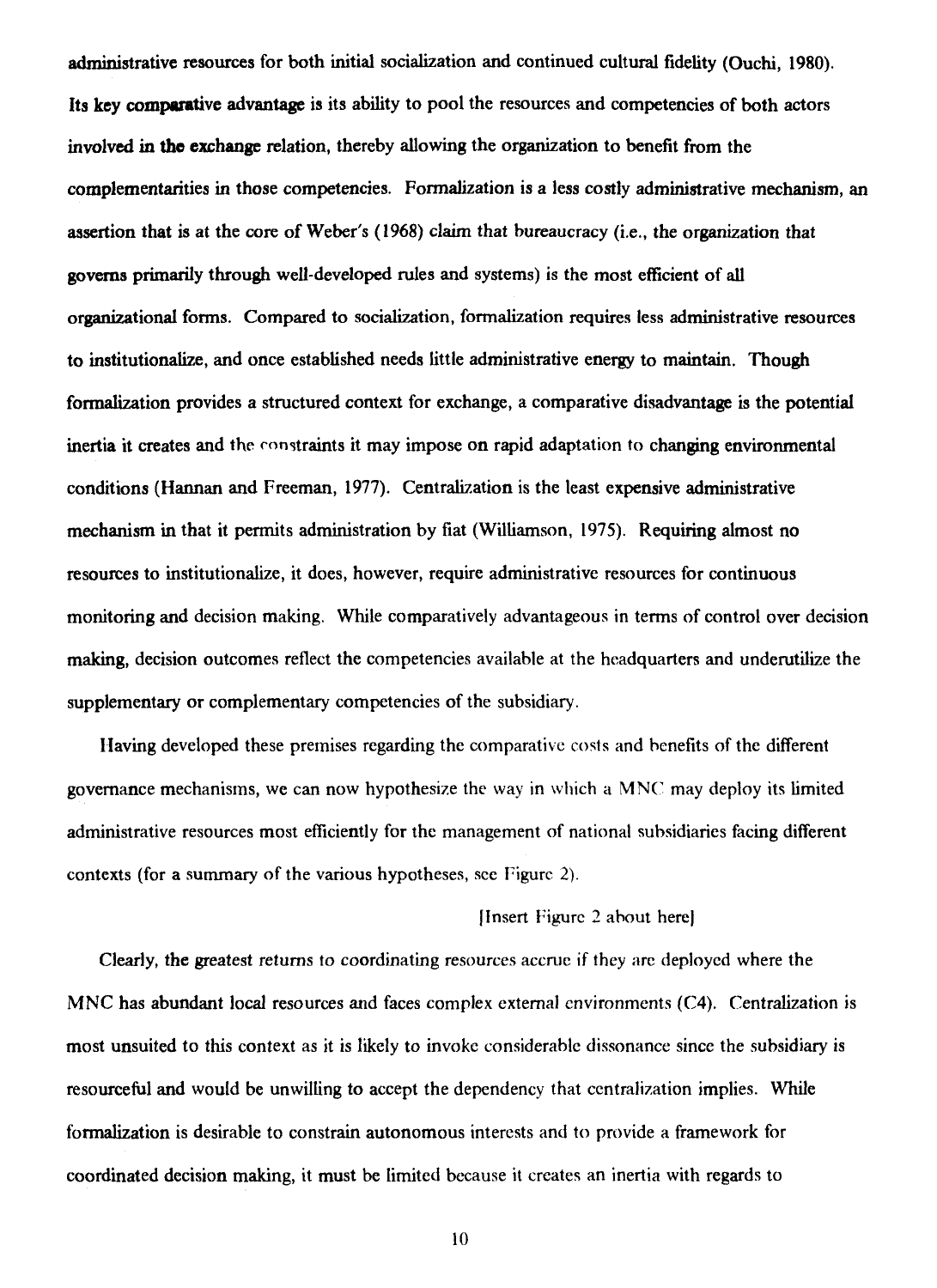**adapting quickly to the environmental pressures. Socialization, though most expensive, is clearly the**  most appropriate administrative element in this context since its comparative advantage in greatly **facilitating interdependence is most beneficial in this situation. While this structural Gestalt is similar to the organic form of organization proposed by Burns and Stalker (1961), it perhaps resembles most closely the structure that Kanter (1983) calls intégrative.** 

**Subsidiaries with low levels of local resources and facing environments of relatively low complexity (Cl) represent the situation when administrative resources are expected to yield the lowest benefit. Economizing on administrative costs is most important in this context. Centralization, therefore, is the fit structure in this situation. It is feasible since the local**  capabilities are often so impoverished that they almost mandate continuous monitoring and **headquarters support in decision making. While centralization does restrict the ability to respond to interedependencies, the use of formalization and socialization is inappropriate in this context as there are few benefits to be gained by facilitating such interdependencies. The overall structure then, that fats this situation may be described as resembling a hierarchy (Williamson, 1975).** 

**The abundance of local resources in a subsidiary facing low environmental complexity (C2) is often the legacy of history. These are usually the older subsidiaries of a multinational that owe their resource concentration to historical processes of accumulation. They represent a pool of sticky resources on whose performance the MNC is often dependent. This warrants a greater investment of administrative resources than in the previous context. Centralization is inappropriate because of the potential conflict and dissonance it may create between the headquarters and subsidiary. Socialization wastes administrative resources since the critical interdependencies in this situation are only limited. Formalization is clearly the most suitable administrative mode in this situation since it facilitates exchange in a conflict-prone situation as well as makes it more predictable over time by constraining it to a set of well developed rules and routines. This structure resembles that of federated interorganizational networks such as the United Way (Provan, 1983) and may therefore be described as being federative in nature.** 

**Subsidiaries that have scarce local resources in complex environments (C3) are often either very**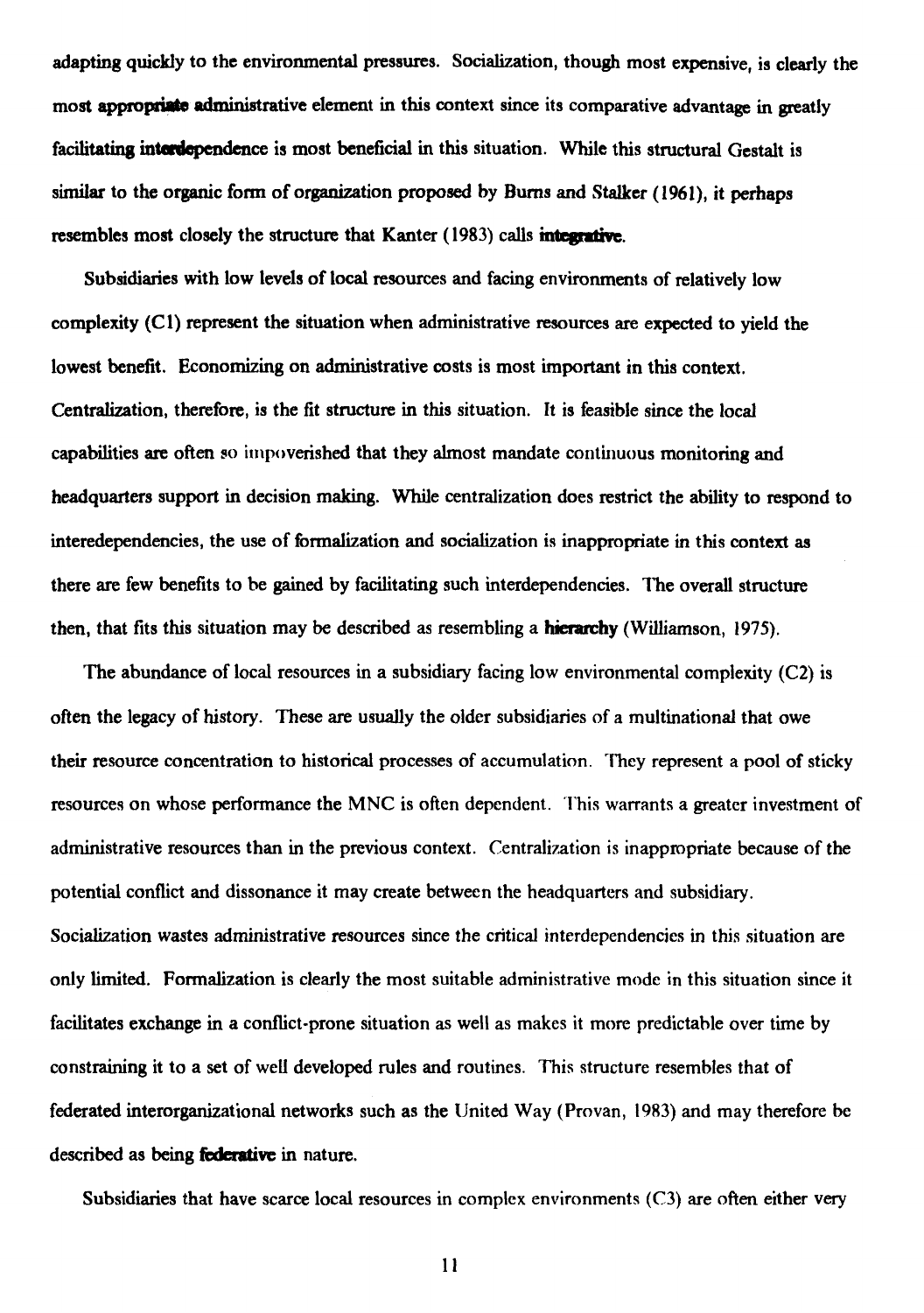**young and established recently or represent contexts where local organizational resources have not kept pace with rapidly changing external conditions. These are subsidiaries that face a crisis and require significant administrative resource conunitments. The critical dependency of the subsidiary on the headquarters for both resources and decision making makes centralization bath feasible and necessary. The critical interdependencies, however, cannot be addressed by formalization since the situation is still too premature for standardization and routinization. Socialization as an administrative structure is critical to this situation as it facilitates the pooling of the competencies of the headquarters and subsidiary and the ability for mutuality in decision making that eases implementation. Similar structural forms have been described by Ouchi (1980) and labeled dans.** 

We have shown above how the differentiated network model of MNCs incorporates both a systems **and selection-like or congruence approach; each providing bath unique and complementary information regarding the relationship between context, structure and performance in headquarters subsidairy relations. The propositions advanced by the model are now examined empirically.** 

#### **II. MEASUREMENT PROCEDURE AND SAMPLE**

**For each MNC, measures of environmental complexity,** local resources, different structural attributes of the headquarters-subsidairy relation, and performance were required for its different national subsidiaries. This enormous volume of information required from each MNC posed a key measurement dilemma given our competing interest in sampling a reasonable number of MNCs for the purposes of robust statistical analyses. A review of the options available suggested that the only feasible way to collect data was a mail questionnaire survey that would require a single knowledgeable respondent at the headquarters of each MNC to furnish, for each of a number of national subsidiaries of the MNC, single measures for each of the constructs we wished to measure. Such a procedure, however, involved a number of possible shortcomings, such as (i) dependence on a single respondent, (ii) dependence on single indicators for complex constructs, and (iii) the questionable reliability of subsidiary level information being provided by a corporate level respondent. To adopt this procedure, it was necessary to assess the implications of each of these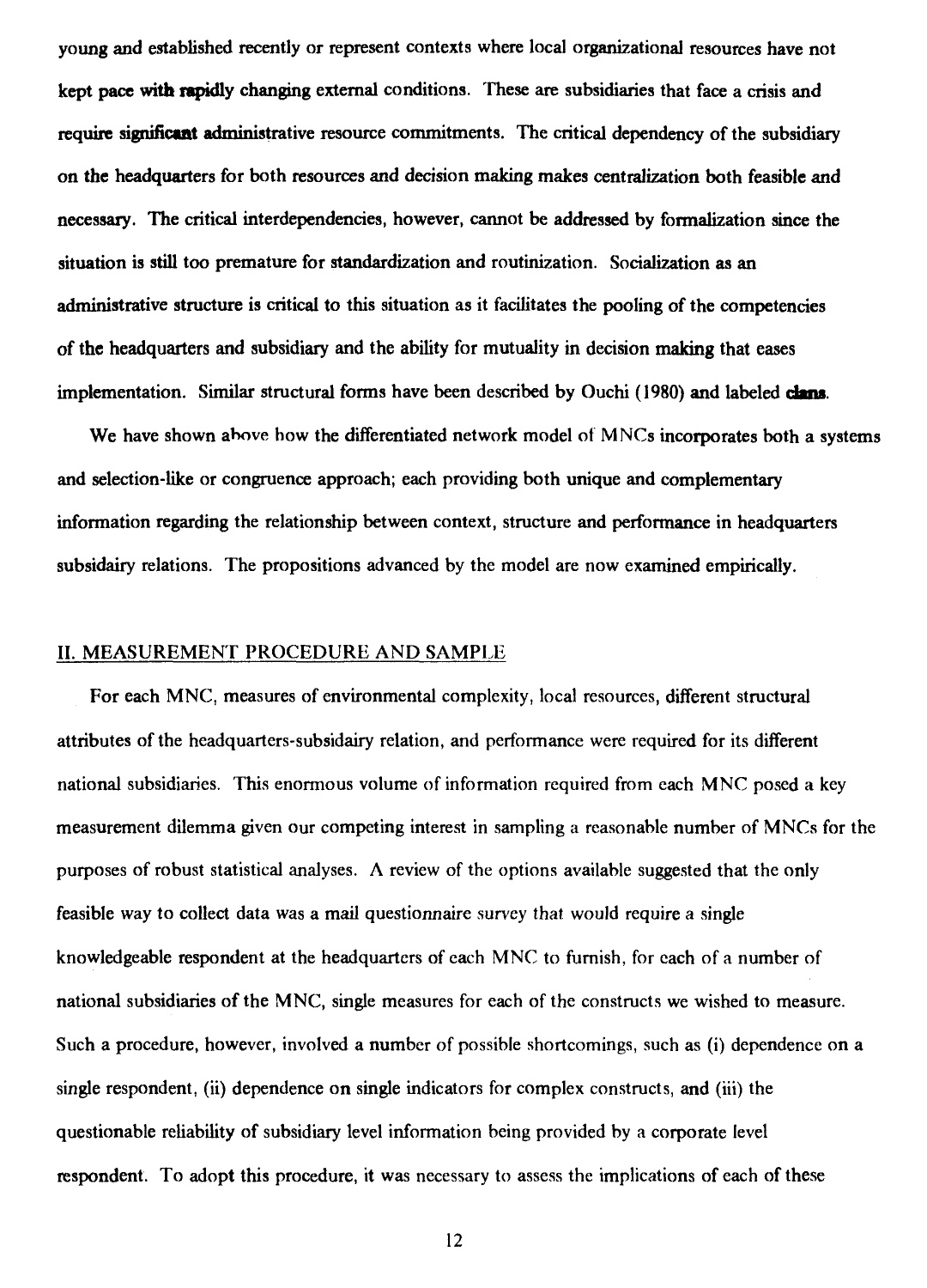**shortcomings on the reliability and validity of the data. This was done through the following process.** 

**Two different instruments were developed. One was designed for response by headquarters managers and ail constructs were operationalized by single variables measured on centrally anchored five-point scales (the final version of this instrument that was used for this study is described in Appendix II-A). The other questionnaire was designed for response by subsidiary managers and**  sought subsidiary responses for the same constructs used in the instrument described earlier. In this **instrument, though, the structural constructs were operationalized through multiple indicators (summarized in Appendix II-B).8** 

**A two-stage pre-test was employed. First, both instruments were tested for readability and face validity by two different groups of respondents. One group included ten senior managers participating in an executive education program at MIT's Sloan School of Management. Each had at least eight years of experience working in a large MNC. The second group comprised of four senior academie colleagues at MIT and Harvard who** teach courses in research methodology, organizational behavior, and international management. The instruments were significantly revised based on the responses and feedback of these groups.

In the second-stage of the pre-test, both questionnaires were implemented in three large MNCs. In each of these MNCs, two senior headquarters managers responded to the first questionnaire providing single indicators for the various constructs for at least five different national subsidiaries of the company. At the same time, between 6 and 8 managers from each of those subsidiaries responded to the second questionnaire and provided multiple indicators for each of the constructs as applicable to their own subsidiary. Analysis of the data so obtained revealed the following:

I. In each MNC, inter-rater convergence was high for the two headquarters-level respondents. For each variable measured, the ranks of the different subsidiaries were assessed similarly by both respondents as is manifest from the rank correlations shown in Table I.

2. In each MNC, inter-rater convergence was also consistently high among headquarters and subsidiary level respondents. The rank correlation between the ranks for the different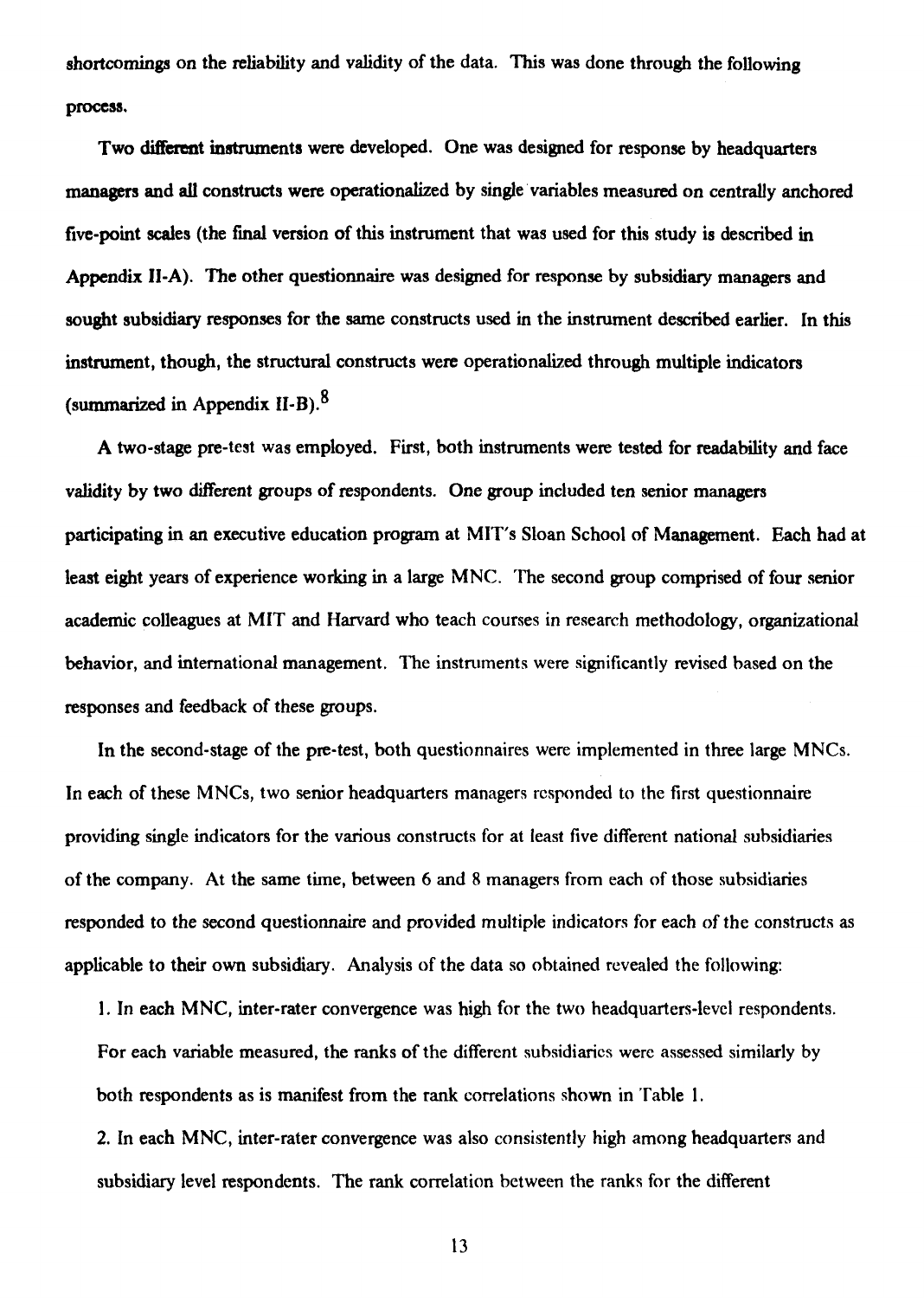structural elements for the subsidiaries obtained by aggregating the responses of the subsidiary **managers and the** corresponding ranks obtained by aggregating the responses of the two **headquartcrs managers are reported in Table** 1.

#### **[Insert Table 1 about herej**

**Based on these fmdings of high inter-rater convergence among headquarters level respondents as well as the congruence of data obtained through multiple indicators and multiple respondents at the subsidiary level and single indicators and single respondent at the headquarters level, the final survey was carried out using the instrument described in Appendix** 

**The data used in this analysis are from 66 usable** responses to **this questionnaire that was mailed to the Chairman or** CF() of all the North Amrrican and European headquartered MNCs in Stopford's (1983) World Directory of Multinational Enterprises. The Chairman or CEO was asked to respond personally if familiar with all the issues, or else to direct the questionnaire to the senior most manager responsible for the assessment of all international operations.

Appendix I provides details of the response rate and shows the distribution of the sample by headquarter location, annual sales, number of subsidiaries, and industry. It is significant to note that despite the low response rate, the sample of respondents in this study is distributed across geographical boundaries and industries in a manner quite similar to that of the population from which it was drawn. Furthermore, no discernible pattern among the non-respondents could be found.

All measures represent the perceptions of a senior manager in the headquarters for all the subsidiaries. While the issue of objective versus perceptual measures has been the subject of an ongoing debate in organization theory (Downey and Ireland, 1979), we helieve the use of perceptual responses based on key informants is appropriate to this study for several reasons. First, given the diversity of environments faced by the sampled organizations, reliable and comparable objective measures were particularly difficult to fmd. This problem was compounded by the consideration that the same national environnent may pose very different contingencies for different MNCs based on factors such as the industry and even within the same industry, the specific strategic orientation of the firm. Second, subscribing to an important theoretical tradition (Stern, 1970; Starbuck, 1976;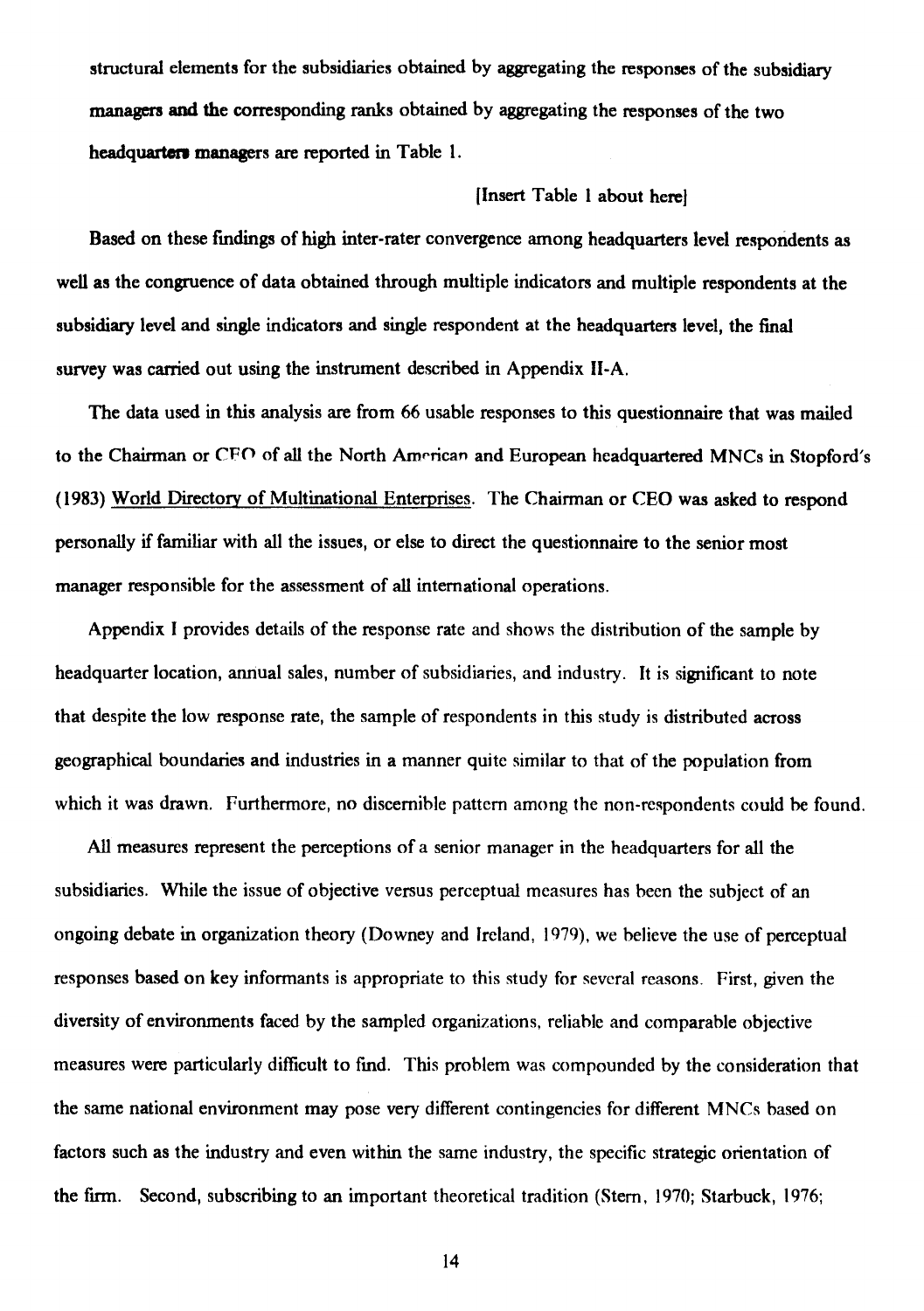**Weick, 1980), we believe that the cognitive orientations of senior managers are the key to the process of enactment that leads to a context-stracture congruence in organizations. Finally, our interest was prirnarily to measure differences among the subsidiaries within the MNC. As such, measures were not sought relative to some absolute/objective anchor that was invariant across all the MNCs, but were obtained relative to an internai anchor that represented the average level of**  the particular variable for the firm.  $9 \text{ A key information or someone responsible for international }$ **operations was the perhaps the only source for such a comparative assessment of subsidiary context, structure, and performance. To this end it is reassuring that in 50 of the 66 companies in our sample the respondent was the corporate vice-president responsible for such assessments or someone**  with even greater responsibility such as the CEO or Chairman.<sup>10</sup>

**It must be emphasized that the unit of analysis in this study is each headquarters-subsidiary relation; thus 618 cases with no missing data are obtained from the 66 MNCs. The focus on differences within MNCs is addressed by measuring the properties of each case as standardized deviations from the mean conditions of the MNC of which it is** a part. **'Table 2 shows the intercorrelations for all the variables.** 

**[Insert Table 2 about herel** 

#### **III. DATA ANALYSIS AND RESULTS**

**The logic for the** data analysis follows directly from Drazin and Van de Ven's (1985) recommendations for empirically examining the alternate forms of fit in contingency theory. The following stages are involved: (1) A clustering procedure is used to determine the existence of an empirical basis for the four contingent categories proposed; (2) The selection approach in contingency theory is explored by considering the correlations of the structural variables with the contingent variables. The differences in each structural variable and performance across the four contingency clusters are studied using a one-way analysis of variance model; and (3) The systems approach to fit involves selecting the best performing subsidiaries and using these to develop the multivariate structural centroid that may be considered to ideally fit each of the four contexts.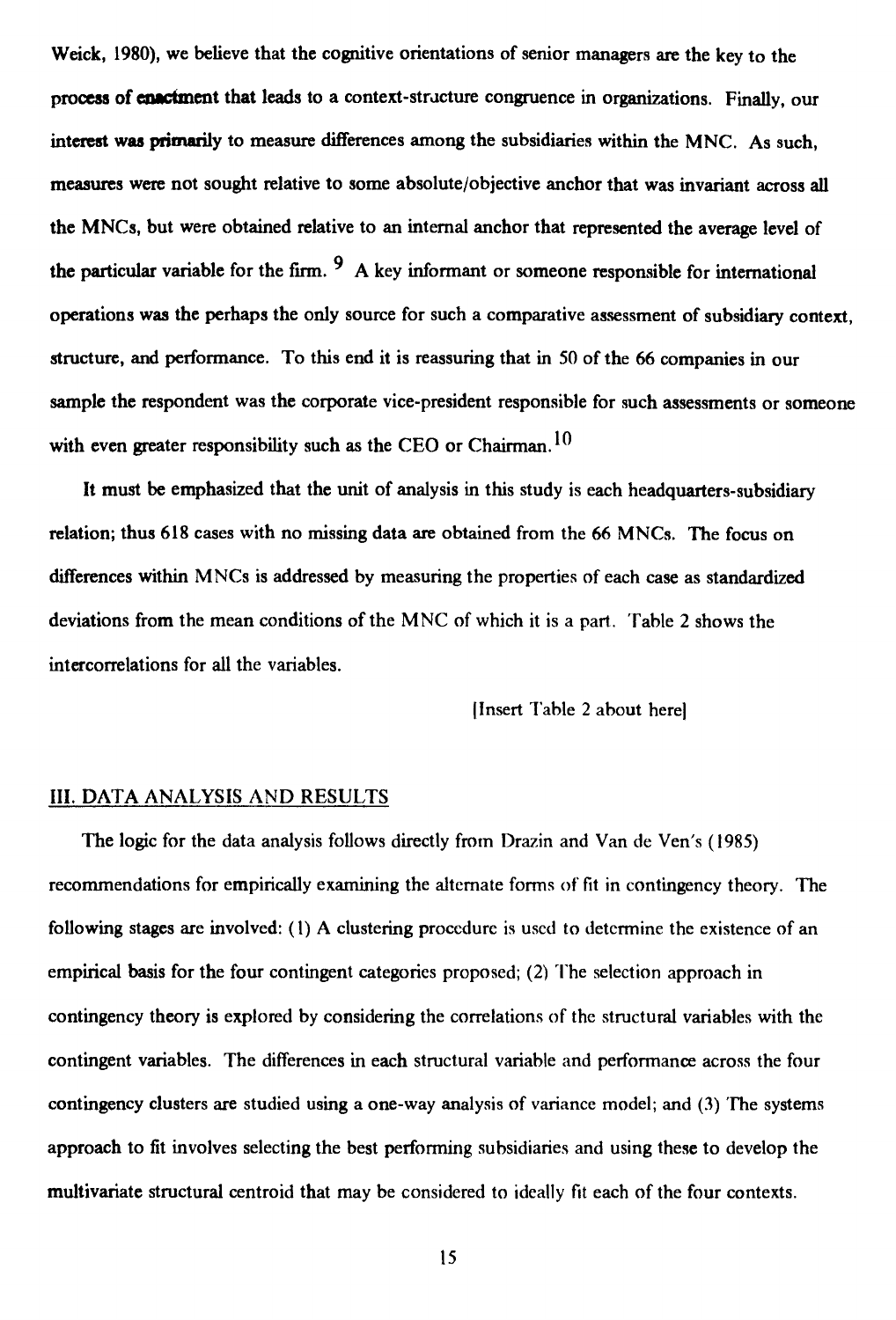**Deviations from this empirically derived ideal structural type are computed as a multivariate distance measure and the hypothesis for fit is tested by looking for a significant negative correlation**  between this distance measure and the subsidiary performance. <sup>11</sup>

#### **Different Types of Subsidiary Continaencies**

**Theoretically, it was argued that subsidiary contingencies could be meaningfully differentiated into four categories based on the joint conditions of (1) relatively low or high local resource levels of the subsidiary and (2) the associated low or high environmental complexity. White a median split on these two contextual variables could be used to classify the different subsidiaries into these contexts based purely ou these theoretical grounds; a clustering apploach was used to determine if there was a natural empirical pattern that coincided with this a-priori scheme. McQueen's k-means clustering method was employed using resource scarcity and environmental complexity as the clustering variables. The existence of clusters and the number of clusters was determined using Calinski and Harabasz's C-Ratio, as recornmended by Milligan and Cooper (1985) who found this to be the best stopping rule among thirty examined. Four different clusters of subsidiary contingencies**  were found. <sup>12</sup> A graphical representation of the four clusters and the cluster centroids is **presented in Figure 3.** 

#### **(Insert Figure 3 about heret**

**As evident from Figure 3, the four clusters represent combinations of local resource and environmental conditions that are very consistent with the a-priori theoretical scheme. For further analysis, this natural empirical classification is therefore preferred to a forced theoretical classification based on median-splits.** 

#### **Unidimensional Context-Structure Congruence Relationships**

**The correlations between the different structural and contingency variables appear in Table I. There is significant support for ail the hypotheses from 1(a) through 3(b). Both resource scarcity and environmental complexity are correlated in the expected direction with centralization, forrnalization and socialization. These context-structure relationships were examined further by**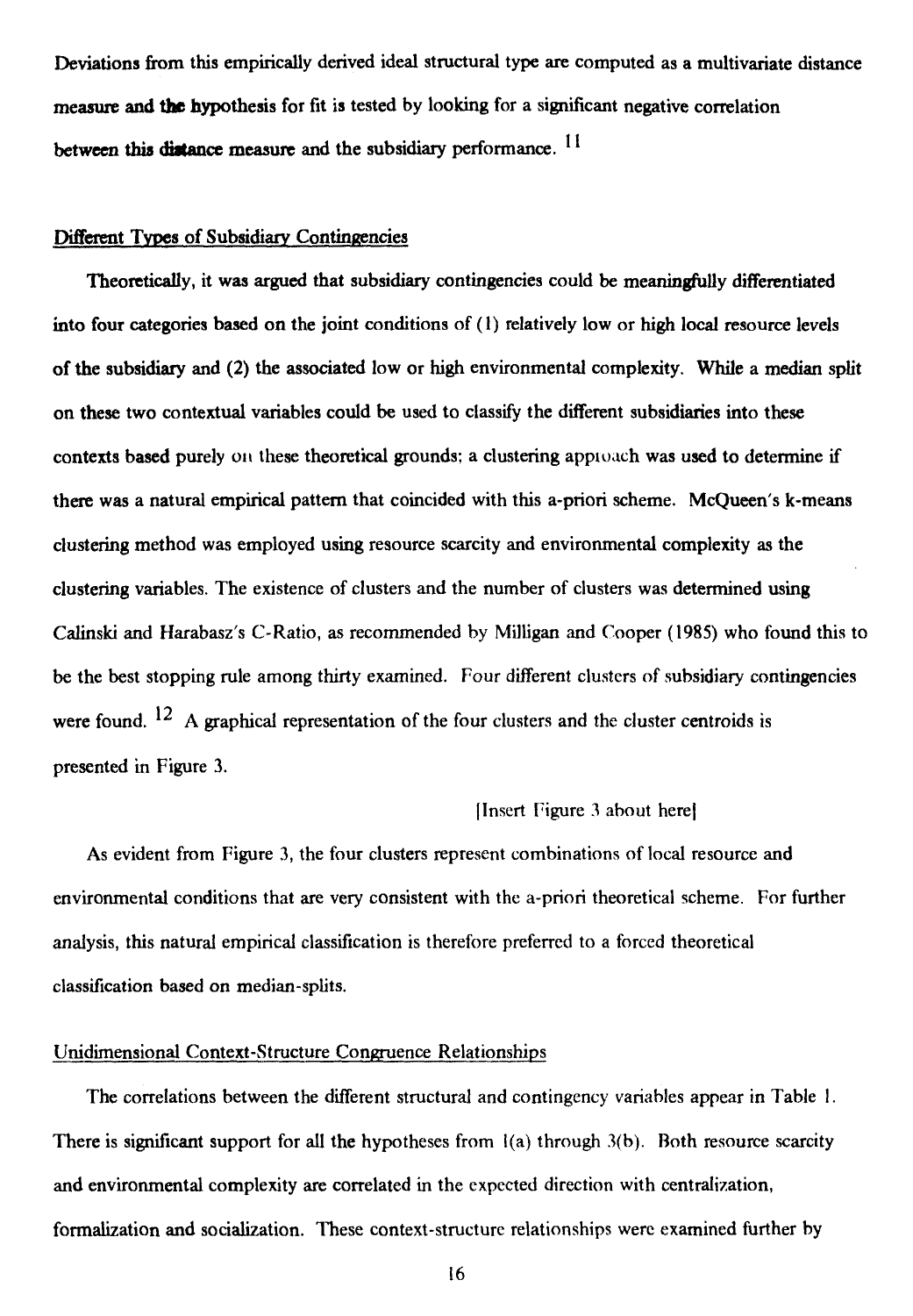**comparing the mean values for each structural variable and performance across the four contingency clusters. Scheffe's Test was used for the pairwise comparison of means.13 The results are reported in Table 3.** 

#### **[Insert Table 3 about herej**

**These results provide strong support for the congruence or natural selection like approach in contingency theory. Despite insignificant differences across all the clusters in ternis of performance, there are significant differences in structure between some of them. While the most significant pair-wise differences suggest that resource-based contingencies are more important than environmental contingencies, these contingencies considered together show that each structural element is most dominant in a particular context.** Thus centralization is highest when the subsidiary **has scarce resources and faces a relatively simple environnent (Cl) and formalization and socialization are highest in the diametrically opposite situation (C4) of low resource scarcity and high environmental complexity; with the converse, i.e. centralization is lowest in C4 and formalization and socialization are lowest in C1,** also being true.

The analysis so far has largely employed a congruence approach to contingency theory, showing the existence in equilibrium of particular context-structure relationships that do not necessarily impinge on subsidiary performance. For a more complete contingency theory this analysis must be extended to explore whether deviations from an ideal structural Gestalt- contingency fit can explain variations in subsidiary performance.

#### **A Systems** Approach: A Multivariate Test of "Fit"

To test the systems approach, the top performing subsidiaries (Z-Score  $> 1.0$ ) were selected to determine the ideal structural gestalt in each contextual situation. For these subsidiaries, the mean scores of each structural variable in the different clusters were considered as empirically **derived representations of the hierarchical, federative, clan, and integrative mode of organization. These ideal types were tested using one-way ANOVA and MA NOVA to determine if the patterns actually differed. A comparison was also made** between these results and the theoretically derived structural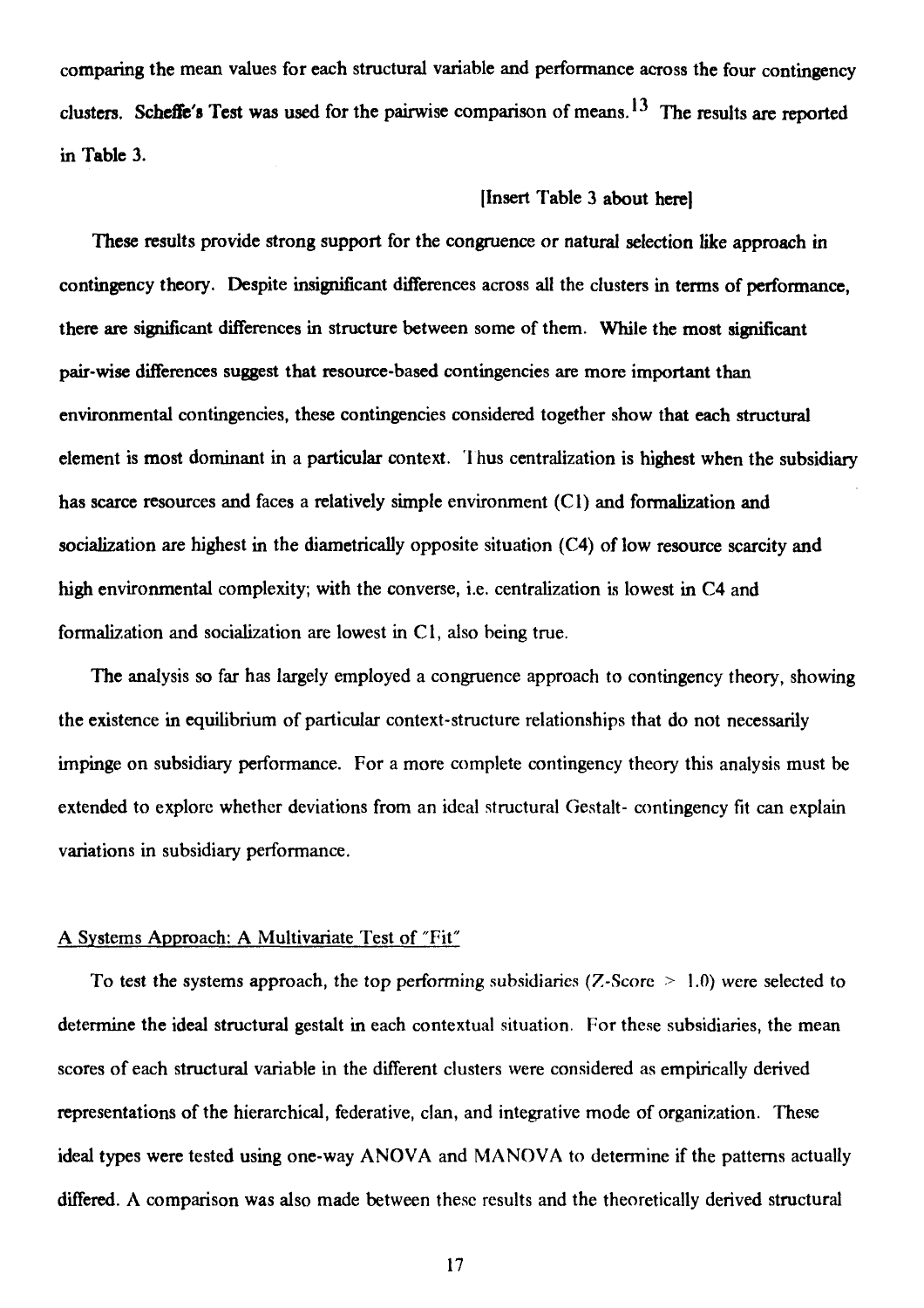**forms shown in Figure 2 to determine if the derived values matched the hypothesized ordinal relationships. The results are shown in Table 4. The significant F-statistic (p < .01) for every structural variable shows that these ideal types are very different. An overall MANOVA using all**  three structural variables was also significant  $(F = 32.9; p < .001)$ . Furthermore, the empirically-derived **profiles are very well matched to the theoretically proposed profiles (Figure 2).** 

#### **[Insert Table 4 about here]**

**Having found support for the empirically derived structural profiles, deviations from these ideal profiles for the remaining subsidiaries were calculated using a Euclidean weighted distance metric. The resultant distance calculations are between the structure of a focal subsidiary and its respective ideal type, according to the focal unit's contingency category. The distance measure is calculated as follows:** 

$$
Dist = \sqrt{\sum [Bs(Xis - Xjs)]^2}
$$

where **Xis** is the score of the ideal unit on the sth structural dimension, **Xis** is the score of the *i*th **focal unit on the sth dimension, and Bs is** a weight given by- the standardized beta or contribution **of the sth dimension in a multiple** regression with performance as the dependent variable and all the structural **dimensions as the independent** variables.

To test the usefulness of the systems approach towards a more complete contingency theory of headquarter-subsidiary relations, the calculated distance measure was correlated with the performance of the subsidiary. A negative correlation would demonstrate "fit" sincc the greater the distance from the respective ideal type, the lower the hypothesized performance. The results of this analysis are shown in Table 5. As predicted, there is a significant negative correlation between subsidiary performance and the distance measure of the deviation of the structure of the IIQ-subsidiary relation from its ideal type ( $r = -.14$ ;  $p < .001$ ). Table 5 also shows the component correlations between distance and performance within each contextual category. A significant negative correlation is observed for C4 (r = -.17; p < .05) and C3 (r = -.18; p < .01) subsidiaries. The correlations were insignificant for C l and C2 subsidiaries. This suggests that while overall there is information to he gained by the systems approach, it is perhaps more relevant to situations of high environmental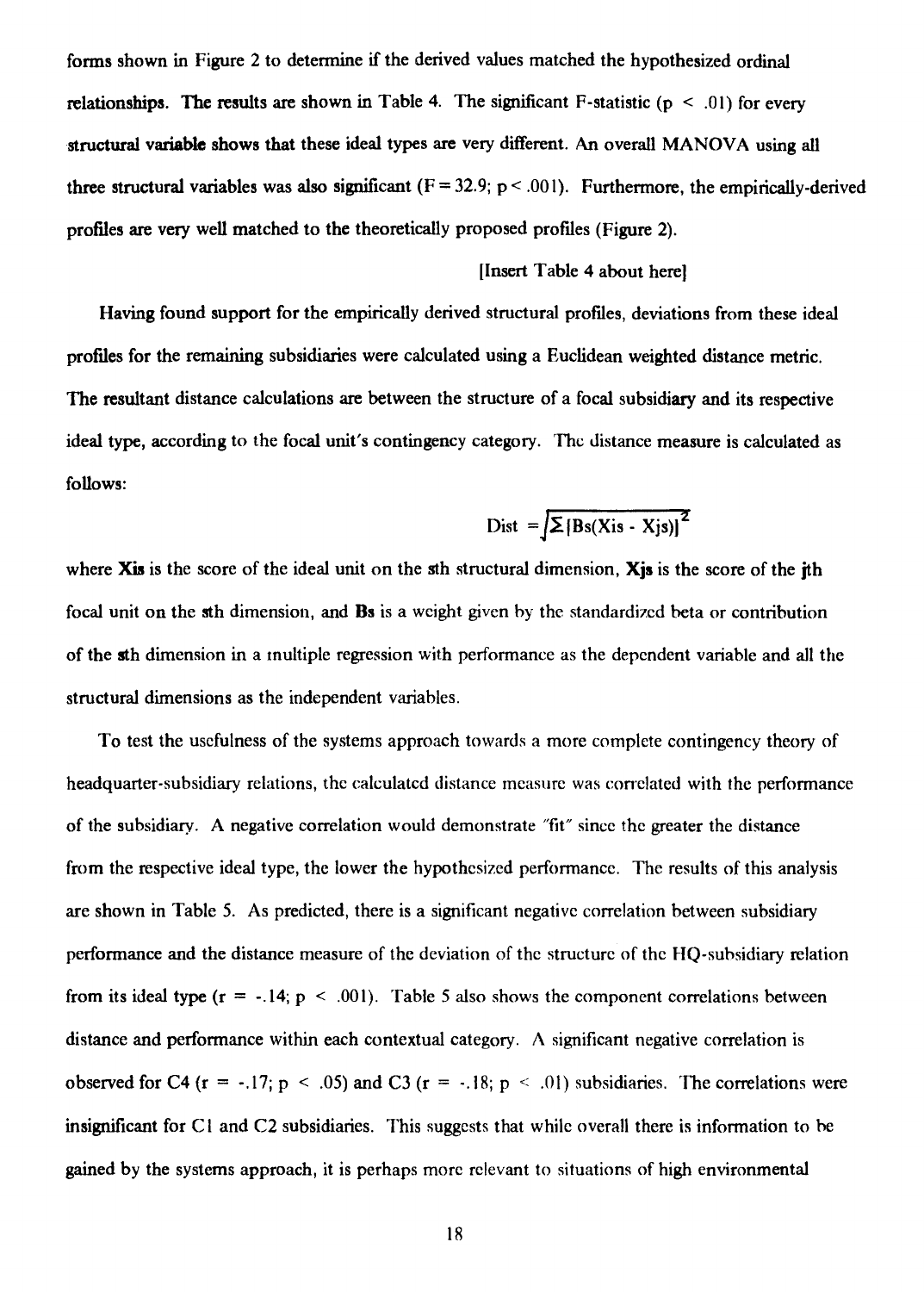complexity; a reasonable finding since the process of structural adaption to the environment that leads to fit in the natural selection view is more likely to have reached its ideal equilibrium in a stable environnent.

[Insert Table 5 about here]

#### IV. DISCUSSIONS AND IMPLICATIONS

The empirical analysis provides support for the differentiated network model. It is clear that within a MNC, the various national subsidiaries are and should be differentiated in ternis of both the complexity of their environmental context and their local resource levels. Furthermore, depending on the nature of these contingencies there is a "fit" structure of the headquarters-subsidiary relation that leads to improved subsidiary performance. Thus, as described in the theory section, an **integative** structure lits subsidiaries that face **complex environments** and have **abondant local resources; a hierarchical** structure fits subsidiairies that face relatively **stable environments** and have **limited local resources;** a **federative** structure lits subsidiaries that face **stable environments** and have **abondant local tesources;** and a **clan** like structure fits subsidiaries that face **comptex environments** and have **limited local resouroes.** 

Our results underscore Drazin and Van de Ven's (1985) view that both a congruence (naturalselection-like) and contingent (systems) approach to fit need to be studied simultaneously for the unique and complementary information they provide on the context-structure-performance relationship in organization theory. Our study showed the existence of a strong pattern of differentiation of headquarters-subsidiary relations within a MNC independent of any performance consideration. This internally differentiated context-structure congruence was explained by a natural-selection-like argument for fit. In this view congruence is seen to be the result of an adaptive process that leads to an equilibrium between the structure of the headquarters-subsidiary relation and the contextual contingencies the subsidiary faces. Fit or improved performance is an implicit underlying assumption since the unfit are assumed to have been selected out *over* time. At the same time we also found empirical support for the systems approach and the argument that for each contingent situation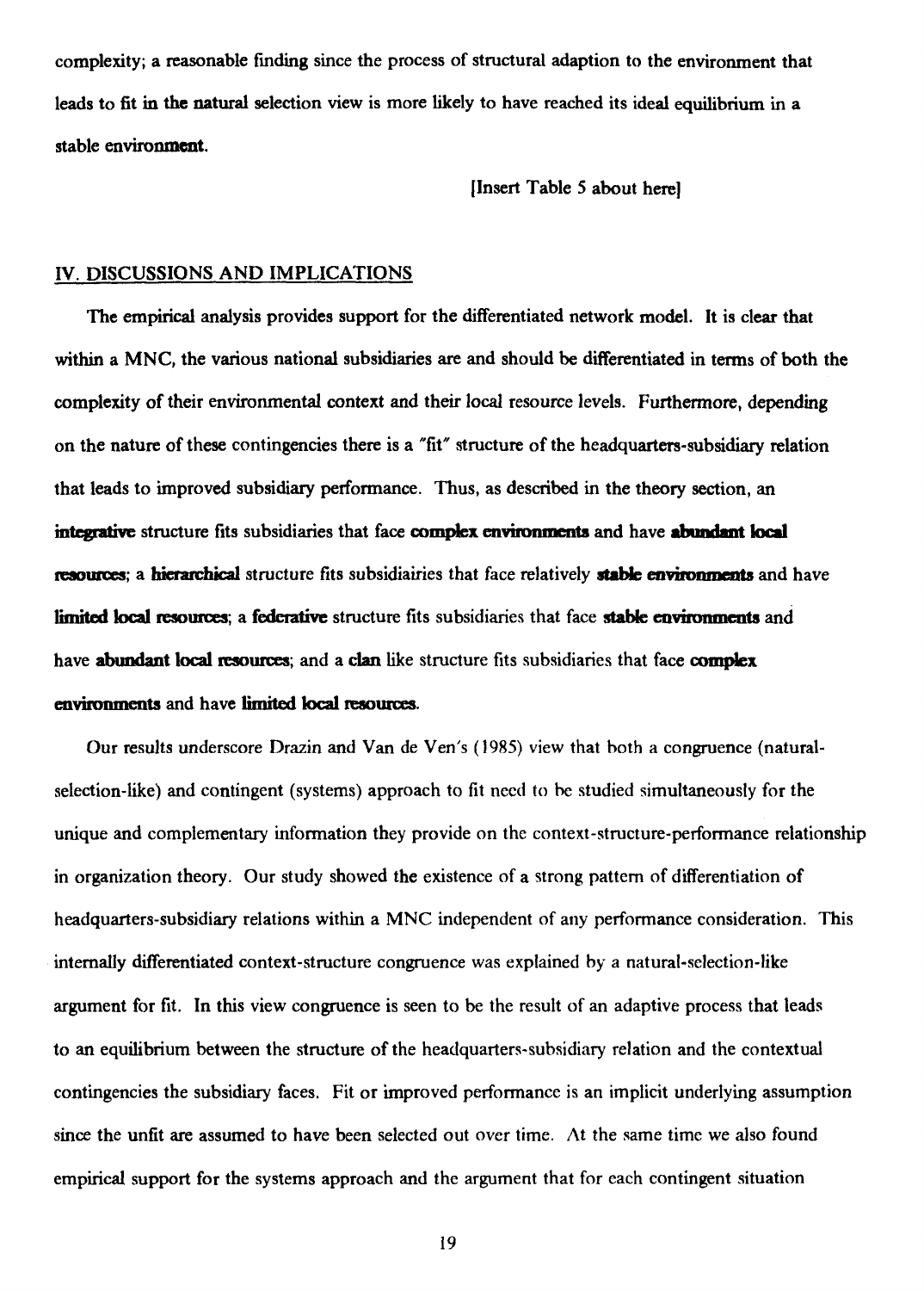**there is a unique structural Gestalt that explicitly leads to improved subsidiary performance. This Gestalt differs from the structure predicted by the congruence view alone since it based on an**  economizing perspective that is attendant to the trade-offs that arise in a comparative evaluation of **the relative efficacies and administrative costs of different structural elements.** 

**An interesting empirical result is that while in the selection-like-approach the resource contingencies of the subsidiary are more important than contingencies due to environemntal complexity in determining the context-structure fit, the reverse is true in the systems approach. These fmdings maybe interpreted as suggesting that, from the standpoint of improving subsidiary performance administrative discretion is extremely limited in situations where the subsidiary faces stable environments. In** these **cases local resource levels and the associated power-dependence distribution drive differention and, as indicated earlier, these resource structures tend to persist over time and indeed cannot be altered by administrative free will (Zeitz, 1980). In more complex and volatile environments, however, administrative** choices are more salient since there are structures that can more effectively address critical interdependencies in addition to being congruent with the power distribution in the exchange relation (Thompson, 1967). While the above discussion of the circumstances under which selection or managerial adaptation is more dominant is limited to the context of headquarters subsidiary relations, it provides some direction to the more general theoretical debate on this subject initiated by Hannan and Freeman (1977) and summarized by Astley and Van de Ven (1983).

It is important to recognize that the above interpretation hinges on the conceptualization of the headquarters-subsidiary relations as a mixed-motive dyadic exchange relation with interdependent and independent interests. While this conception was used as an abstract intervening logic for the context-structure relationships proposed and observed in this study, it needs to be modeled and studied more explicitly in future research. To this end, we feel, that a greater interchange between research in interorganizational theory and intraorganizational theory is needed since the analysis of interactions between organizational units has progressed somewhat autonomously in these two domains largely due to divergent substantive and empirical foci and not hecause of irreconcilable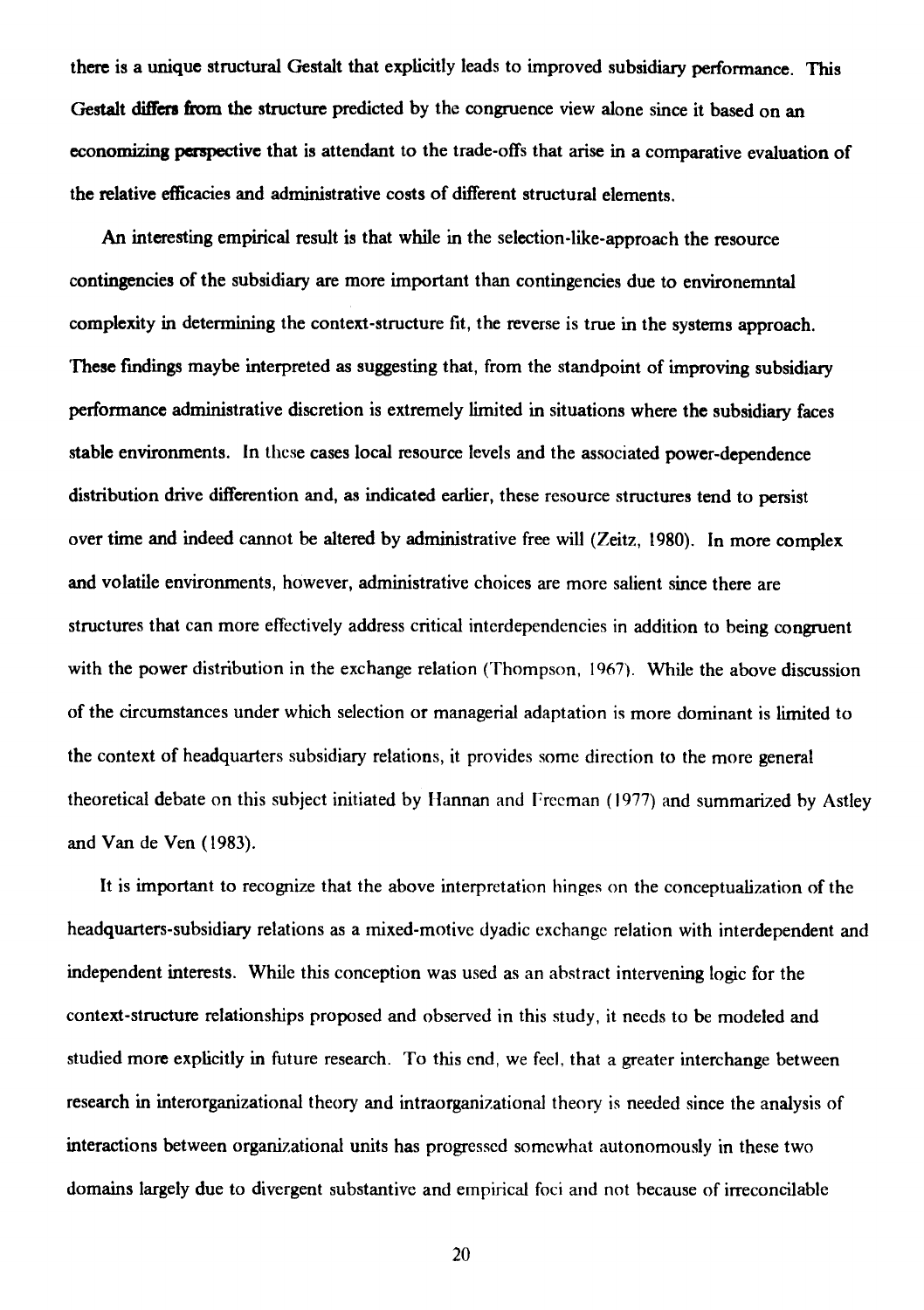**theoretical differences.** 

**Our basic thrust in this paper is to advocate modeling complex multiunit organizations such as MNCs as differentiated networks. We have focussed, however, on the dyadic headquarter-subsidiary relation as the unit of analysis. Admittedly, headquarter-subsidiary relations are a limited aspect of the differentiated network model. Subsidiary-subsidiary relations are also an important part of a network model for MNCs and need to be considered separately and jointly. Moreover, our analysis has involved deconstruction of the network into its constituent dyadic relations. Wilde more complex, it is possible to consider triadic or even higher orders of analysis (Fombrun, 1983) including in the extreme case properties of the entire network such as overall effectiveness (Walker and Townsend, 1985).** 

**The latter presents a promising direction for further research since it could also address the other major limitation of this study, namely our neglect of differences across MNCs. A more complete contingency model than we have presented would require considering patterns of differentiation both** within and across organizations. A potential approach is to view **organizational networks** as being embedded in larger networks of externat constituents. The resource dependencies, then, of different parts of the focal organizational network on the externat constituents in its "action set" (Aldrich and Whetten, 1982) as well as the relations among these externat constituents may significantly affect the patterns of behavior within the network (Pfeffer and Salancik, 1978). An analysis of these interactions, we believe, represents an important and relatively unexplored research area and is the central focus of a study we have recently initiated.

It is often a mind-wracking challenge to summarize the findings of an entire study in one pithy proposition, but it can become a fairly straightforward matter if the genius of Thompson is available for assistance: 'Under norms of rationality, organizations facing heterogeneous task environments seek to identify homogeneous segments and establish structural units to deal with each." (1967: Proposition 6.1; p. 70)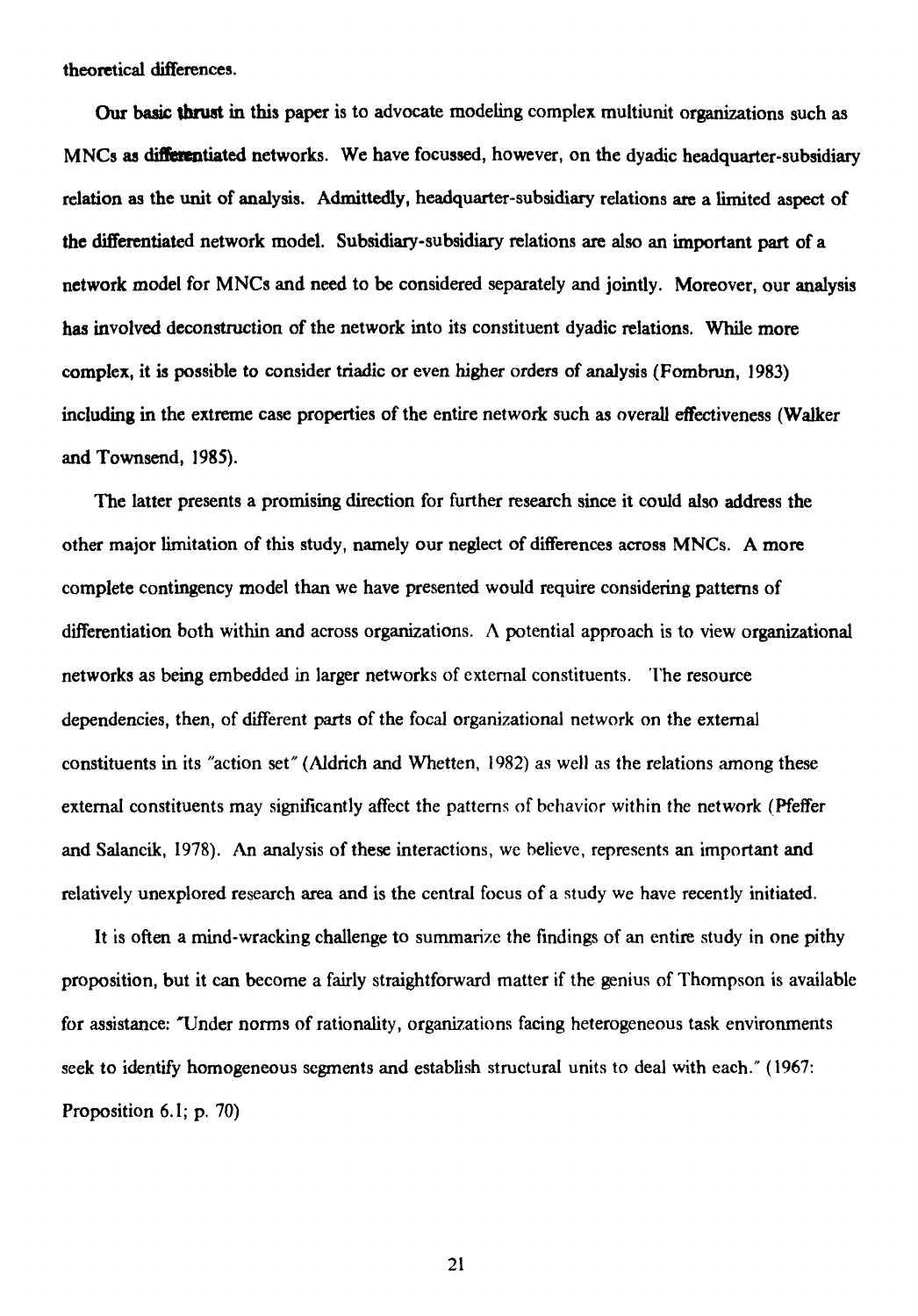# **NOTES:**

1. In our **large sample** survey the ratio of within-company variance to across-company variance **for all the contingency and structural variables employed in the study varied form 9.1 to 27.6 providing further support for focussing on within company differences.** 

**2. The interdependency refered to here is of the reciprocal kind in Thompson's framework and not sequential or pooled interdependency. The most important chararacteristic is the reciprocal aspect signifying a true interpenetration of headquarters and subsidiary interests.** 

**3. This lack of absolute autonomy is the crucial difference between the nature of exchange in intraorganizational versus interorganizational fields. This has been offered as the reason for the inappropriateness of exchange theoretic notions in intraorganizational relations (Cook, 1977), but this restriction in our opinion is invalid because some of the most prominent advocates of this theory (Emerson, 1962) have alluded to the usefulness of exchange theory for the analysis of relations among organizational subunits; a potential that has been admirably demonstrated by Thompson (1967) and Aiken and Hagc (1968).** 

4. The term dependence is used in the same way proposed by Emerson (1962) and Thompson (1967). **In this view, an organization is dependent on some element of its task environment in proportion to the organization's need for resources or performances which that element can provide and in**  inverse proportion to the ability of other elements to provide the same resource or performance.

**5. This follows directly from the definition of power as the antipode of dependence in exchange formulations (Emerson, 1962)** 

**6. This view of formalization is a departure from the classical conception that formalization presents inertial barriers to change and must hence be negatively correlated with increased environmental complexity (Blau and Schoenherr, 1971; Hannan and Freeman, 1977). Our view is based on observations in Burgelman's research (1984) and our own case research where organizations were seen to establish special governance mechanisms such as task forces and problem-solving teams to address crucial environmental contingencies. These non-formal, non-routine, administrative elements did not supplant the existing formalized administrative systems but existed simultaneously with them and in fact derived legitimacy from the formai structural context.** 

**7. Performance here refers to economic performance. It is operationalized as an assessment of the operational effectiveness of each subsidiary relative to others in the same MNC, measured against prior expectations along output dimensions such as financial and strategic performance. We recognize that others such as Steers (1977) consider this to be only one of several aspects of organizational effectiveness.** 

**8. For a more detailed explanation of the measurement procedure employed in the subsidiarylevel survey, see Ghoshal and Bartlett (1987).** 

**9. We readily admit that a more complete contingency theory would also involve considerations of absolute differences across firms. As we suggest in the discussion this represents a fruitful avenue for further research.** 

**10. While the results in this study are based on ail 66 MNCs there were no discernible**  differences in the findings when all the cases from the 16 companies in which the respondent was not at least a corporate vice-president were dropped in the analysis.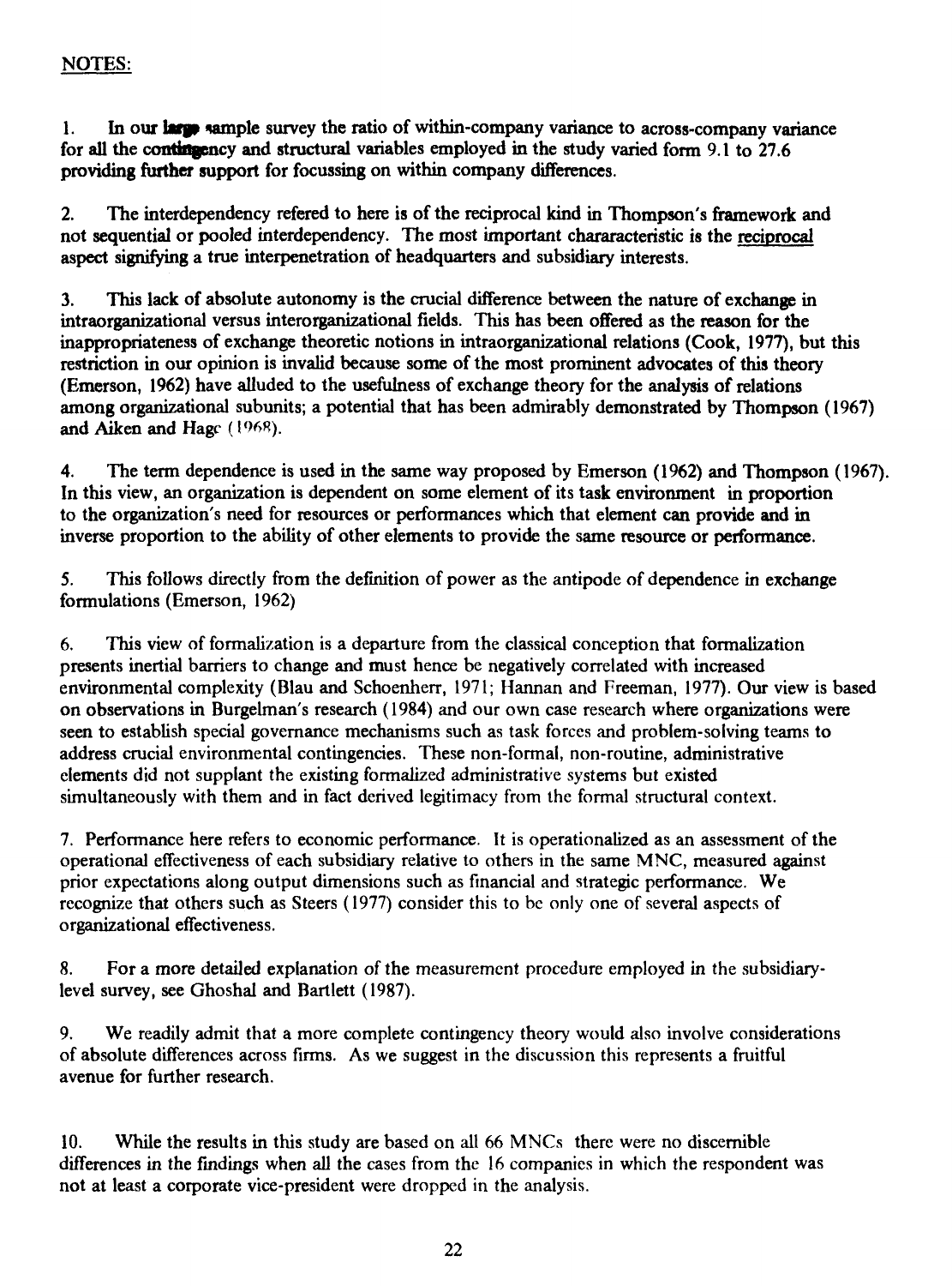**I 1. A ANCOVA approach was considered inappropriate in this case as both the contingency variables, resource scarcity and environmental complexity, are insignificantly correlated with performance sud significantly correlated with the structural variables; violating the assumptions regarding their use as covariates in ANCOVA techniques (Tabachnick and Fidell, 1983).** 

12. **C-Ratio** =  $[trace(B)/(k-1)]/[trace(W)/(n-k)]$ , where n and k are the total number of items and **the total number of clusters in the solution respectively. The B and W terms are the between and pooled within cluster sum of squares and cross product matrices. In our analysis the C-Ratio varied from**  $n = 2$  **to**  $n = 8$  **as 600, 473, 656, 571, 610, 560, and 544 respectively. The maximum at the four cluster solution indicates the existence of four different types of subsidiaries based on these clustering variables (Everitt, 1980). The robustness of the membership in the various clusters** *was*  **checked by comparing the k-means 4-cluster solution with the solution from Ward's method. 91% of the cases were classified into the same cluster by both methods.** 

**13. Scheffe's-Test helps find additional information besides a significant omnibus F-ratio in an ANOVA design. It involves the planned orthogonal comparison of group means to determine which of the treatment group means differ significantly from which others (Scheffe, 1953).**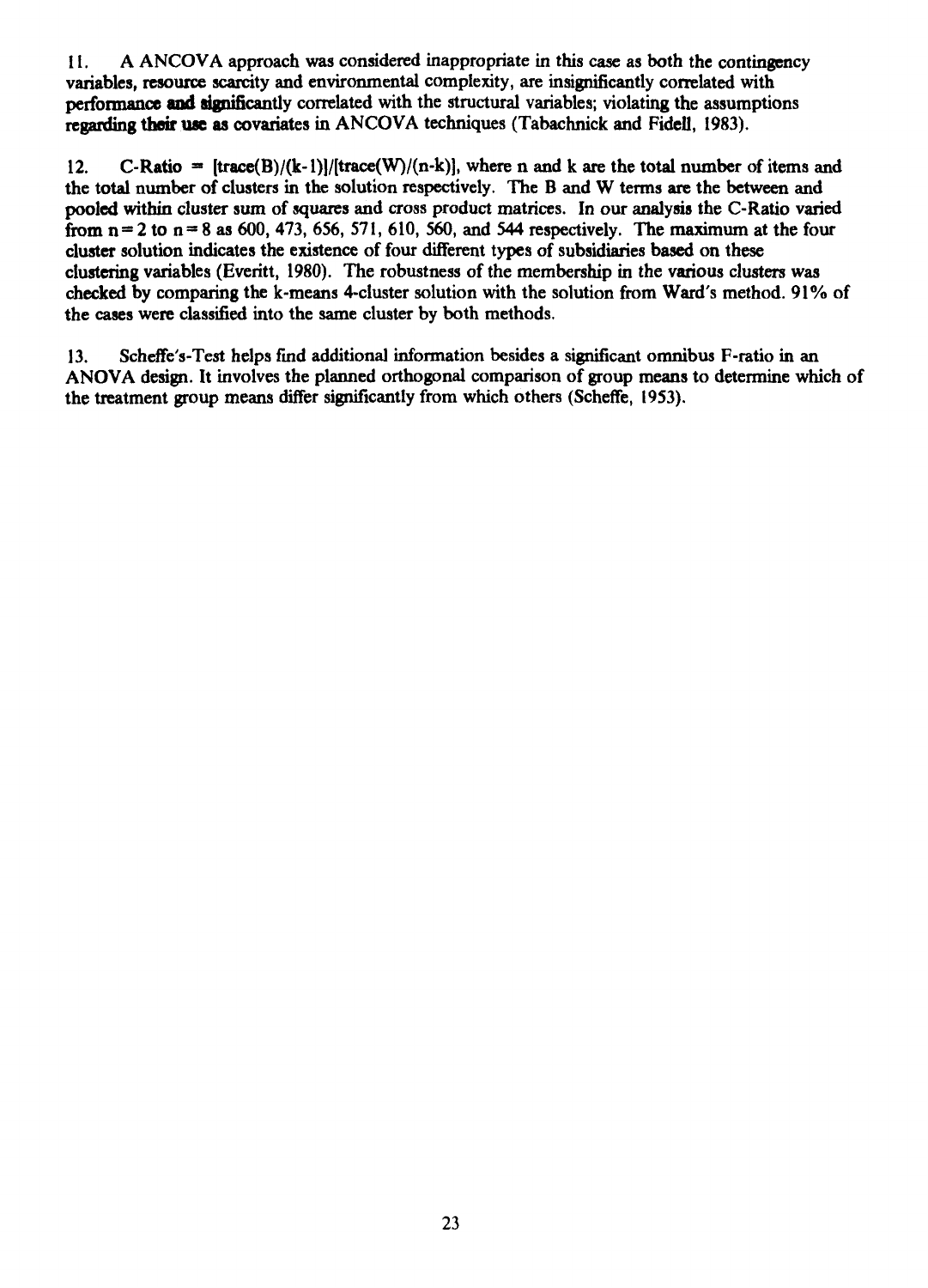| <b>Comple:</b> | (high) | C <sub>3</sub><br>Interdependency: High<br>ά<br>Subsidiary Dependent | C <sub>4</sub><br>Interdependency: High<br><b>Headquarters Dependent</b> |
|----------------|--------|----------------------------------------------------------------------|--------------------------------------------------------------------------|
|                | (low)  | C1<br>Interdependency: Low<br>Subsidiary Dependent                   | C <sub>2</sub><br>Interdependency: Low<br><b>Headquarters Dependent</b>  |
|                |        | $($ low $)$                                                          | (high)                                                                   |

**Local Resources**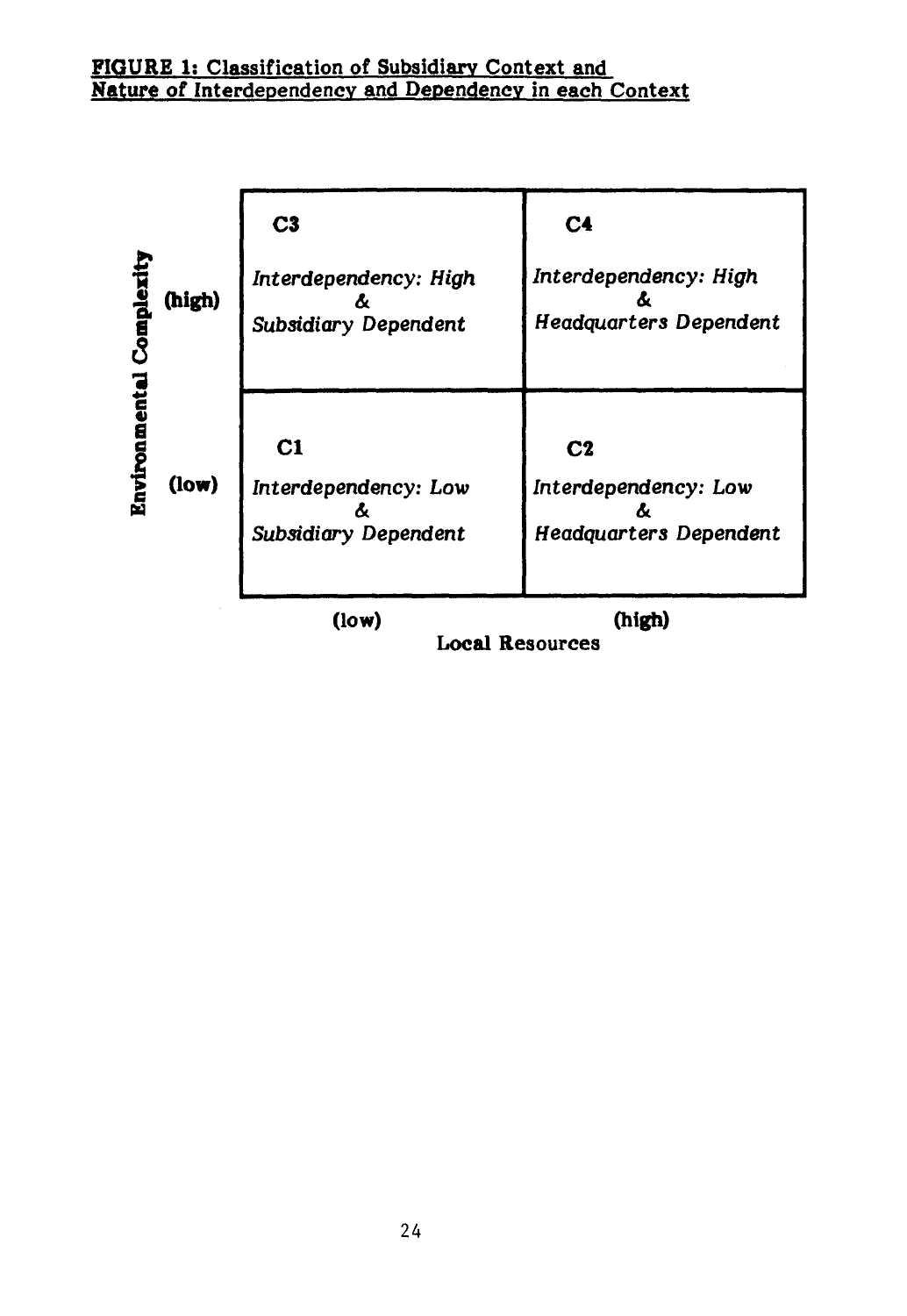

**Note: 'C' indicates centralization, 'F' indicates formalization, and 'S' indicates socialization, in each of these ideal structural Gestalts.**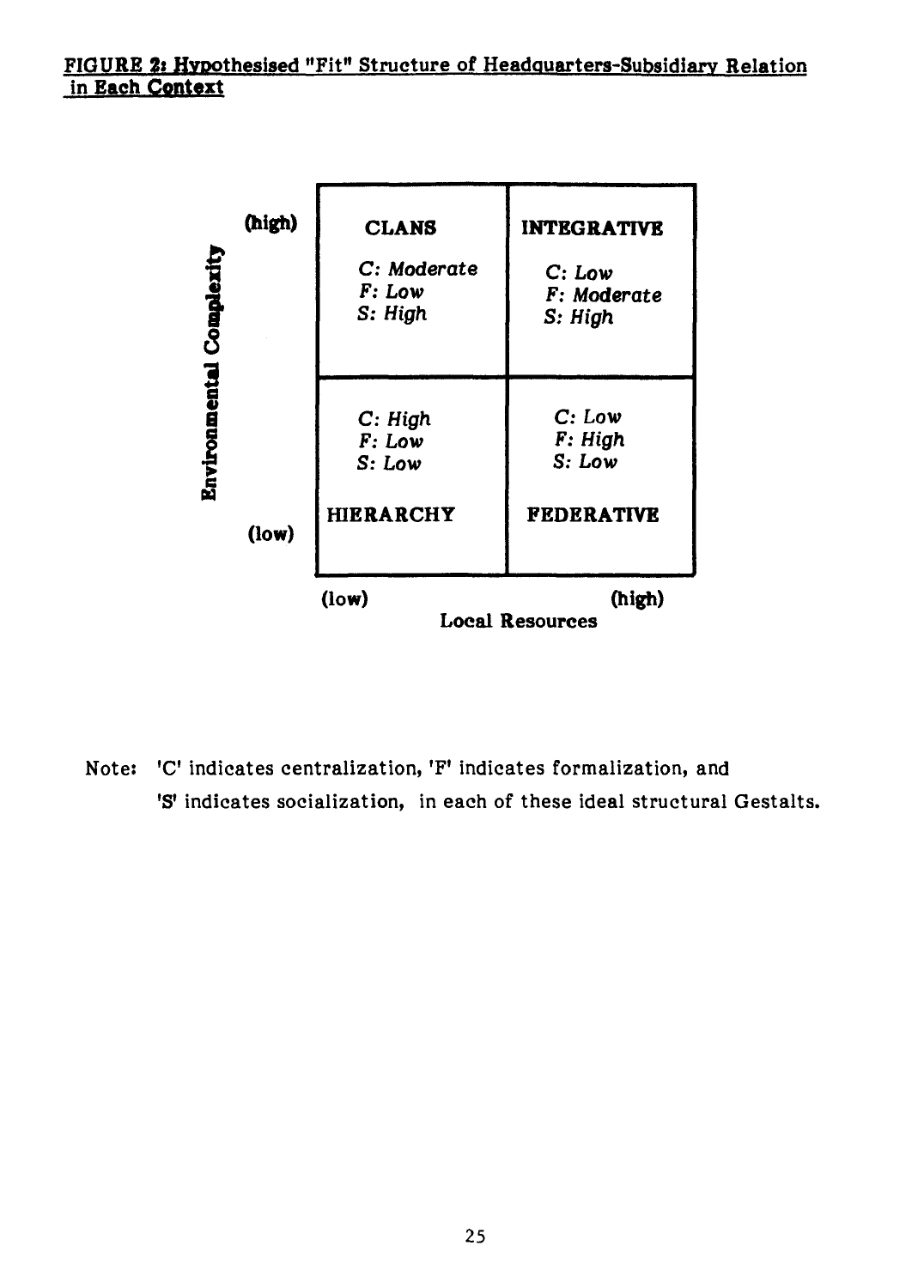

**Note: (x,y) represents the standardized value of the local organizational resources 'x' and the environmental complexity 'y' at each of the cluster centroids shown.**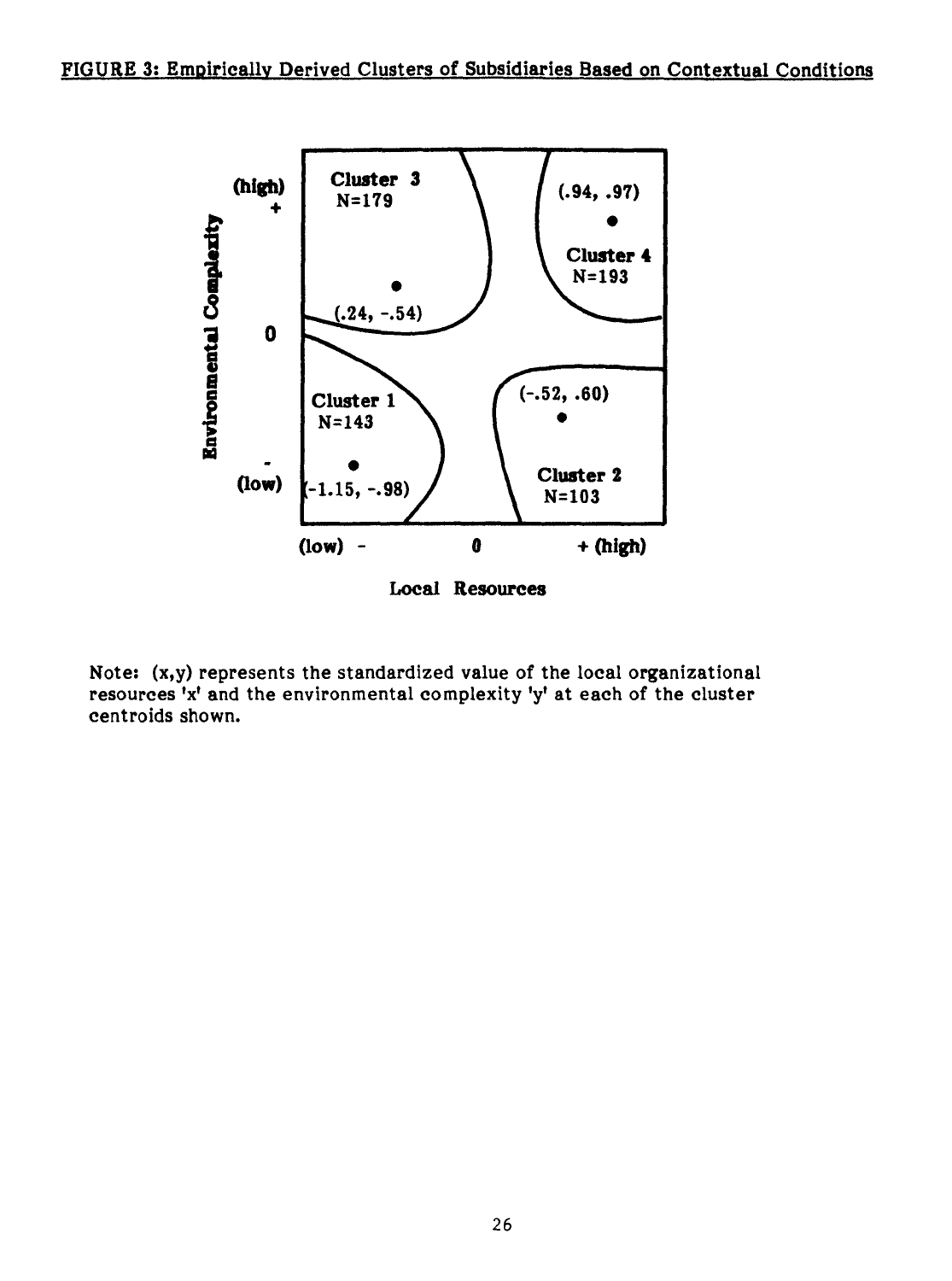# **TABLE 1: Spearman's Rank Correlation for Assessing Inter-Rater Convergence on Selected VariabIeti**

|                                          |          | <b>HQ-HQ Raters</b> |                         | HQ-Sub. Raters <sup>2</sup> |          |                     |                         |  |
|------------------------------------------|----------|---------------------|-------------------------|-----------------------------|----------|---------------------|-------------------------|--|
| MNC to which raters belong:              | $\Delta$ | $\mathbf{B}$        | $\overline{\mathbf{C}}$ |                             | $\Delta$ | $\overline{B}$      | $\overline{\mathsf{C}}$ |  |
| <b>Clustering Variables</b>              |          |                     |                         |                             |          |                     |                         |  |
| 1. Environmental Complexity <sup>1</sup> |          |                     |                         |                             |          |                     |                         |  |
| a. Technological Dynamism                |          | $.63$ $.79$ $.76$   |                         |                             |          |                     |                         |  |
| b. Competition                           |          | $.88$ $.63$ $.71$   |                         |                             |          |                     |                         |  |
| 2. Local Resources                       |          | $.79$ $.84$ $.76$   |                         |                             |          |                     |                         |  |
| <b>Structural Variables</b>              |          |                     |                         |                             |          |                     |                         |  |
| 3. Centralization                        |          | $.71$ $.69$         | .86                     |                             |          | $.95$ . $70$ . $75$ |                         |  |
| 4. Formalization                         |          | $.92$ $.88$ $.83$   |                         |                             | .65      | .50.70              |                         |  |
| 5. Socialization                         |          | $.62$ $.59$ $.43$   |                         |                             |          | $.60$ $.75$ $.70$   |                         |  |
| Dependant Variable                       |          |                     |                         |                             |          |                     |                         |  |
| 6. Performance                           |          | $.84$ $.76$ $.73$   |                         |                             |          |                     |                         |  |

## **Notes:**

**1. No correlations are available for environemntal complexity directly since this is merely an aditive scale of Technological Dynamism and Competition.** 

**2. Only structural variables were assessed for convergence of headquarters and subsidiary rater assessments.**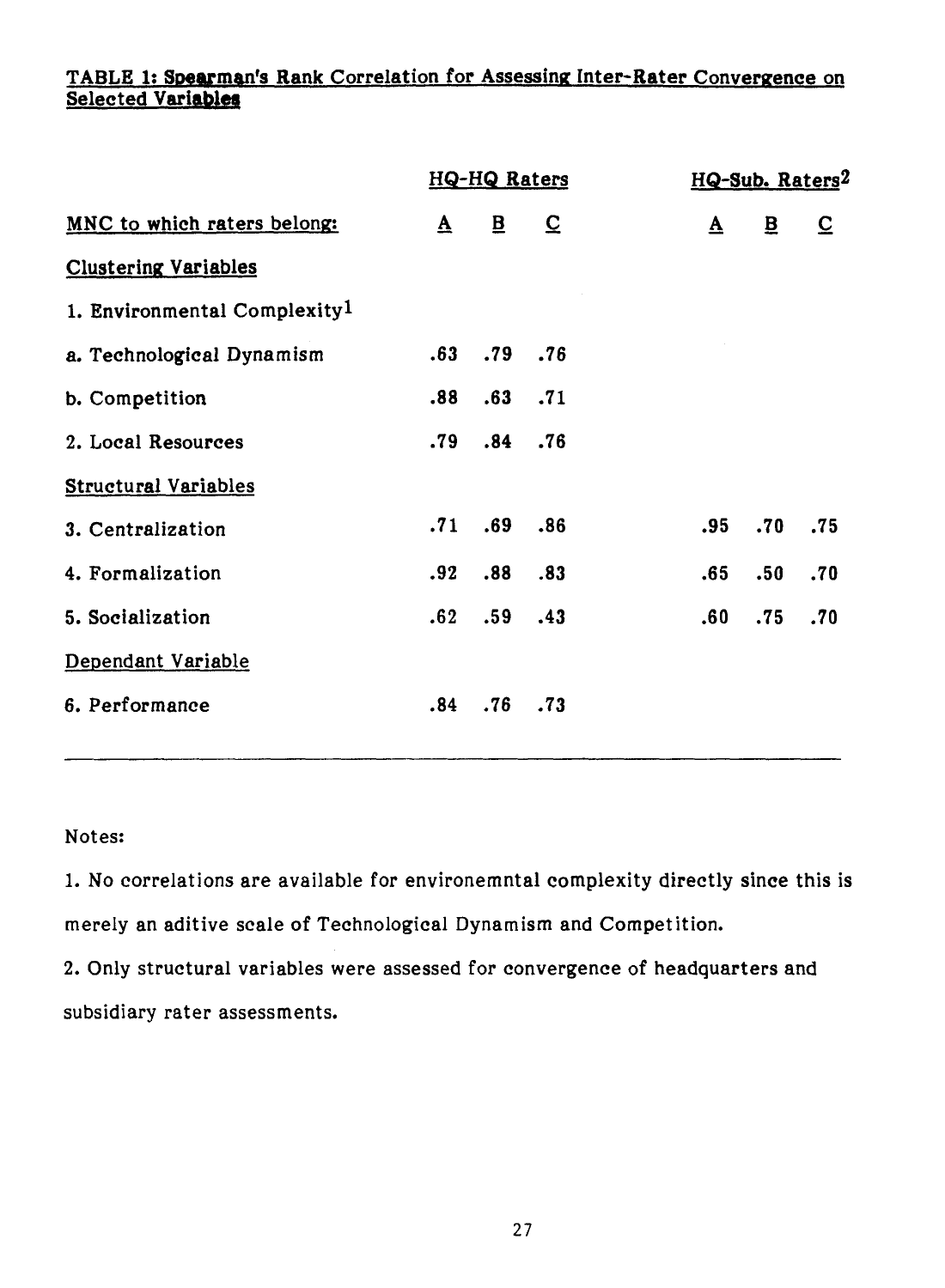| TABLE 2: Correlation Matrix for Selected Standardized Variables (N=618) |              |                                                                                 |  |                                                |                |       |                         |
|-------------------------------------------------------------------------|--------------|---------------------------------------------------------------------------------|--|------------------------------------------------|----------------|-------|-------------------------|
|                                                                         | $\mathbf{1}$ |                                                                                 |  | $1a$ $1b$ $2$ $3$ $4$                          | $\overline{5}$ | $6 -$ | $\mu^2$ SD <sup>2</sup> |
| <b>Clustering Variables</b>                                             |              |                                                                                 |  |                                                |                |       |                         |
| 1. Environmental Complexity <sup>1</sup>                                |              |                                                                                 |  |                                                |                |       | .00.96                  |
| a. Technological Dynamism                                               | $.88*$       |                                                                                 |  |                                                |                |       | .00.95                  |
| b. Competition                                                          |              | $.86^*$ $.55^*$                                                                 |  |                                                |                |       | $.02$ .95               |
| 2. Local Resources                                                      |              | $.50^*$ $.56^*$ $.33^*$                                                         |  |                                                |                |       | $.02$ .95               |
| <b>Structural Variables</b>                                             |              |                                                                                 |  |                                                |                |       |                         |
| 3. Centralization                                                       |              | $-.27$ <sup>*</sup> $-.32$ <sup>*</sup> $-.15$ <sup>*</sup> $-.48$ <sup>*</sup> |  |                                                |                |       | .00.91                  |
| 4. Formalization                                                        |              |                                                                                 |  | $.31^*$ .35* .20* .50* -.18*                   |                |       | .00.88                  |
| 5. Socialization                                                        |              |                                                                                 |  | $.26^*$ $.35^*$ $.08$ $.51^*$ $-.22^*$ $.42^*$ |                |       | .00.93                  |
| Dependant Variable                                                      |              |                                                                                 |  |                                                |                |       |                         |
| 6. Performance                                                          |              |                                                                                 |  | $-.01$ $.10$ $-.12$ $.12$ $-.06$ $.06$ $.28*$  |                |       | .00.95                  |
|                                                                         |              |                                                                                 |  |                                                |                |       |                         |

**\* p < 0.001** 

**Note:** 

1. Environmental Complexity is an additive scale (Cronbach'sa<sup>t = 0.7</sup>) of the two items **Technological Dynamism (la) and Competition (lb).** 

**2. While all variables are** normalized, the normalization is within each MNC **accounting for the slight** *departures* **of** the overall means from **0.00** and the Std. Deys. from 1.00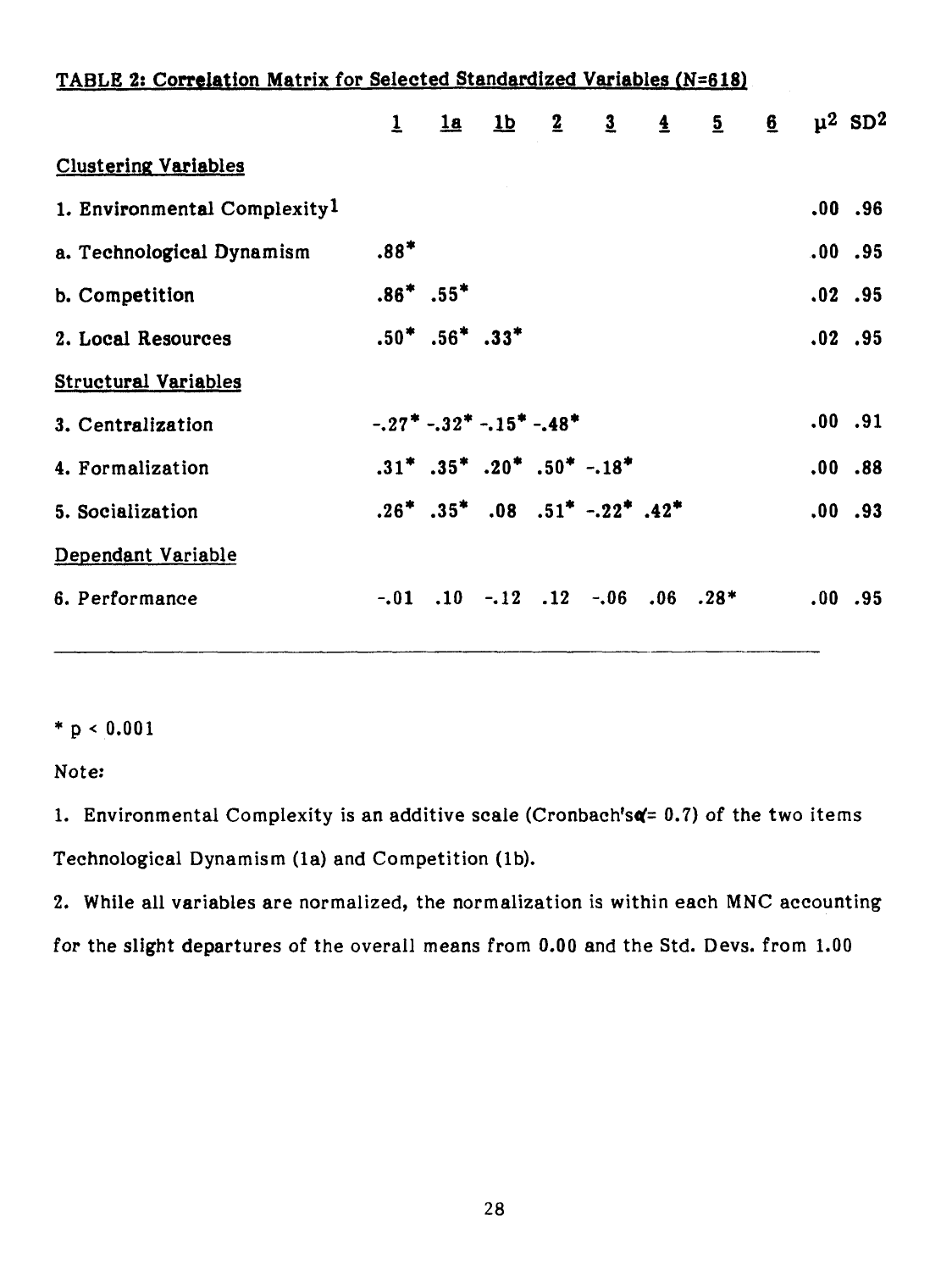# **TABLE 3: Differences in the Mean Values of Selected Variables Across Clusters**

|                             |             | <b>Cluster Membership</b> |                |                         |                       |         |
|-----------------------------|-------------|---------------------------|----------------|-------------------------|-----------------------|---------|
|                             | $\mathbf 1$ | $\overline{2}$            | $\overline{3}$ | $\overline{\mathbf{4}}$ | <b>Scheffe's Test</b> | E       |
|                             | $N = 143$   | $N = 103$                 | $N = 179$      | $N = 193$               |                       |         |
| <b>Structural Variables</b> |             |                           |                |                         |                       |         |
| 3. Centralization           | .43         | $-.23$                    | .28            | $-.47$                  | $(2,4)$ $(1,3)$       | $42.0*$ |
| 4. Formalization            | $-.50$      | .20                       | $-.24$         | .48                     | $(2,4)$ $(1,3)$       | $51.9*$ |
| 5. Socialization            | $-.44$      | $-.28$                    | .20            | .51                     | $(2,4)$ $(1,3)$       | $43.6*$ |
| Dependant Variable          |             |                           |                |                         |                       |         |
| 8. Performance              | .04         | .05                       | $-.17$         | .10                     | All pairs             | 2.6     |

**\* F-values in ANOVA (p<.001)** 

**Note: Scheffe's Test is a pairwise comparison of differences in group means. The** *pairs*  **listed in the column are those groups for which the means are not significantly different (p<.01).**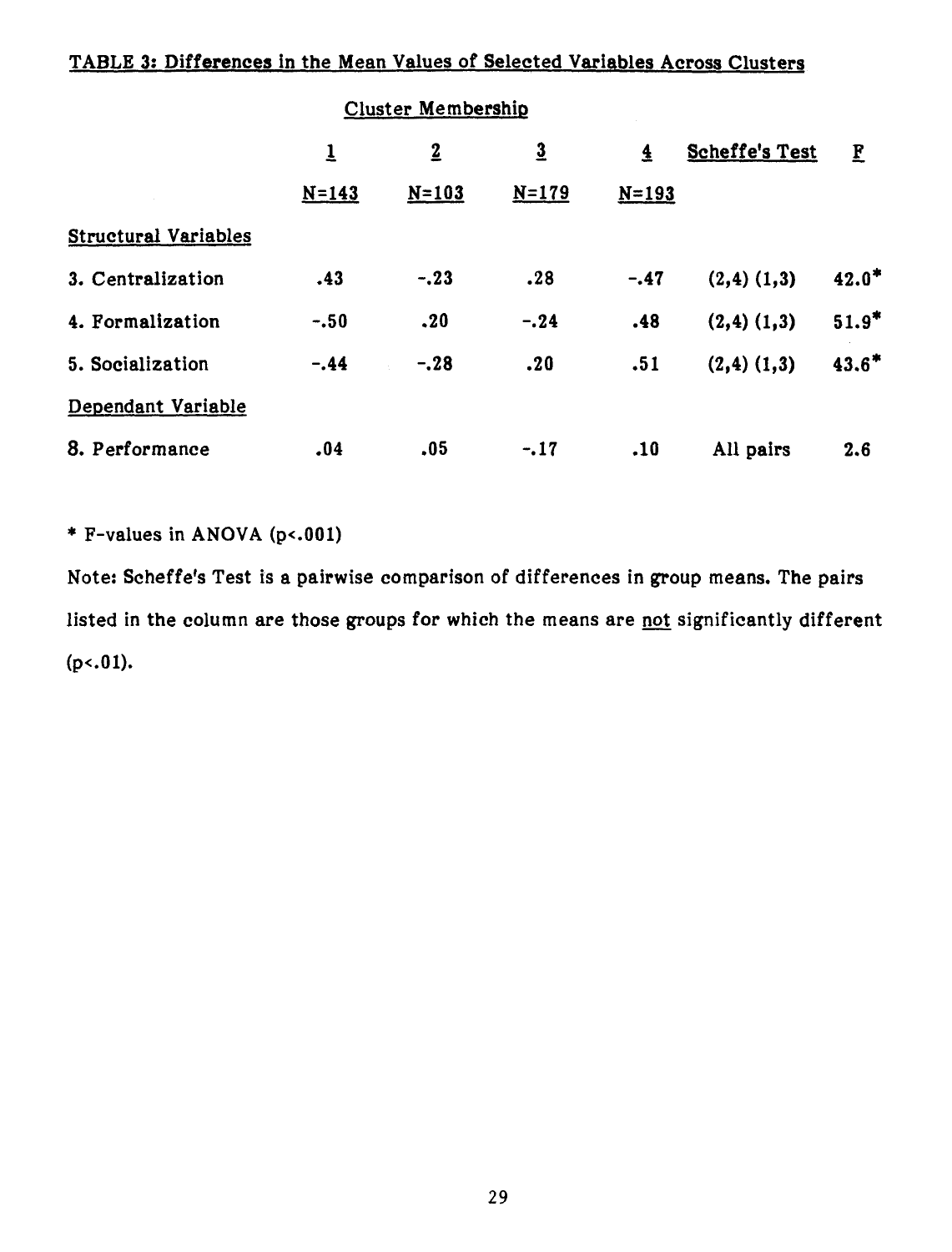# **TABLE 4: Differences in the Mean Values of Top Performin¢ Subsidiaries Across Clusters\*\***

|                             |          | <b>Cluster Membership</b> |                |                         |                       |           |
|-----------------------------|----------|---------------------------|----------------|-------------------------|-----------------------|-----------|
|                             | <u>1</u> | $\overline{2}$            | $\overline{3}$ | $\overline{\mathbf{4}}$ | <b>Scheffe's Test</b> | ${\bf F}$ |
|                             | $N = 30$ | $N = 16$                  | $N=15$         | $N=49$                  |                       |           |
| <b>Structural Variables</b> |          |                           |                |                         |                       |           |
| 3. Centralization           | .40      | $-.46$                    | .12            | $-.56$                  | $(3,2)$ $(3,4)$       | $10.8*$   |
| 4. Formalization            | $-.52$   | .21                       | $-.20$         | .44                     | (3,4)                 | $13.2*$   |
| 5. Socialization            | $-.17$   | .08                       | .32            | .84                     | (3,4)                 | $12.0*$   |

**\* F-values in ANOVA (p<.001)** 

**\*\* Top performing subsidiaries are those with Z-scores > 1.0** 

**Note: Scheffe's Test is a pairwise comparison of differences in group means. The pairs listed in the column are those groups for which the means are significantly different (p<.01).**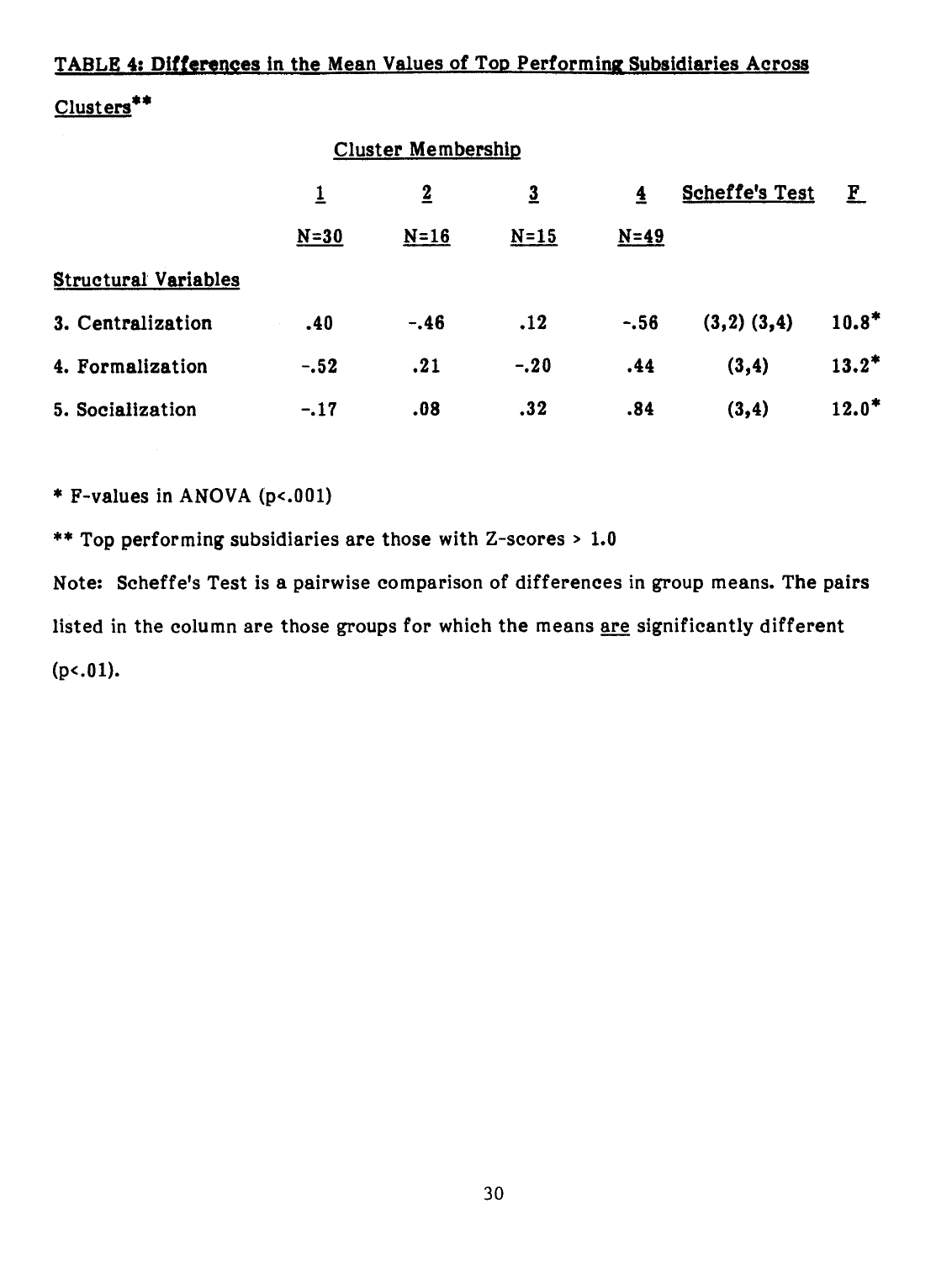# **TABLE 5: Correlations of Distance Measures with Subsidiary Performance (Excluding**  Hifth **Performing Units)**

|                  | Performance | $\underline{\textbf{N}}$ | p-value |
|------------------|-------------|--------------------------|---------|
| <b>Distance</b>  |             |                          |         |
| All Subsidiaries | $-.14$      | 508                      | .001    |
| Cluster 1        | -.08        | 113                      | .201    |
| Cluster 2        | $-.11$      | 87                       | .160    |
| Cluster 3        | $-.18$      | 164                      | .012    |
| Cluster 4        | $-17$       | 144                      | .022    |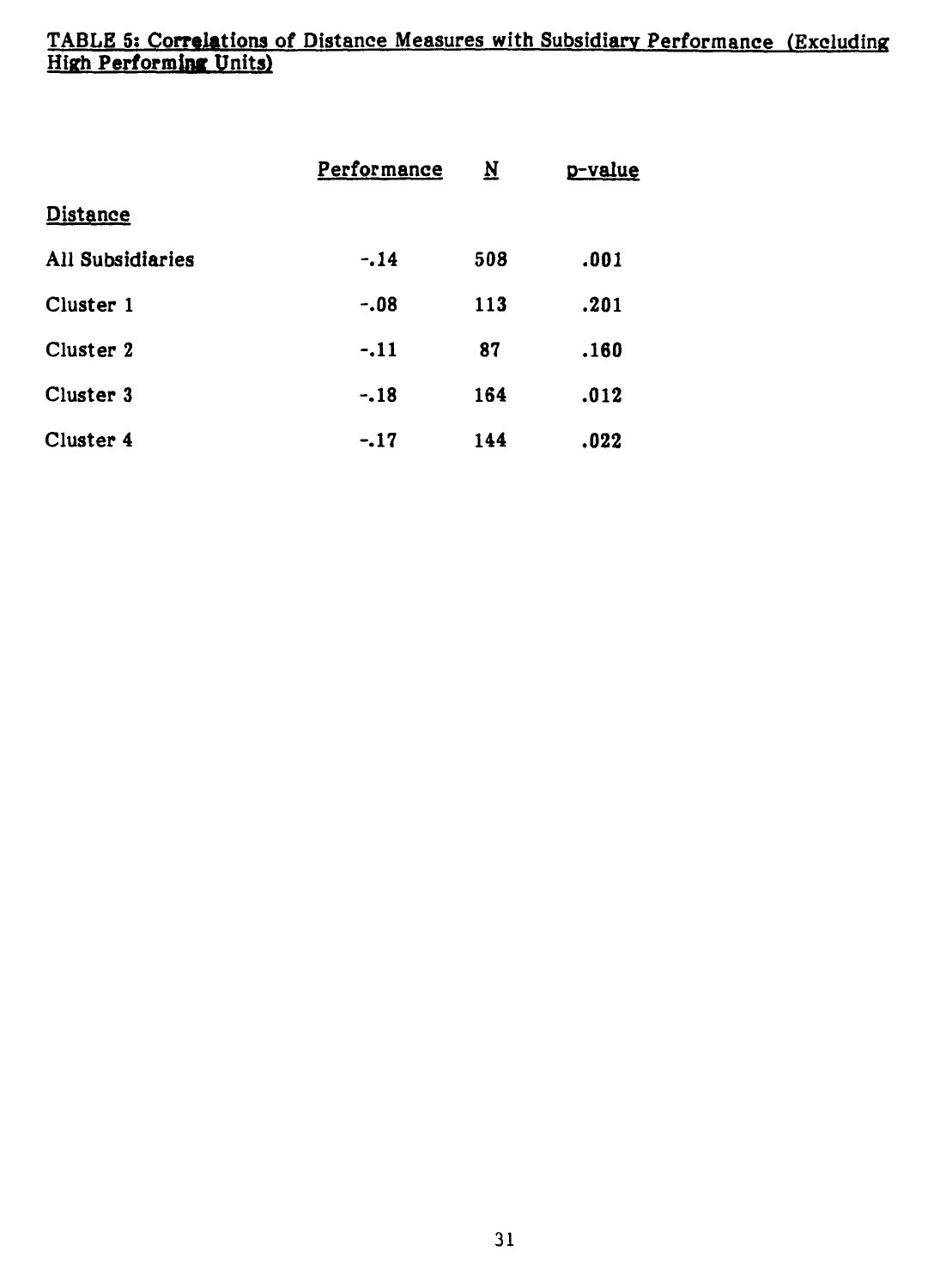## **APPENDIX I:**

# **RESPONSE PATTERN**

| 1. Total Questionnaires mailed <sup>1</sup>                     | 438 |
|-----------------------------------------------------------------|-----|
| 2. No response                                                  | 215 |
| 3. Returned due to wrong mailing address                        | 31  |
| 4. Respondents declining participation <sup>2</sup>             | 50  |
| 5. Respondents who completed the questionnaire                  | 76  |
| 6. Total number of responses used for the analysis <sup>3</sup> | 66  |

# DISTRIBUTION **OF SAMPLE COMPANIES FOR SELECTED CHARACTERISTICS**

| 1. Location of HQ                      |                            | North America               |           | Europe                   |                                   |
|----------------------------------------|----------------------------|-----------------------------|-----------|--------------------------|-----------------------------------|
|                                        |                            | 36                          |           | 30                       |                                   |
| 2. Annual Sales (billions)             | $\leq$ 1                   | $1 - 5$                     | $5 - 10$  | >10                      |                                   |
|                                        | $\overline{\mathbf{4}}$    | 43                          | 8         | 11                       |                                   |
| 3. Number of Subsidiaries <sup>4</sup> | $1 - 5$                    | $6 - 10$                    | $11 - 15$ | $16 - 20$                |                                   |
|                                        | 10                         | 19                          | 25        | 12                       |                                   |
| 4. Major Industry <sup>5</sup>         | Aerospace                  | <b>Building</b><br>Products | Chemicals | Drink<br>& Food          | Electrical/<br><b>Electronics</b> |
|                                        | 2(7)                       | 3(18)                       | 7(43)     | 7(62)                    | 3(34)                             |
|                                        | Health<br>Products         | Industrial<br>Equipment     | Metals    | Motor<br><u>Vehicles</u> | Office<br>Equipment               |
|                                        | 3(28)                      | 9(43)                       | 11(55)    | 3(27)                    | 2(13)                             |
|                                        | Paper<br><u>&amp; Wood</u> | Petroleum<br>Products       | Rubber    | Textiles                 | Others                            |
|                                        | 2(25)                      | 7(34)                       | 2(9)      | 2(8)                     | 3(32)                             |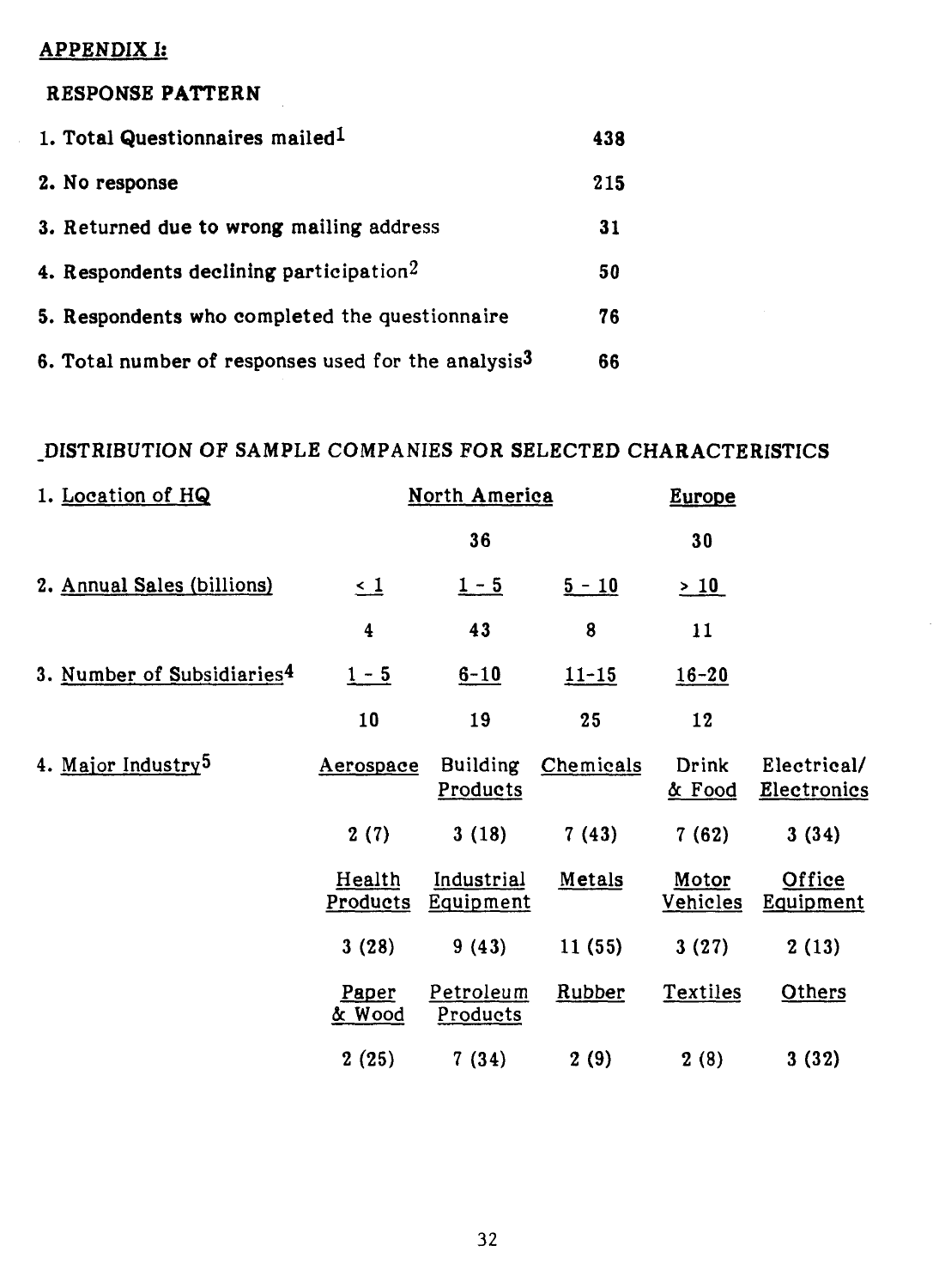# **Notes to Aopendix I:**

**1. This includes all the 261 North American and 177 European multinationals in the**  *World Directory of Multinational Enterprises* **which describes the 500 largest industrial corporations in the world that had significant international investments during 1981. A minimum test of multinationality was met by satisfying one of the following eriteria: (a) the firm had 25% or more of the voting equity of manufacturing or mining companies in at least three foreign countries; (b) the firm had at least 5% of its consolidated sales or assets attributable to foreign investments; (c) the firm had at least \$ 75 million sales originating from foreign manufacturiing operations. The Directory does not eonstitute a census of all large multinationals. Nevertheless, it is estimated that the 500 parent companies together control well over 80% of the total stock of foreign direct Invest ment.** 

**2. The reasons offered by the declining respondents can be subdivided into: (i) Undergoing major reorganization (16%); (ii) Questionnaire not suited to scope of organization's international operations (32%);** (iii) **Company policy to decline (46%); and (iv) Other reasons (6%).** 

**3. The distribution of the respondent's titles by actual number is as follows: (i) Chairman/CEO (14);** (ii) **Vice-Chairman/Executive Vice-President (8);** (iii) **Director/Vice-President of International Operations/Corporate Planning (28) (iv) General Manager (5); (y) Corporate Staff (11).** 

**4. These represent the number of countries of the 19 specified in the questionnaire in which the parent reported wholly owned subsidiaries. These countries were Argentina, Australia, Brazil, Canada, Colombia, France, Italy, Ireland, Japan, Malaysia, Mexico, New Zealand, Singapore, Taiwan, Thailand, United Kingdom,** United States, West Germany, and Venezuela. These countries were chosen for their large stocks of foreign direct investment.

5. These industry classifications are also **based on the World** Directory of Multinational Enterprises. The number in parentheses represent the total number of companies in each industry in the population to which the questionnaire was mailed.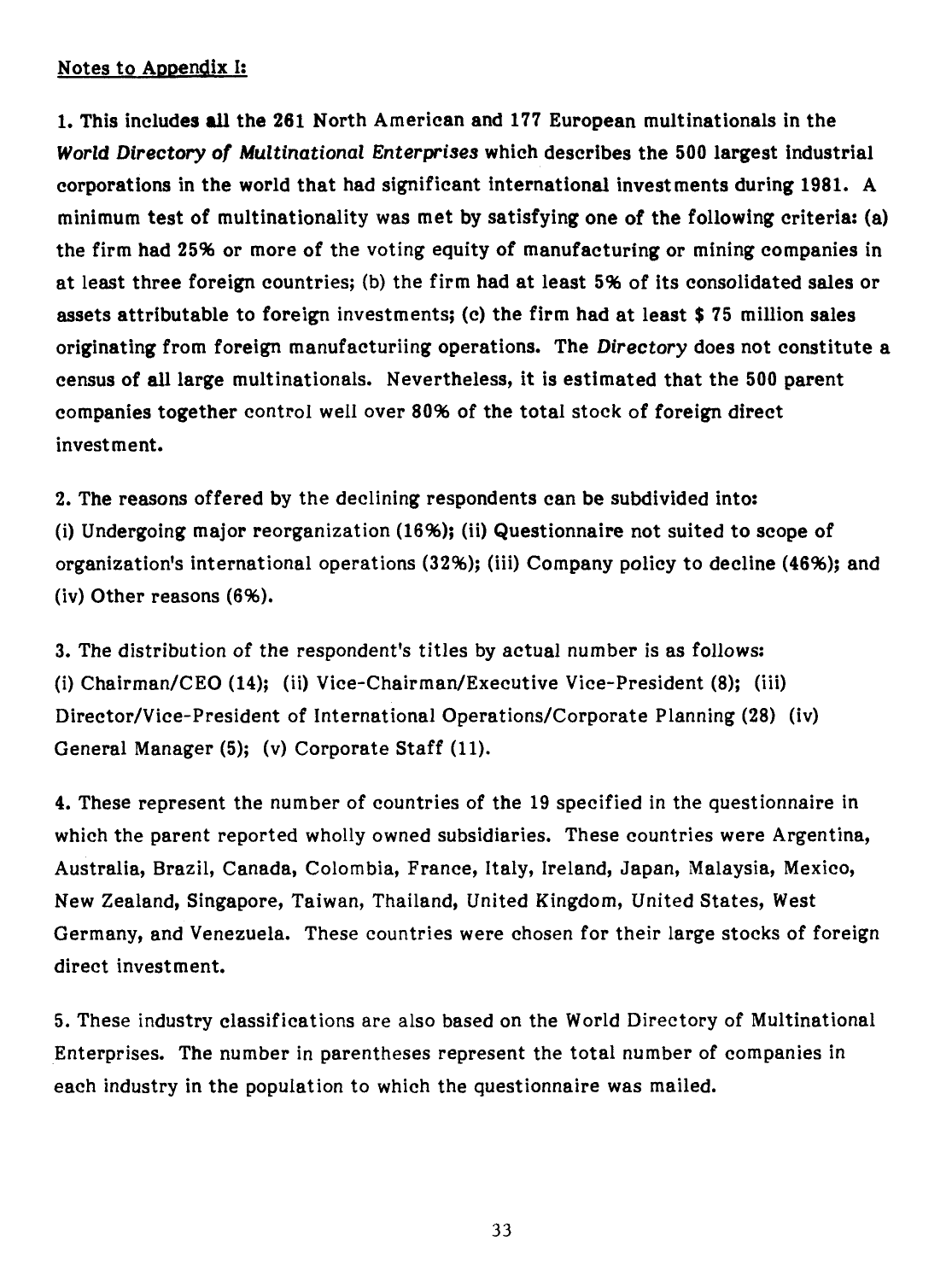# **II-A: HEADQUARTERS LEVEL INSTRUMENT (Instrument Finallv Emploved in the Studv)**

*Environmental complexity is* **an additive 5-point scale consisting of two equally**  weighted variables, local competition and *technological dynamism* (Cronbach's  $\alpha = 0.7$ ). **These variables were proposed by Lawrence and Dyer (1983) as important constituents of environmental information complexity.** *Competition* **was measured by - "On a scale of 1 [not much competition] to 5 [extremely intense competition], rate the intensity of competition your eompany faces in each of the following markets. (This was followed by a list of 19 countries, with a centrally anchored 5-point scale associated with each and the option of specifying the non-existence of a subsidiary in each case. The same pattern was adopted for** *all* **the other questions).** *Technological dynamism* **was measured by - "On a scale of 1** [very slow] **to 5[very rapid], indicate the relative rate of product and process innovations** [for the industry **as a whole] that eharacterizes each of the following markets."** 

**Local** *organizational abilities/resources.* This was measured by - "Some national organizations in your company may have relatively advanced physical resources [such as technology, capital] and managerial capabilities. Some others in contrast may not have such resources to the same extent. On a scale of 1 [low] to 5 [high], rate the overall level of resource availability in your national organizations in each of the following countries."

Centralization. This was operationalized as the opposite of autonomy measured by - "Different national organizations in your company may enjoy different levels of autonomy for deciding their own strategies and policies. On a scale of 1 [very low] to 5 [very high], rate the extent of local autonomy by each of the following national organizations."

*Formalization.* This was measured by - "The extent to which policies and systems are formalized may vary within the company, being different for different national organizations. **On a scale of 1** [low formalization] to 5 [high formalization], rate the extent of formalization of policies and systems [through instruments such as manuels, standing orders, standard operating procedures, etc.] in each of the following national organizations."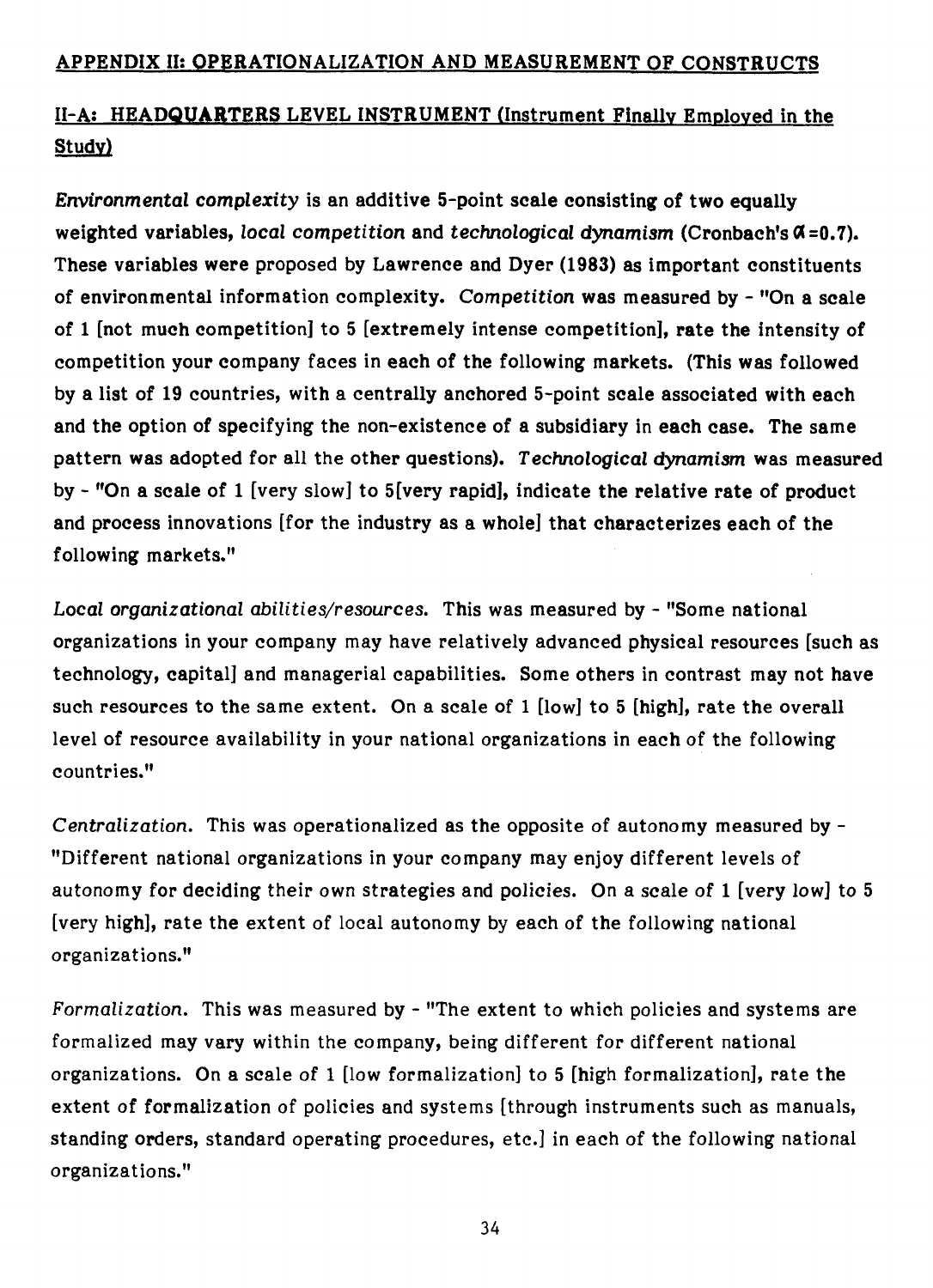*Socialization.* **This was measured by - "Some of your national organizations, eompared to others may be relatively more in tune with the overall goals and management values of the parent company. Let us call this** *the* **extent of shared values. On a scale of 1 Dow shared values] to 5 [high shared values], rate each of the following national subsidiaries."** 

*Performance.* **This subjective measure was based on the following question - "Please evaluate the average** overall performance **over the last three years (based on financial, strategic and** other considerations, **that you feel are relevant) of each of the following national organizations. Rate each organization on a scale of 1 [much lower than expected] to 5** [much better than expected]."

Perceptions of relative strategic importance, governmental regulation, impact of budgetary reductions, communications fiows, innovativeness, and ease of innovation adoption, were also obtained but were not used in this study.

# II-B: SUBSIDIARY LEVEL INSTRUMENT (Emoloved for Pre-Test)

*Centralization.* Operationalized as the opposite of autonomy and measured by estimates of subsidiary managers on the extent of headquarters and/or subsidiary influence on the following four decision situations: (i) introduction of a new product, (ii) changes in product design, (iii) changes in manufacturing process, and (iv) career development plans for senior managers. For each of **these** situations, the relative influences could be scored on a 5-point scale representing: 1 - headquarters decides alone; 2 - headquarters decides but subsidiary can and does provide suggestions; 3 - both headquarters and subsidiary have roughly equal influence on the decision; 4 - subsidiary decides but headquarters can and does provide suggetions; and 5 - subsidiary decides alone.

*Formalization.* Measured by the assesment of subsidiary managers of the extent of truth or falsehood of the following three statements: (i) for most tasks, the headquarters have provided a fairly well-defined set of rules and policies, (ii) to the extent possible there are manuals that define the courses of action to be taken under different situations, and (iii) the headquarters continuously monitors to ensure that rules and policies are not violated. Responses could be scored on a 4-pint scale representing: 1 definitely true; 2 - more true than false; 3 - more false than true; and 4 - definitely false.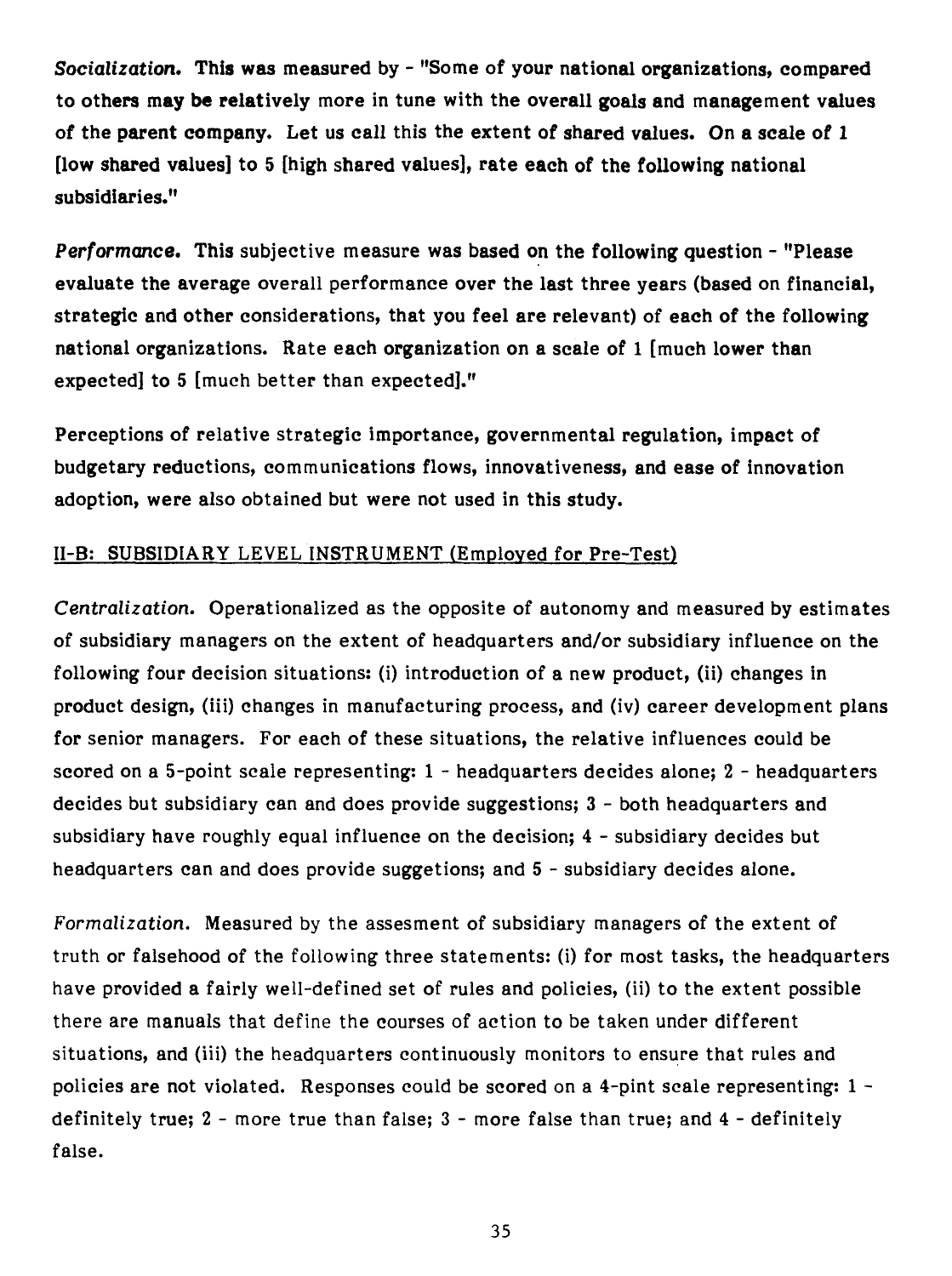*Socialization.* **Measured by aggregating the responses of subsidiary managers on the**  following three indicators: (i) extent of time the respondent actually worked in the **headquarters, scored as 1 if the duration was one year or more and 0 otherwise; (ii) perception of having a mentor at the headquarters, positive responses being scored as 1 and negative responses** *as* **0; and (iii) the number of headquarters visits per year, scored as 1** *if* **the count was one or more and 0 otherwise.**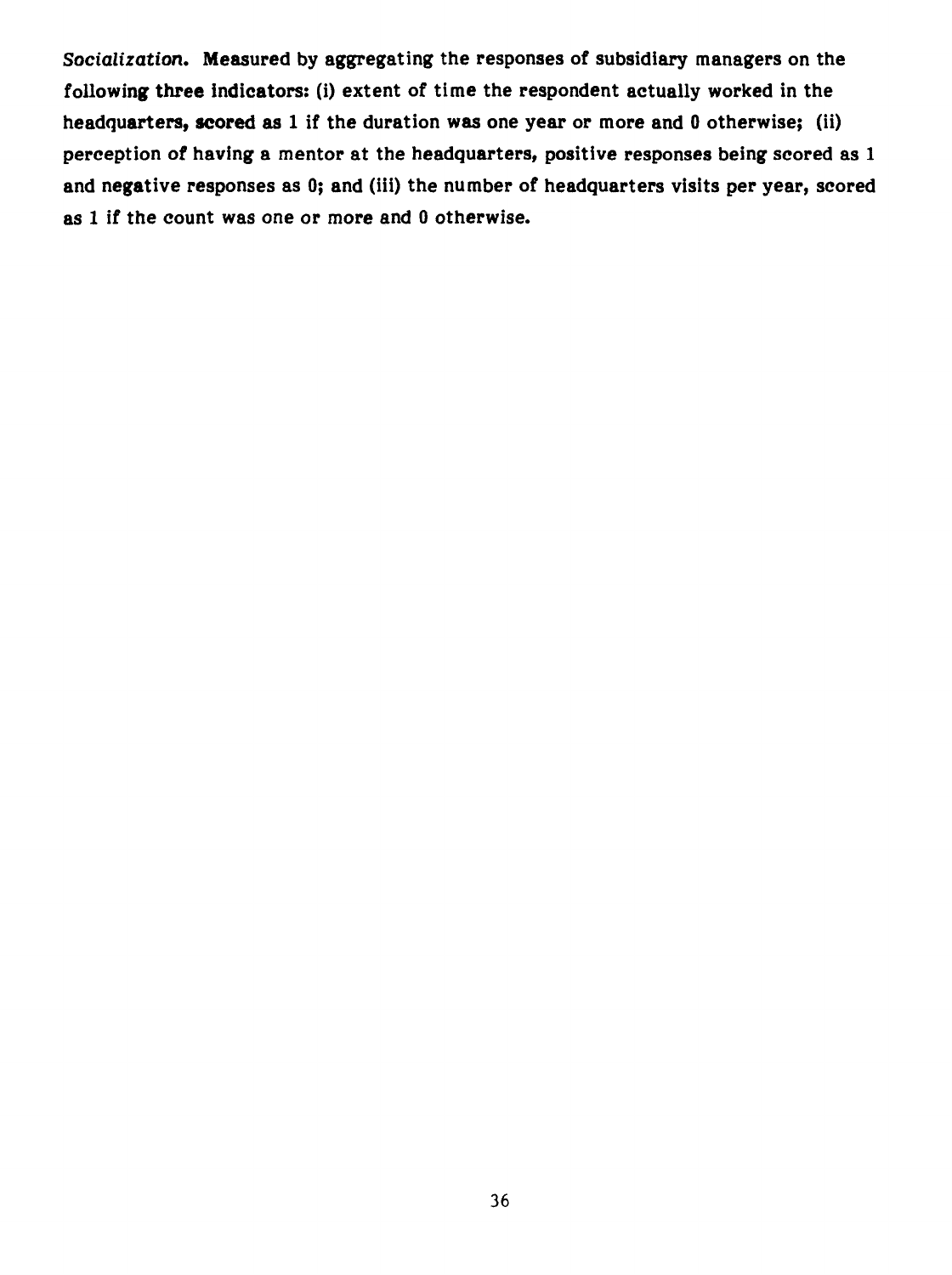#### **REFERENCES**

#### **Aiken, Michael, and Jerald Hage**

**1968 'Organizational interdependence and intraorganizational structure." American Sociological Review, 33: 912-930.** 

#### **Aldrich, Howard E.**

**1979 Organizations and Environments. Englewood Cliffs, NJ.: Prentice-Hall.** 

#### **Aldrich, Howard E., and David A. Whetten**

**1981 "Organization-sets, action-sets, and networks : making the most of simplicity." In Paul C. Nystrom and William H. Starbuck (eds.), Handbook of Organizational Design: 385-408. London: Oxford University Press.** 

#### **Alsegg, Robert A.**

**1971 "Control relationships between American corporations and their European subsidiaries." AMA Research Study 107. New York: American Management Association.** 

**Ashby, W. Ross** 

- **1956 Introduction to Cybemetics. London: Chapman and Hall.**
- **Astley, Graham W. and Andrew H. Van De Ven**
- **1983 "Central perspectives and debates in organization theory." Administrative Science Quarterly, 28: 245-273.**

#### **Bacharach, Samuel B., and Michael Aiken**

**1976** "Structural and process constraints on influence in organizations: a level specific analysis." Administrative **Science Quarterly, 21: 623-642.** 

#### **Bartlett, Christopher A.**

**1979 Multinational Structural Evolution: The Changing** Decision Environment In International Divisions. Unpublished D.B.A. dissertation, Harvard Business School.

Bartlett, Christopher A., and Sumantra Ghoshal

```
1986 "Tap your subsidiaries for global reach." Harvard Business Review, 64.7: 87-94.
```
forth- Managing Across Borders: The Transnational Solution. Boston: Harvard coming Business School Press.

Blau, Peter M.

1964 Exchange and Power in Social Life. London: Wiley.

# Blau, Peter M., and Richard Schoenherr<br>1971 The Structure of Organiza

The Structure of Organizations. New York: Basic Books.

# Blau, Peter M., and Richard W. Scott<br>1962 – Formal Organizations.

Formal Organizations. San Francisco: Chandler.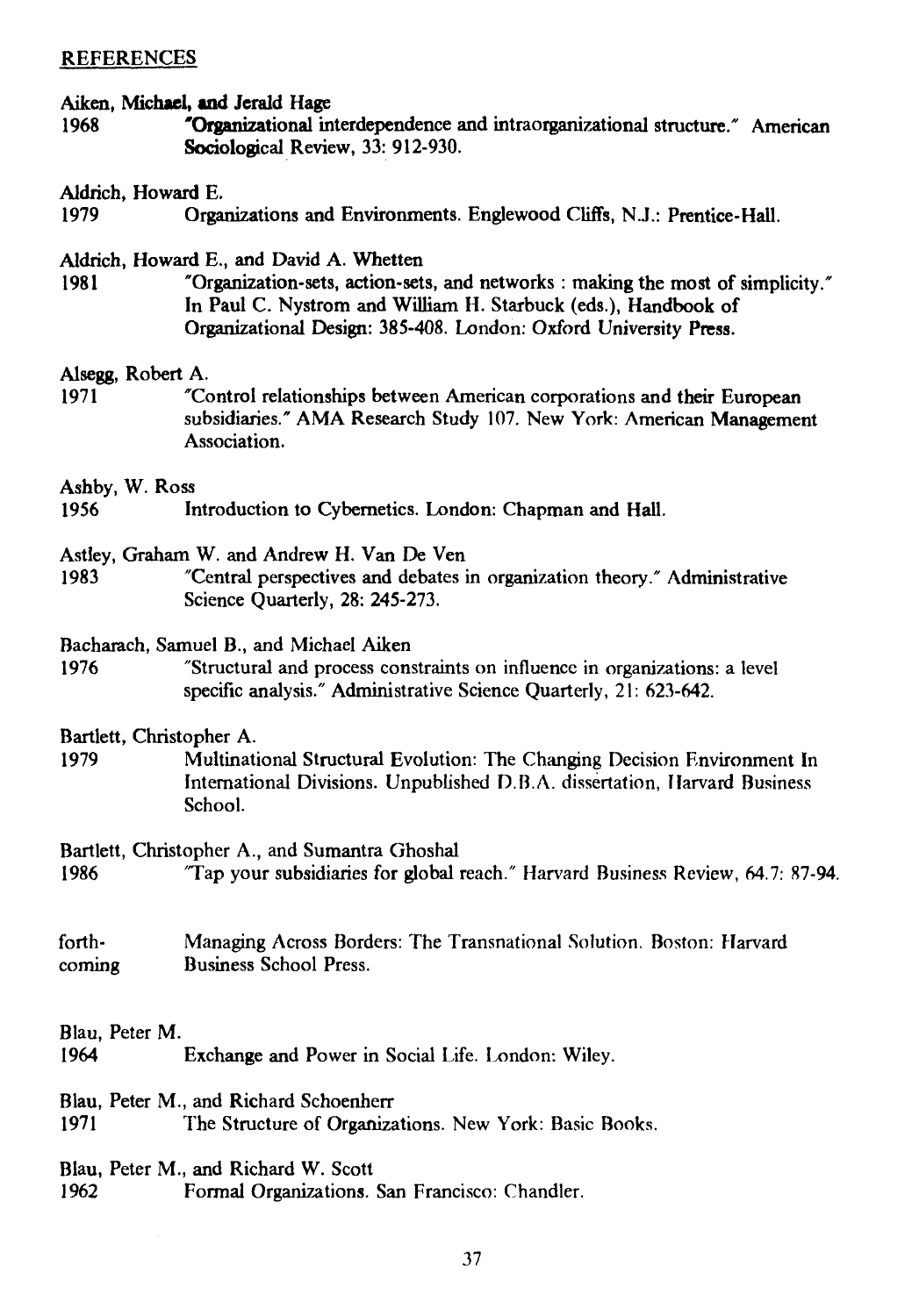| Burgelman, Robert A.         |                                                                                                                                                                                                           |
|------------------------------|-----------------------------------------------------------------------------------------------------------------------------------------------------------------------------------------------------------|
| 1983                         | "A model of the interaction of strategic behavior, corporate context, and the<br>concept of strategy." Academy of Management Review, 8: 61-70.                                                            |
| 1984                         | "Strategy-making and evolutionary theory: toward a capability based<br>perspective." Research paper, Stanford University, Paper No. 755.                                                                  |
| 1961                         | Burns, Thomas, and G. M. Stalker<br>The Management of Innovation. London: Tavistock.                                                                                                                      |
|                              |                                                                                                                                                                                                           |
| Chandler, Alfred D.<br>1962  | Strategy and Structure: Chapters in the History of the Industrial Enterprise.<br>Cambridge: MIT Press.                                                                                                    |
| 1977                         | The Visible Hand. Boston: Harvard University Press.                                                                                                                                                       |
| 1985                         | "Technological and organizational underpinnings of modern industrial<br>multinational enterprise: the dynamics of competitive advantage." Manuscript,<br>Harvard Business School.                         |
| Cook, Karen S.               |                                                                                                                                                                                                           |
| 1977                         | "Exchange and power in networks of interorganizational relations."<br>Sociological Quarterly, 18: 62-82.                                                                                                  |
| 1984                         | Daniels, John D., R. A. Pitts, and M. J. Tretter<br>"Strategy and Structure of U.S. multinationals: an exploratory study." Academy<br>of Management Journal, 27: 292-307.                                 |
| 1983                         | DiMaggio, Paul J., and Walter W. Powell<br>"The iron cage revisited: Institutional isomorphism and collective rationality in<br>organizational fields." American Sociological Review, 48(April): 147-160. |
| 1979                         | Downey, H. Kirk, and R. Duane Ireland<br>"Quantitative versus qualitative: environmental assessment in organizational<br>studies." Administrative Science Quarterly, 24: 630-637.                         |
| 1985                         | Drazin, Robert, and Andrew H. Van de Ven<br>"Alternative forms of fit in contingency theory." Administrative Science<br>Quarterly, 30: 514-539.                                                           |
| Egelhoff, William G.<br>1982 | "Strategy and structure in multinational corporations: an information<br>processing approach." Administrative Science Quarterly, 27: 435-457.                                                             |
| Emerson, Richard M.<br>1962  | "Power-dependence relations." American Sociological Review, 27: 31-41.                                                                                                                                    |
| 1975                         | "Social exchange theory." The Annual Review of Sociology, 2: 335-362.                                                                                                                                     |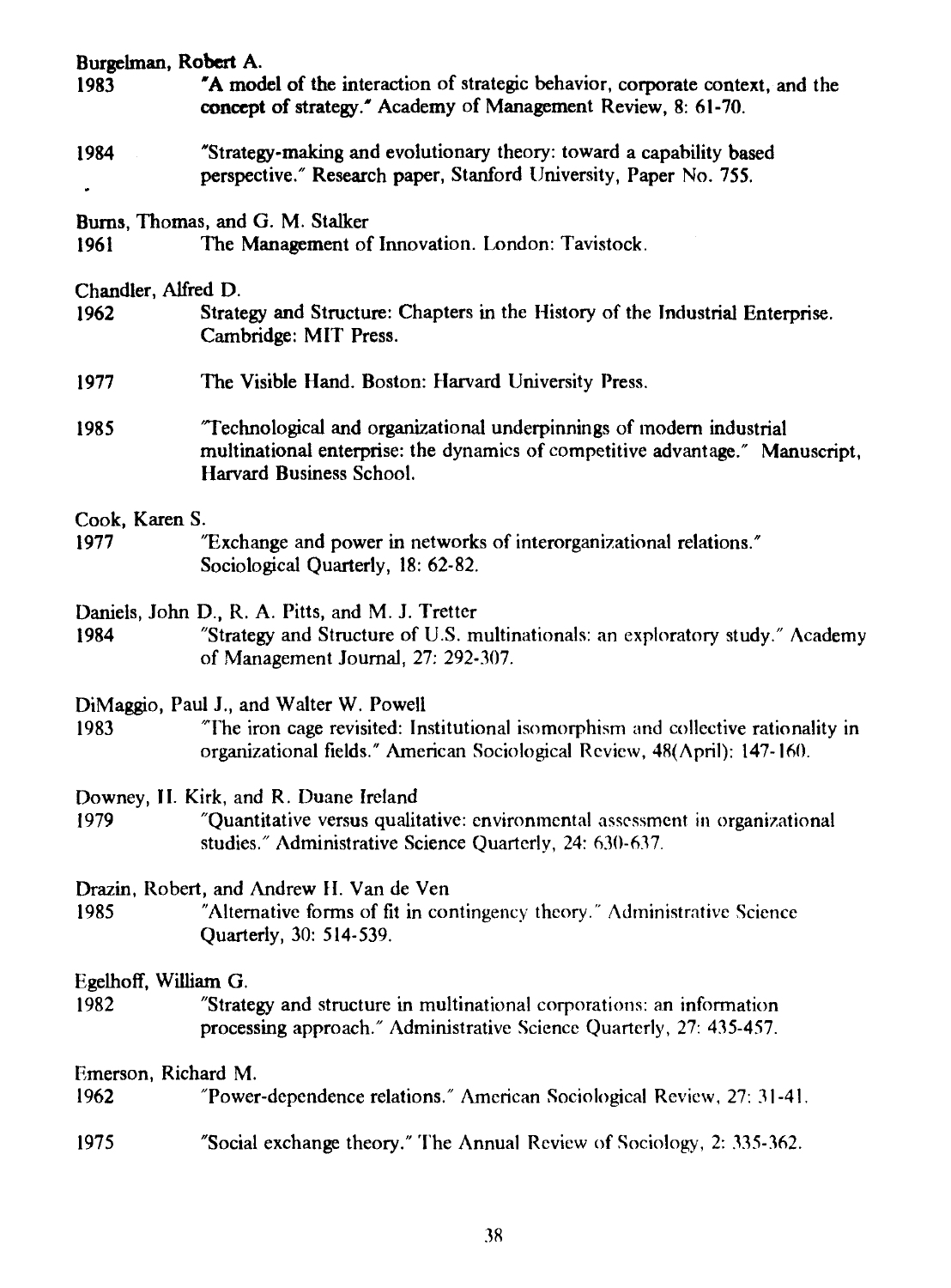| Everitt, Brian<br>1980                                                                                                                                                                                | Cluster Analysis, 2d. ed. New York: Wiley.                                                                                                          |  |  |  |
|-------------------------------------------------------------------------------------------------------------------------------------------------------------------------------------------------------|-----------------------------------------------------------------------------------------------------------------------------------------------------|--|--|--|
| Fayerweather, John<br>1978                                                                                                                                                                            | International Business Strategy and Administration. Mass: Ballinger.                                                                                |  |  |  |
| Fischer, David H.<br>1970                                                                                                                                                                             | Historians Fallacies. New York: Harper Colophon Books.                                                                                              |  |  |  |
| Fombrun, Charles J.<br>1982                                                                                                                                                                           | "Strategies for network research research in organizations." Academy of<br>Management Review, 7:280-291.                                            |  |  |  |
| 1968                                                                                                                                                                                                  | Fouraker, Lawrence E., and John Stopford<br>"Organizational structure and multinational strategy." Administrative Science<br>Quarterly, 13: 47-64.  |  |  |  |
| Franko, Lawrence G.<br>1976                                                                                                                                                                           | The European Multinationals. London: Harper and Row.                                                                                                |  |  |  |
| Garnier, Gerard H.<br>1982                                                                                                                                                                            | "Context and decision making autonomy in the foreign affiliates of U.S.<br>multinational corporations." Academy of Management Journal, 25: 893-908. |  |  |  |
| Gates, S.R., and William Egelhoff<br>"Centralization in parent headquarters-subsidiary relationships." Journal of<br>1984<br>International Business Studies, 17.2: 71-92.                             |                                                                                                                                                     |  |  |  |
| Ghoshal, Sumantra<br>1986<br>The Innovative Multinational: A Differentiated Network of Organizational<br>Roles and Management Processes. Unpublished D.B.A. dissertation, Harvard<br>Business School. |                                                                                                                                                     |  |  |  |
| 1987                                                                                                                                                                                                  | Ghoshal, Sumantra and Christopher A Bartlett<br>"Organizing for innovatons: Case of the MNC." Working paper, INSEAD, Paper<br>No. 87/04.            |  |  |  |
| Hall, Richard H.<br>1972                                                                                                                                                                              | Organizations: Structure and Process. Englewood Cliffs, N.J.:Prentice-Hall.                                                                         |  |  |  |
| 1985                                                                                                                                                                                                  | Hamel, Gary and C. K. Prahalad<br>"Do you really have a global strategy?" Harvard Business Review, 63.4:179-148.                                    |  |  |  |
| 1977                                                                                                                                                                                                  | Hannan, Michael T. and John H. Freeman<br>"The population ecology of organizations." American Journal of Sociology, 82:<br>929-964.                 |  |  |  |
| Hedlund, Gunnar<br>"The role of foreign subsidiaries in strategic decision making in Swedish<br>1980<br>multinational corporations." Strategic Management Journal, 1: 23-36.                          |                                                                                                                                                     |  |  |  |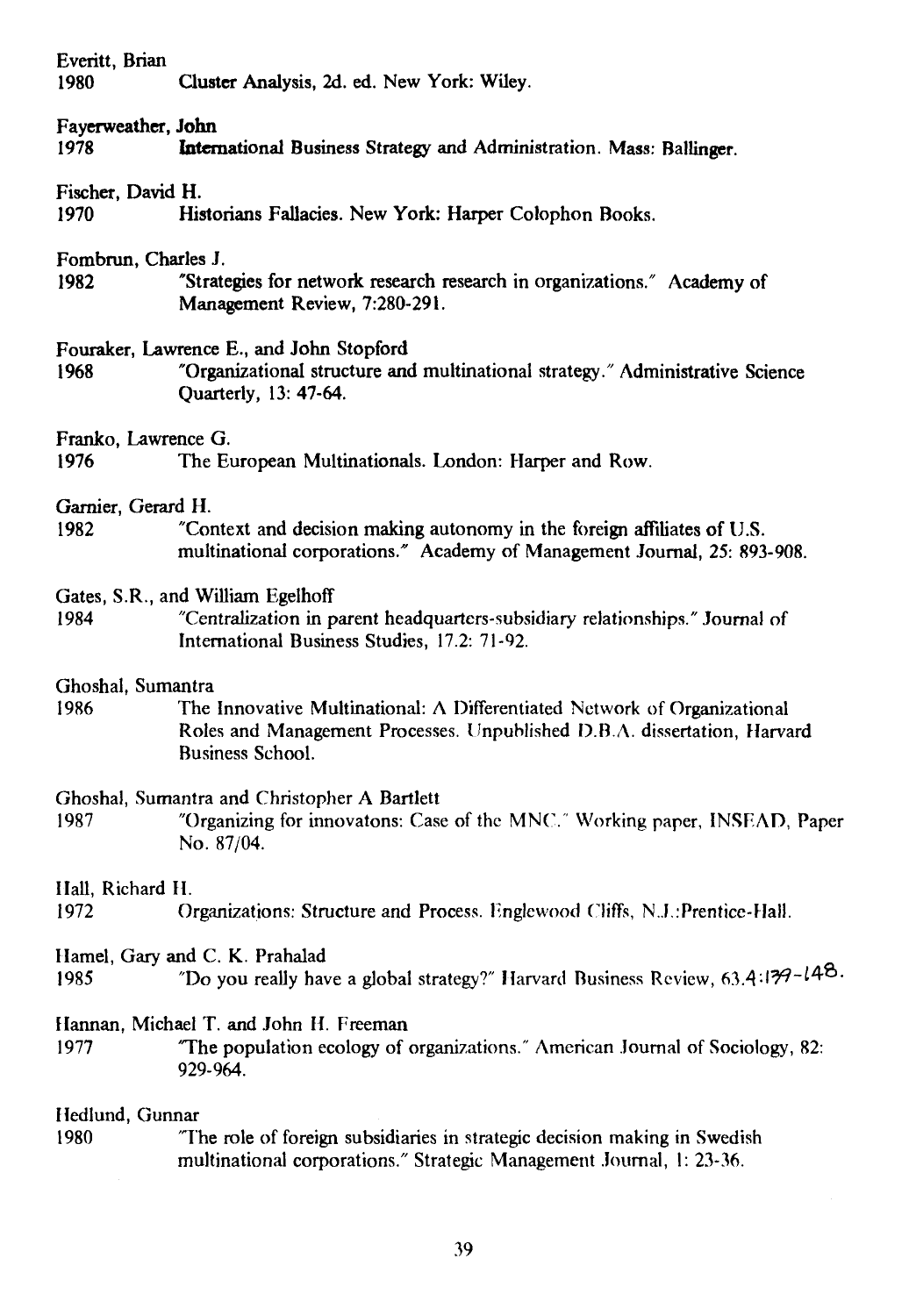**1981 "Autonomy of subsidiaries and formalization of headquarters-subsidiary relations in Swedish MNCs." In L. Otterbeck (ed.), The Management of Headquarters-Subsidiary Relations in Multinational Corporations. Hampshire,**  U.K.: **Gower Publishing Co.** 

#### **Herbert, Theodore T.**

**1984 "Strategy and multinational structure: an interorganizational relationships perspective." Academy of Management Review, 9: 259-271.** 

#### **Homans, George**

**1974 Social Behavior: lis Elementary Forms, 2d. ed. New York: Harcourt, Brace.** 

#### **Hulbert, James M., and William K. Brandt**

**1980 Managing the Multinational Subsidiary. New York: Holt, Rhinehart and Winston.** 

#### **Jacobs, David**

**1974 "Dependence and vulnerability: an exchange approach to the control of organizations." Administrative Science Quarterly, 19: 45-59.** 

#### **Kanter, Rosabeth M.**

**1983 The Changemasters. New York: Simon and Schuster.** 

#### **Khandwalla, Pradip M.**

**1977 The Design of Organizations. New York: I larcourt, Brace Jovanovich.** 

#### **Kogut, Bruce**

**1980 "Foreign direct investment as a** sequential process." In Charles P. **Kindelberger and David B. Audretsch** (eds.), The Multinational Corporation in the 1980s. Cambridge, MA: MIT Press.

Lawrence, Paul R., and Jay W. Lorsch

- 1967 Organization and Environment. Boston: Graduate School of Business Administration, Harvard University.
- Lawrence, Paul R., and Davis Dyer<br>1983 Renewing American
- Renewing American Industry. New York: Free Press.
- Levine, Sol, and Paul E. White
- 1961 Exchange as a conceptual framework for the study of interorganizational relations." Administrative Science Quarterly, 5: 583-601.
- March, James G., and Herbert A. Simon
- 1958 Organizations. New York: Wiley

Milligan, Glenn W., and Martha C. Cooper

- 1985 "An examination of procedures for determining the numher of clusters in a data set." Psychometrika, 50: 159-179.
- **Nelson, Richard R., and** Sidney G. Winter
- An Economic Theory of Evolutionary Capabilitics and Behavior. Cambridge: Harvard University Press.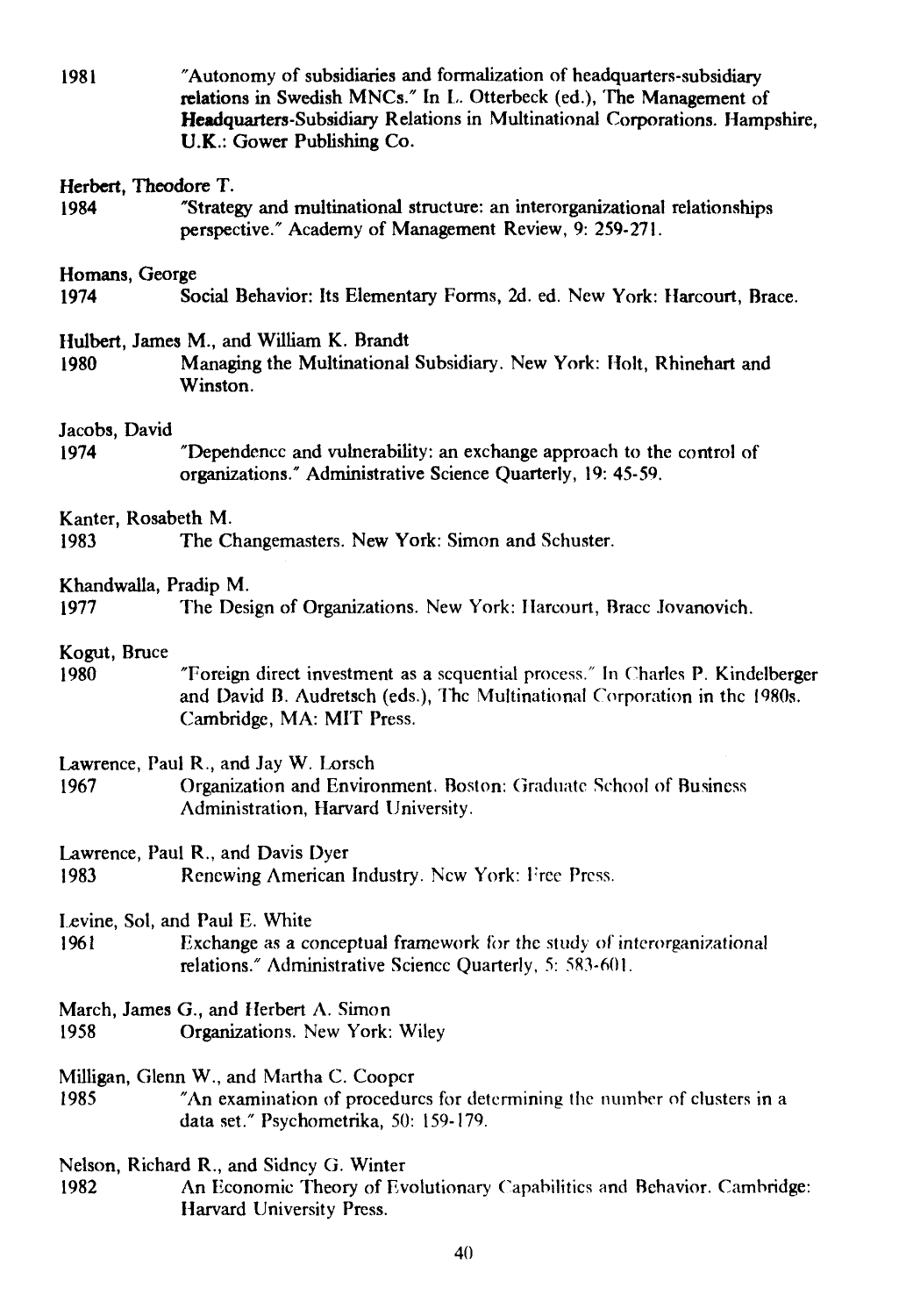#### **Ouchi, William G.**

**1980 Markets, bureaucracies, and clans." Administrative Science Quarterly, 25:129-141.** 

#### **Parsons, Talcott**

**1956 "A sociological approach to the theory of organizations." Administrative Science Quarterly, 1:63-85; 2:225-239.** 

#### **Pfeffer, Jeffrey**

- **1981 Power in Organizations, Boston: Pitman.**
- **1982 Organizations and Organization Theory, Boston: Pitman.**
- **Pfeffer, Jeffrey, and Gerald R. Salancik**
- **1978 The External Control of Organizations: A Resource Dependency Perspective. New York: Harper and Row.**

**Prahalad, C. K., and Yves L. Doz** 

**1981 "An approach to strategic control in MNCs." Sloan Management Review, Summer: 5-29.** 

#### **Provan, Keith G.**

**1983 "The federation as an interorganizational linkage network." The Academy of Management Review, 8: 79-89.** 

**Pugh, D. S., D. J. Hickson, C. R. Ilinings, and C. Turner** 

**1968 "Dimensions of organization** structure." Administrative *Science* **Quarterly,** 13: 65-105.

**Pugh, D. S., D. J. Hickson, and C. R. Hinings** 

**1969 "The context of organizational** structure." Administrative Science Quarterly, 14: 91-114.

Robock, **Stephen H., K. Simmons, and J. Zwick** 

**1977 International Business and** Multinational Enterprises. llomewood, Illinois: Irwin.

#### **Scheffe, H. A.**

**1953 "A method of finding all** contrasta in the analysis of variance." Biometrika, **40: 87-104.** 

#### **Schein, Edgar H.**

**1971 "The individual, the organization, and the** career: A conceptual **scheme." Journal of Applied Behavioral** Science, **7: 401-426.** 

**Schmidt, Stuart M., and Thomas A. Kochan** 

**1977 "Interorganizational relationships: patterns and motivations."** Administrative Science Quarterly, 22: 220-234.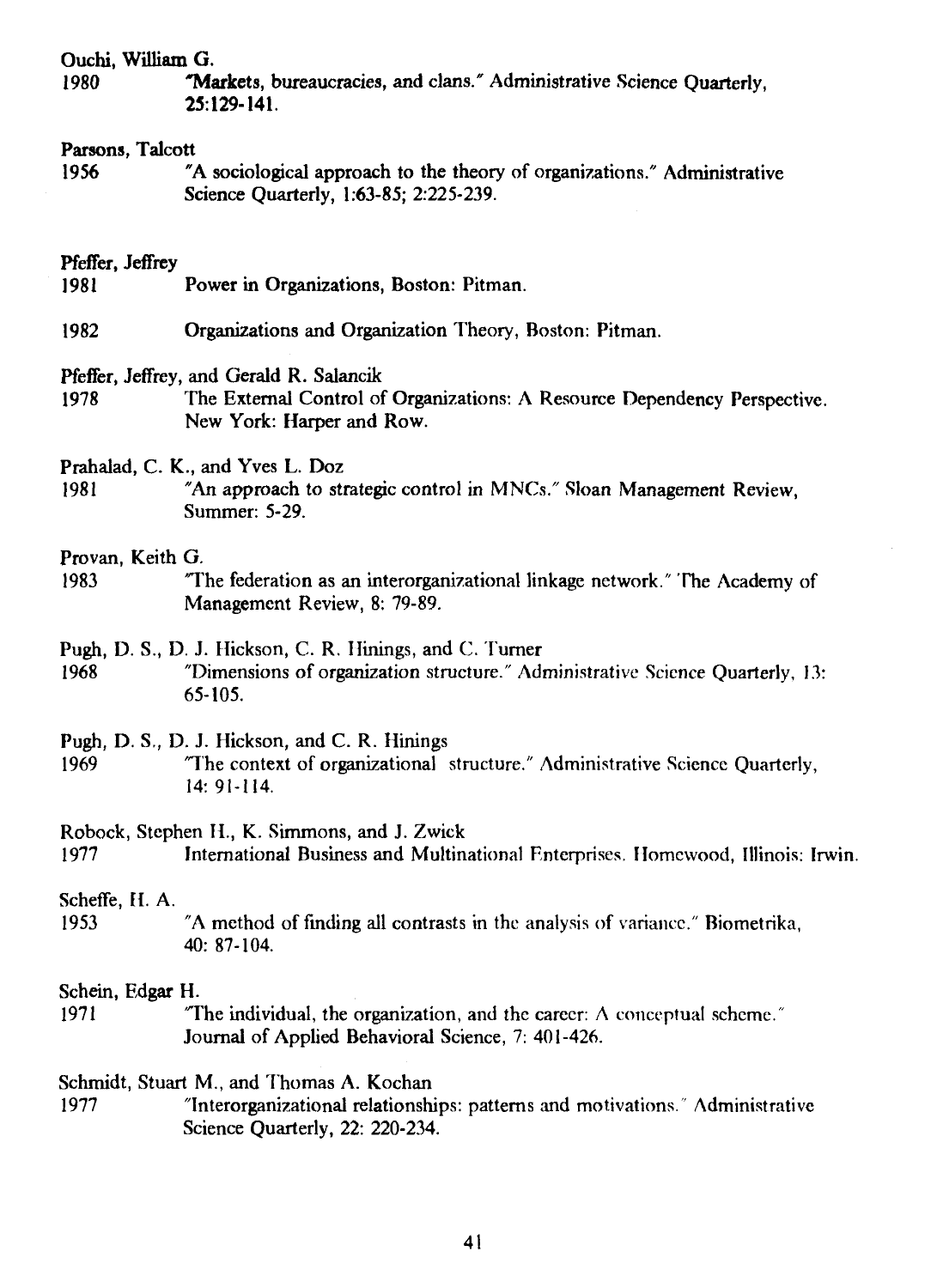**Schoonhoven, Claudia B.** 

**1981 "Problems with contingency theory: testing assumptions hidden within the language of contingency -theory." Administrative Science Quarterly, 26: 349-377.** 

#### **Starbuck, William H.**

**1976 "Organizations and their environments." In M. D. Dunnett (ed.), The Handbook of Industrial and Organizational Psychology. Chicago: Rand McNally.** 

#### **Steers, R.**

**1977 Organizationa Effectiveness: A Behavioral View. Santa Monica, CA: Goodyear Publishing.** 

#### **Stem, George G.**

**1970** People in Context: Measuring Person-Environment Congruence in Education and Industry. New York: Wiley.

# Stopford, John M.

World Directory of Multinational Enterprises. Detroit, MI: Galo Research Company.

Stopford, John M., and Louis Turner 1985 Britain and the Multinationals. London: Wiley.

Stopford, John M., and Louis T. Wells

1972 Managing the Multinational Enterprise. New York: Basic Books.

Tabachnik, Barbara G., and Linda S. Fidell

1983 LJsing Multivariate Statistics. New York: Ilarper and Row.

Thompson, James D.

1967 Organizations in Action. New York: McGraw

Van Maanen, John, and Edgar II. Schein

1979 "i'oward a theory of organizational socialization." **In B.M.** Staw (ed.), Research in Organizational Behavior, Vol.l. Greenwich, **CF:** JA1 Press.

Walker, Gordon, and Ernest Townsend<br>1982 **The Team** *Telerorganizational* effec

"Interorganizational effectiveness, efficiency, and network structure," Working paper, Sloan School of Management, Paper No. 1349-82.

Walton, Richard E., and Robert B. McKersie

1965 A Behavioral Theory of Labor Negotiations. New York: McGraw Hill.

Weber, Max

1968 Economy and Society. New York: Bedminster.

Weick, Karl E.

1980 The Social Psychology of Organizing, 2d. ed. Reading, MA: Addison-Wesley.

# Williamson, Oliver, E.

Markets and Hierarchies. New York: Free Press.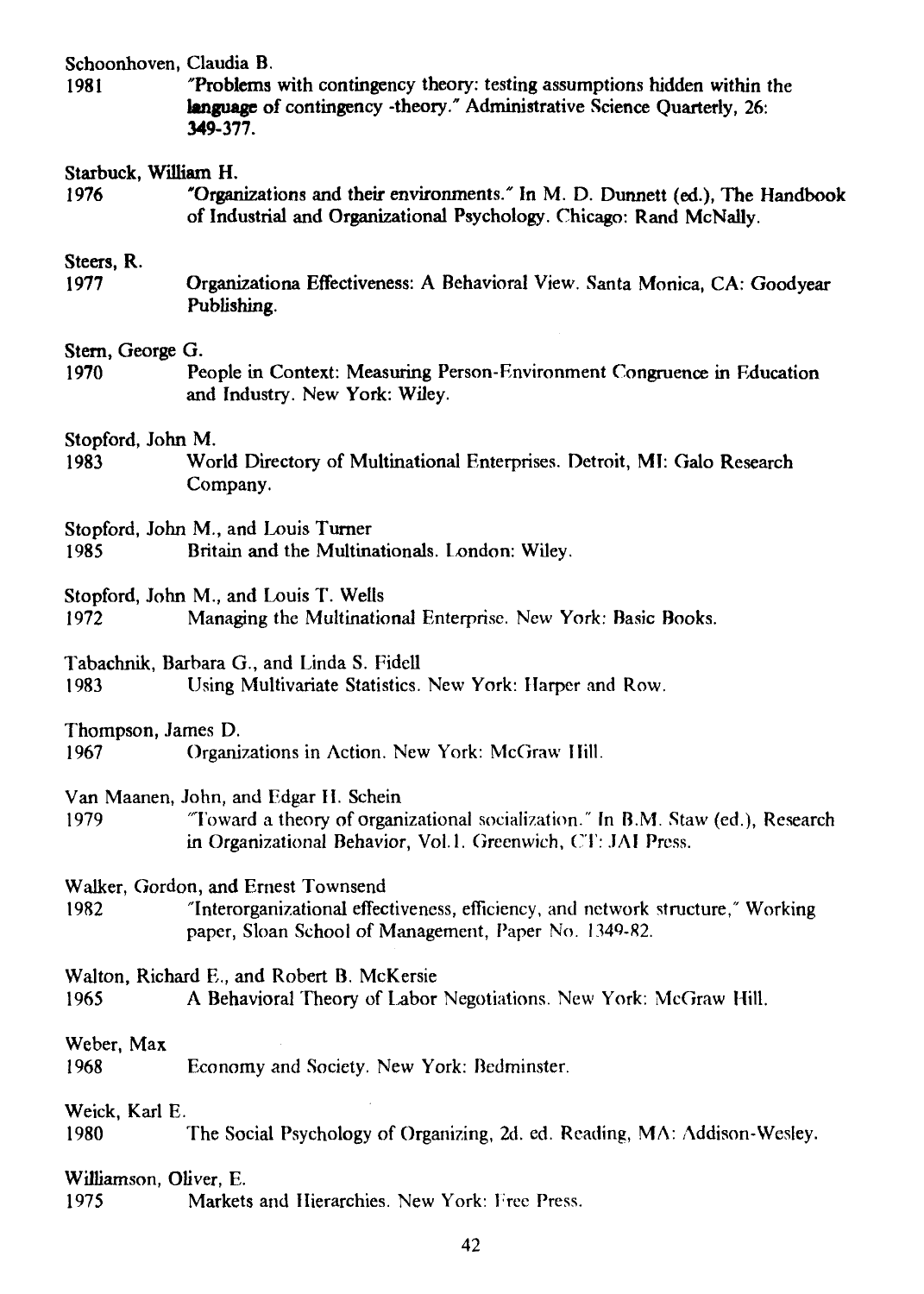**Zeitz, Gerald 1980 Interorganizational dialectics." Administrative Science Quarterly, 25: 72-88.**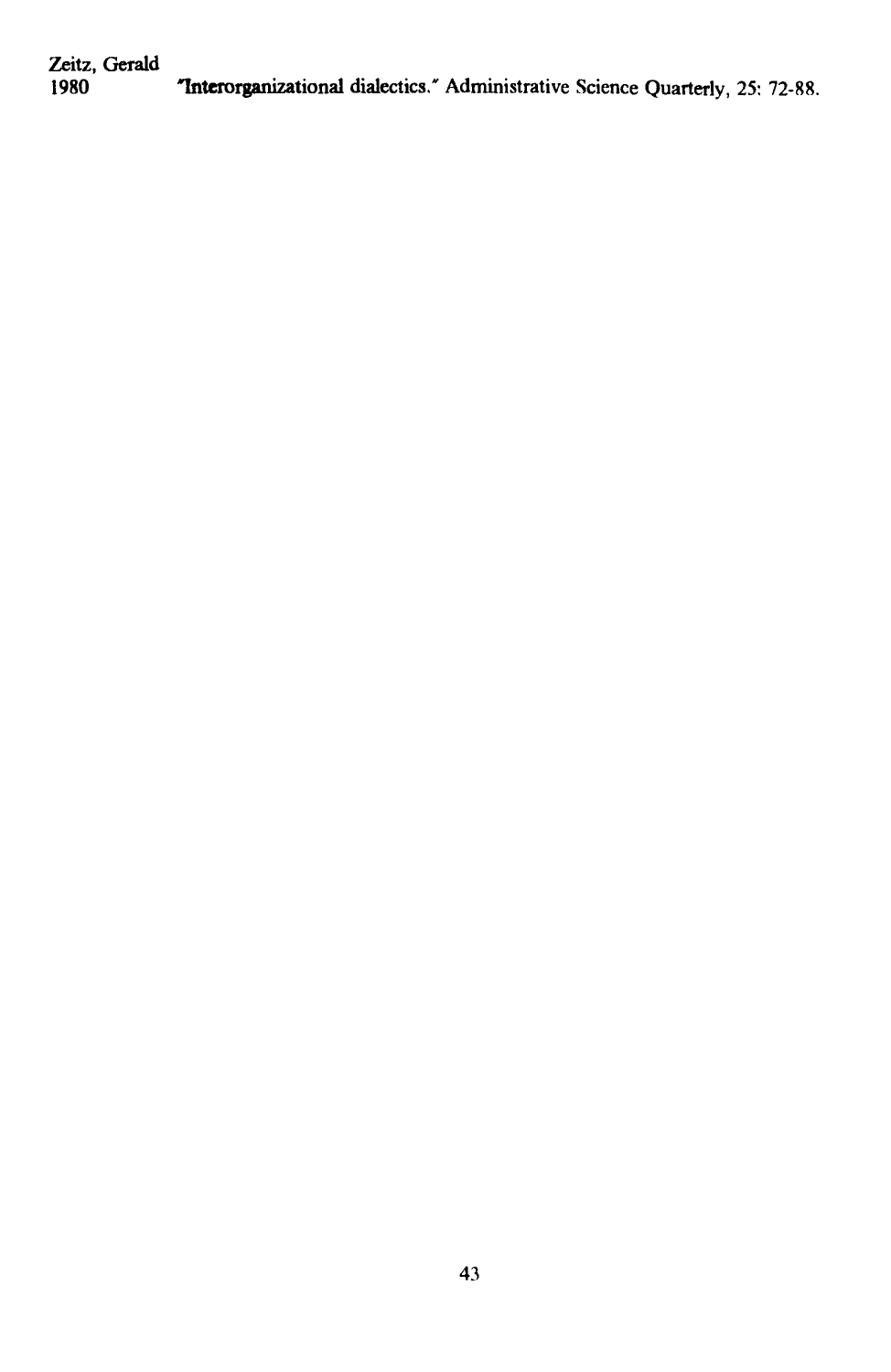| 1984  |                                                                |                                                                                                                               |
|-------|----------------------------------------------------------------|-------------------------------------------------------------------------------------------------------------------------------|
| 84/01 | Arnoud DE MEYER                                                | "A technological life-cycle to the<br>organisational factors determining gatekeeper<br>activities", November 1983.            |
| 84/02 | Jeffrey SACHS and<br>Charles A. WYPLOSZ                        | "La politique budgétaire et le taux de change<br>réel", November 1983.                                                        |
| 84/03 | Jeffrey SACHS and<br>Charles A. WYPLOSZ                        | "Real exchange rate effects of fiscal<br>policy", December 1983.                                                              |
| 84/04 | Gabriel A. HAWAWINI                                            | "European equity markets: a review of the<br>evidence on price behavior and efficiency",<br>February 1984.                    |
| 84/05 | Charles A. WYPLOSZ                                             | "Capital controls and balance of payments<br>crises", February 1984.                                                          |
| 84/06 | Gabriel A. HAVAVINI                                            | "An uncertainty model of the professional<br>partnership", November 1983.                                                     |
| 84/07 | <b>Gabriel A. HAWAWINI</b>                                     | "The geometry of risk aversion",<br>October 1983.                                                                             |
| 84/08 | Gabriel A. HAWAWINI,<br>Pierre MICHEL and<br>Claude J. VIALLET | "Risk, Return and equilibrium of the NYSE:<br>update, robustness of results and extensions"<br>December 1983.                 |
| 84/09 | Gabriel A. HAWAWINI,<br>Claude J. VIALLET<br>and Ashok VORA    | "Industry influence on firm's investment in<br>working capital: theory and evidence",<br>January 1984.                        |
| 84/10 | Gabriel A. HAWAWINI<br>and Pierre A. MICHEL                    | "Impact of the Belgian Financial Reporting<br>Act of 1976 on the systematic risk of common<br>stocks", January 1984.          |
| 84/11 | Jean DERMINE                                                   | "On the measurement of the market value of a<br><b>bank", April 1984.</b>                                                     |
| 84/12 | Antonio M. BORGES                                              | "Tax reform in Portugal: a general equilibrium<br>analysis of the introduction of a value added<br>tax", December 1984.       |
| 84/13 | Arnoud DE MEYER<br>and Kasra FERDOWS                           | "Integration of information systems in<br>manufacturing", December 1984.                                                      |
| 1985  |                                                                |                                                                                                                               |
| 85/01 | Jean DERMINE                                                   | "The measurement of interest rate risk by<br>financial intermediaries", December 1983,<br><b>Revised December 1984.</b>       |
| 85/02 | Philippe A. NAERT<br>and Els GIJSBRECHTS                       | "Diffusion model for new product introduction<br>in existing markets".                                                        |
| 85/03 | Philippe A. NAERT<br>and Els GIJSBRECHTS                       | "Towards a decision support system for<br>hierarchically allocating marketing resources<br>across and within product groups". |

| 85/04 | Philippe A. NAERT<br>and Marcel WEVERBERGH                                              | "Market share specification, estimation and<br>validation: towards reconciling seemingly<br>divergent views".                                 |
|-------|-----------------------------------------------------------------------------------------|-----------------------------------------------------------------------------------------------------------------------------------------------|
| 85/05 | Ahmet AYKAC,<br>Marcel CORSTJENS.<br>David GAUTSCHI<br>and Ira HOROWITZ                 | "Estimation uncertainty and optimal<br>advertising decisions",<br>Second draft, April 1985.                                                   |
| 85/06 | Kasra FERDOWS                                                                           | "The shifting paradigms of manufacturing:<br>inventory, quality and now versatility", March<br>1985.                                          |
| 85/07 | Kasra FERDOWS,<br>Jeffrey G. MILLER,<br>Jinchiro NAKANE and<br>Thomas E.VOLLMANN.       | "Evolving manufacturing strategies in Europe,<br>Japan and North-America"                                                                     |
| 85/08 | <b>Spyros MAKRIDAKIS</b><br>and Robert CARBONE                                          | "Forecasting when pattern changes occur<br>beyond the historical data", April 1985.                                                           |
| 85/09 | Spyros MAKRIDAKIS<br>and Robert CARBONE                                                 | "Sampling distribution of post-sample<br>forecasting errors", February 1985.                                                                  |
| 85/10 | Jean DERMINE                                                                            | "Portfolio optimization by financial<br>intermediaries in an asset pricing model".                                                            |
| 85/11 | Antonio M. BORGES and<br>Alfredo M. PEREIRA                                             | "Energy demand in Portuguese manufacturing: a<br>tvo-stage model".                                                                            |
| 85/12 | Arnoud DE MEYER                                                                         | "Defining a manufacturing strategy - a survey<br>of European manufacturers".                                                                  |
| 85/13 | Arnoud DE MEYER                                                                         | "Large European manufacturers and the<br>management of R & D".                                                                                |
| 85/14 | Ahmet AYKAC,<br>Marcel CORSTJENS,<br>David GAUTSCHI and<br><b>Douglas L. MacLACHLAN</b> | "The advertising-sales relationship in the<br>U.S. cigarette industry: a comparison of<br>correlational and causality testing<br>approaches". |
| 85/15 | Arnoud DE MEYER and<br><b>Roland VAN DIERDONCK</b>                                      | "Organizing a technology jump or overcoming<br>the technological hurdle".                                                                     |
| 85/16 | Herwig M. LANGOHR and<br>Antony M. SANTOMERO                                            | "Commercial bank refinancing and economic<br>stability: an analysis of European features".                                                    |
| 85/17 | Manfred F.R. KETS DE<br>VRIES and Danny MILLER                                          | "Personality, culture and organization".                                                                                                      |
| 85/18 | Manfred F.R. KETS<br>DE VRIES                                                           | "The darker side of entrepreneurship".                                                                                                        |
| 85/19 | Manfred F.R. KETS DE<br>VRIES and Dany MILLER                                           | "Narcissism and leadership: an object<br>relations perspective".                                                                              |
| 85/20 | Manfred F.R. KETS DE<br>VRIES and Dany MILLER                                           | "Interpreting organizational texts".                                                                                                          |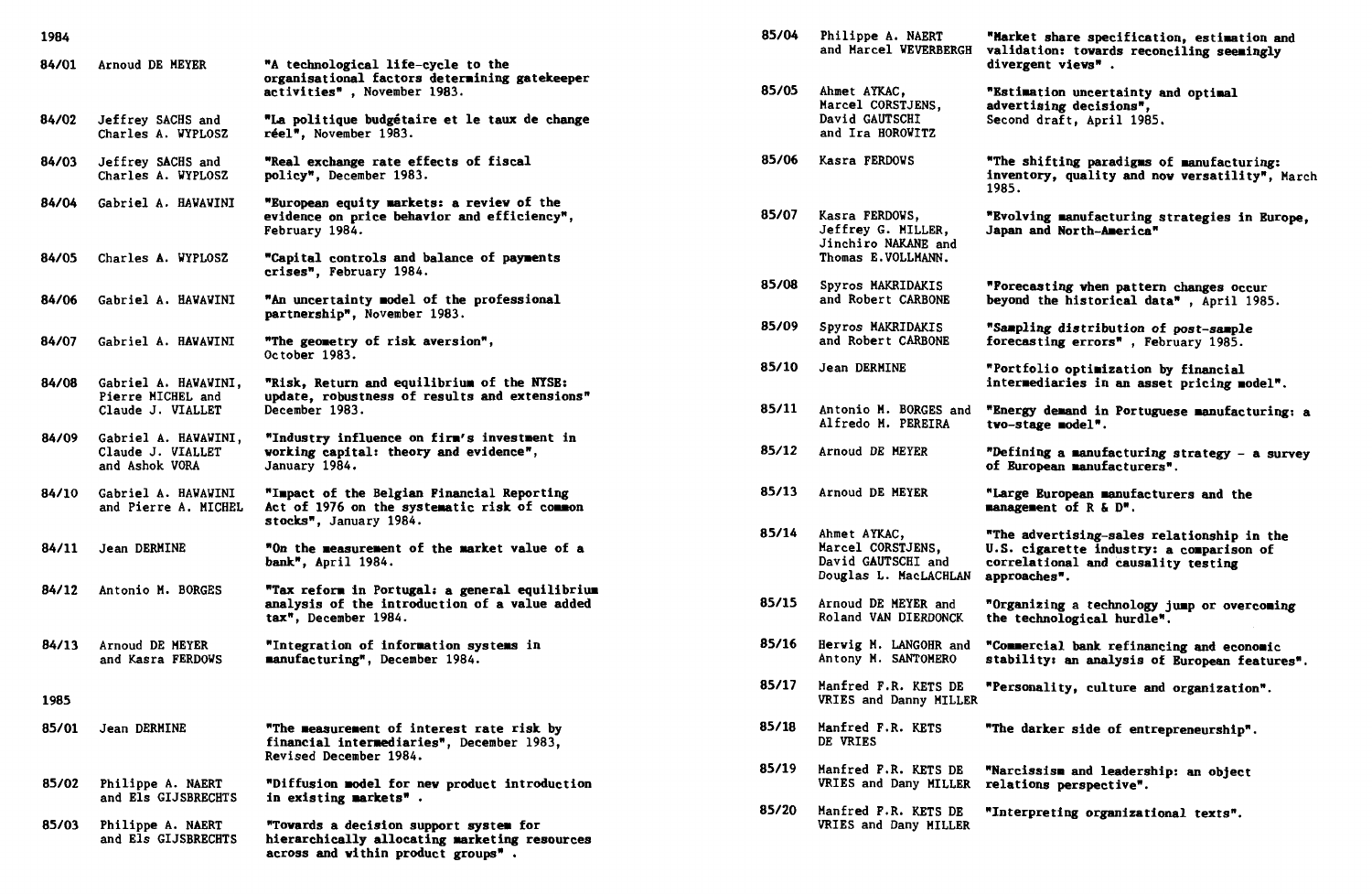| 85/21 | Herwig M. LANGOHR<br>and Claude J. VIALLET                     | "Nationalization, compensation and wealth<br>transfers: France 1981-1982" 1, Final version<br>July 1985.                                                                                                          |
|-------|----------------------------------------------------------------|-------------------------------------------------------------------------------------------------------------------------------------------------------------------------------------------------------------------|
| 85/22 | Herwig M. LANGOHR and<br>B. Espen ECKBO                        | "Takeover premiums, disclosure regulations,<br>and the market for corporate control. A<br>comparative analysis of public tender offers,<br>controlling-block trades and minority buyout in<br>France", July 1985. |
| 85/23 | <b>Manfred F.R. KETS DE</b><br>VRIES and Dany MILLER           | "Barriers to adaptation: personal, cultural<br>and organizational perspectives".                                                                                                                                  |
| 85/24 | Spyros MAKRIDAKIS                                              | "The art and science of forecasting: an<br>assessment and future directions".                                                                                                                                     |
| 85/25 | Gabriel HAVAVINI                                               | "Financial innovation and recent developments<br>in the French capital markets", October 1985.                                                                                                                    |
| 85/26 | Karel 0. COOL and<br>Dan E. SCHENDEL                           | "Patterns of competition, strategic group<br>formation and the performance case of the US<br>pharmaceutical industry, 1963-1982",<br>October 1985.                                                                |
| 85/27 | Arnoud DE MEYER                                                | "European manufacturing: a comparative study<br>$(1985)$ ".                                                                                                                                                       |
| 1986  |                                                                |                                                                                                                                                                                                                   |
| 86/01 | Arnoud DE MEYER                                                | "The R & D/Production interface".                                                                                                                                                                                 |
| 86/02 | Philippe A. NAERT<br>Marcel WEVERBERGH<br>and Guido VERSWIJVEL | "Subjective estimation in integrating<br>communication budget and allocation<br>decisions: a case study", January 1986.                                                                                           |
| 86/03 | Michael BRIMM                                                  | "Sponsorship and the diffusion of<br>organizational innovation: a preliminary view".                                                                                                                              |
| 86/04 | Spyros MAKRIDAKIS<br>and Michèle HIBON                         | "Confidence intervals: an empirical<br>investigation for the series in the M-<br>Competition".                                                                                                                    |
| 86/05 | Charles A. WYPLOSZ                                             | "A note on the reduction of the workweek",<br>July 1985.                                                                                                                                                          |
| 86/06 | Francesco GIAVAZZI,<br>Jeff R. SHEEN and<br>Charles A. WYPLOSZ | "The real exchange rate and the fiscal<br>aspects of a natural resource discovery",<br>Revised version: February 1986.                                                                                            |
| 86/07 | Douglas L. MacLACHLAN<br>and Spyros MAKRIDAKIS                 | "Judgmental biases in sales forecasting",<br>February 1986.                                                                                                                                                       |
| 86/08 | José de la TORRE and<br>David H. NECKAR                        | "Forecasting political risks for<br>international operations", Second Draft:<br>March 3, 1986.                                                                                                                    |
| 86/09 |                                                                | Philippe C. HASPESLAGH "Conceptualizing the strategic process in<br>diversified firms: the role and nature of the<br>corporate influence process", February 1986.                                                 |

| 86/10 | R. MOENART,<br>Arnoud DE MEYER,<br>J. BARBE and<br>D. DESCHOOLMEESTER. | "Analysing the issues concerning<br>technological de-maturity".                                                          |
|-------|------------------------------------------------------------------------|--------------------------------------------------------------------------------------------------------------------------|
| 86/11 | Philippe A. NAERT<br>and Alain BULTEZ                                  | "From "Lydiametry" to "Pinkhamization":<br>misspecifying advertising dynamics rarely<br>affects profitability".          |
| 86/12 | Roger BETANCOURT<br>and David GAUTSCHI                                 | "The economics of retail firms", Revised<br>April 1986.                                                                  |
| 86/13 | S.P. ANDERSON<br>and Damien J. NEVEN                                   | "Spatial competition à la Cournot".                                                                                      |
| 86/14 | <b>Charles VALDMAN</b>                                                 | "Comparaison internationale des marges brutes<br>du commerce", June 1985.                                                |
| 86/15 | Mihkel TOMBAK and<br>Arnoud DE MEYER                                   | "How the managerial attitudes of firms with<br>FMS differ from other manufacturing firms:<br>survey results", June 1986. |
| 86/16 | B. Espen ECKBO and<br>Hervig M. LANGOHR                                | "Les primes des offres publiques, la note<br>d'information et le marché des transferts de<br>contrôle des sociétés".     |
| 86/17 | David B. JEMISON                                                       | "Strategic capability transfer in acquisition<br>integration", May 1986.                                                 |
| 86/18 | James TEBOUL<br>and V. MALLERET                                        | "Towards an operational definition of<br>services", 1986.                                                                |
| 86/19 | Rob R. WEITZ                                                           | "Nostradamus: a knowledge-based forecasting<br>advisor".                                                                 |
| 86/20 | Albert CORHAY,<br>Gabriel HAWAWINI<br>and Pierre A. MICHEL             | "The pricing of equity on the London stock<br>exchange: seasonality and size premium",<br>June 1986.                     |
| 86/21 | Albert CORHAY,<br><b>Gabriel A. HAVAVINI</b><br>and Pierre A. MICHEL   | "Risk-premia seasonality in U.S. and European<br>equity markets", February 1986.                                         |
| 86/22 | Albert CORHAY,<br>Gabriel A. HAWAVINI<br>and Pierre A. MICHEL          | "Seasonality in the risk-return relationships<br>some international evidence", July 1986.                                |
| 86/23 | Arnoud DE MEYER                                                        | "An exploratory study on the integration of<br>information systems in manufacturing",<br>July 1986.                      |
| 86/24 | David GAUTSCHI<br>and Vithala R. RAO                                   | "A methodology for specification and<br>aggregation in product concept testing",<br>July 1986.                           |
| 86/25 | H. Peter GRAY<br>and Ingo WALTER                                       | "Protection", August 1986.                                                                                               |
| 86/26 | Barry EICHENGREEN<br>and Charles WYPLOSZ                               | "The economic consequences of the Franc<br>Poincare", September 1986.                                                    |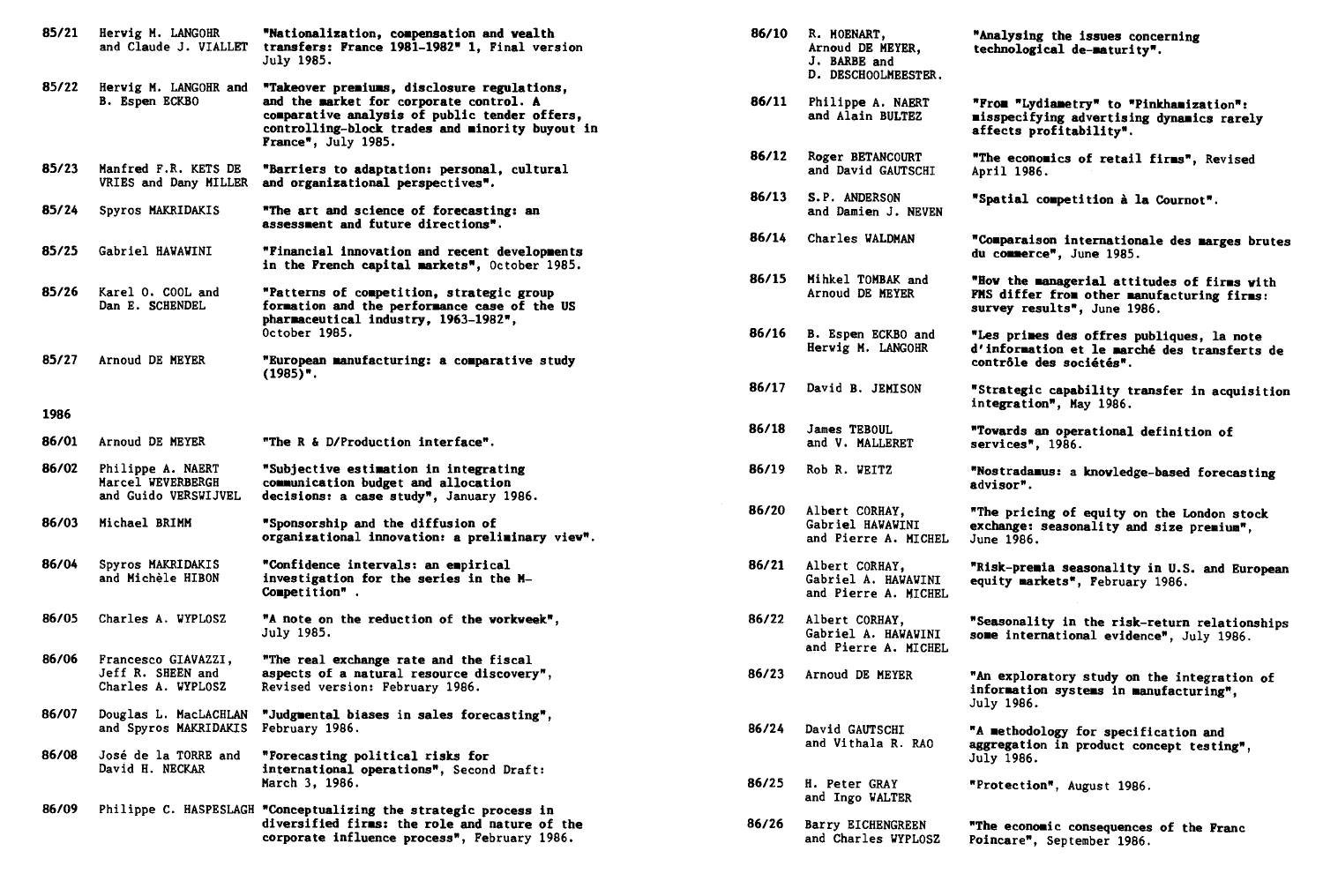| 86/27 | <b>Karel COOL</b><br>and Ingemar DIERICKX                     | "Negative risk-return relationships in<br>business strategy: paradox or truism?",<br>October 1986.                                                  |
|-------|---------------------------------------------------------------|-----------------------------------------------------------------------------------------------------------------------------------------------------|
| 86/28 | <b>Manfred KETS DE</b><br>VRIES and Danny MILLER              | "Interpreting organizational texts.                                                                                                                 |
| 86/29 | <b>Manfred KETS DE VRIES</b>                                  | "Why follow the leader?".                                                                                                                           |
| 86/30 | Manfred KETS DE VRIES                                         | "The succession game: the real story.                                                                                                               |
| 86/31 | Arnoud DE MEYER                                               | "Flexibility: the next competitive battle".                                                                                                         |
| 86/32 | Karel COOL<br>and Dan SCHENDEL                                | Performance differences among strategic group<br>members", October 1986.                                                                            |
| 86/33 | <b>Ernst BALTENSPERGER</b><br>and Jean DERMINE                | "The role of public policy in insuring<br>financial stability: a cross-country,<br>comparative perspective*, August 1986, Revised<br>November 1986. |
| 86/34 | <b>Philippe HASPESLAGH</b><br>and David JEMISON               | "Acquisitions: myths and reality",<br>July 1986.                                                                                                    |
| 86/35 | <b>Jean DERMINE</b>                                           | "Measuring the market value of a bank, a<br>primer", November 1986.                                                                                 |
| 86/36 | Albert CORHAY and<br>Gabriel HAWAWINI                         | "Seasonality in the risk-return relationship:<br>some international evidence", July 1986.                                                           |
| 86/37 | David GAUTSCHI and<br>Roger BETANCOURT                        | "The evolution of retailing: a suggested<br>economic interpretation".                                                                               |
| 86/38 | Gabriel HAWAWINI                                              | "Financial innovation and recent developments<br>in the French capital markets", Updated:<br>September 1986.                                        |
| 86/39 | Gabriel HAWAWINI<br>Pierre MICHEL<br>and Albert CORHAY        | "The pricing of common stocks on the Brussels<br>stock exchange: a re-examination of the<br>evidence", November 1986.                               |
| 86/40 | <b>Charles WYPLOSZ</b>                                        | "Capital flows liberalization and the EMS, a<br>French perspective", December 1986.                                                                 |
| 86/41 | Kasra FERDOWS<br>and Wickham SKINNER                          | "Manufacturing in a new perspective",<br>July 1986.                                                                                                 |
| 86/42 | <b>Kasra FERDOVS</b><br>and Per LINDBERG                      | "FMS as indicator of manufacturing strategy",<br>December 1986.                                                                                     |
| 86/43 | Damien NEVEN                                                  | "On the existence of equilibrium in hotelling's<br>model", November 1986.                                                                           |
| 86/44 | Ingemar DIERICKX<br><b>Carmen MATUTES</b><br>and Damien NEVEN | "Value added tax and competition",<br>December 1986.                                                                                                |

| 87/01 |                                                             | Manfred KETS DE VRIES "Prisoners of leadership".                                                                   |
|-------|-------------------------------------------------------------|--------------------------------------------------------------------------------------------------------------------|
| 87/02 | Claude VIALLET                                              | "An empirical investigation of international<br>asset pricing", November 1986.                                     |
| 87/03 | David GAUTSCHI<br>and Vithala RAO                           | "A methodology for specification and<br>aggregation in product concept testing",<br>Revised Version: January 1987. |
| 87/04 | Sumantra GHOSHAL and<br>Christopher BARTLETT                | "Organizing for innovations: case of the<br>multinational corporation", February 1987.                             |
| 87/05 | Arnoud DE MEYER<br>and Kasra FERDOVS                        | "Managerial focal points in manufacturing<br>strategy", February 1987.                                             |
| 87/06 | Arun K. JAIN,<br>Christian PINSON and<br>Naresh K. MALHOTRA | "Customer loyalty as a construct in the<br>marketing of banking services", July 1986.                              |
| 87/07 | Rolf BANZ and<br>Gabriel HAWAWINI                           | "Equity pricing and stock market anomalies",<br>February 1987.                                                     |
| 87/08 | Manfred KETS DE VRIES                                       | "Leaders who can't manage", February 1987.                                                                         |
| 87/09 | Lister VICKERY,<br>Mark PILKINGTON<br>and Paul READ         | "Entrepreneurial activities of European MBAs",<br>March 1987.                                                      |
| 87/10 | André LAURENT                                               | "A cultural view of organizational change",<br>March 1987                                                          |
| 87/11 | Robert FILDES and<br>Spyros MAKRIDAKIS                      | "Forecasting and loss functions", March 1987.                                                                      |
| 87/12 | Fernando BARTOLOME<br>and André LAURENT                     | "The Janus Head: learning from the superior<br>and subordinate faces of the manager's job",<br>April 1987.         |